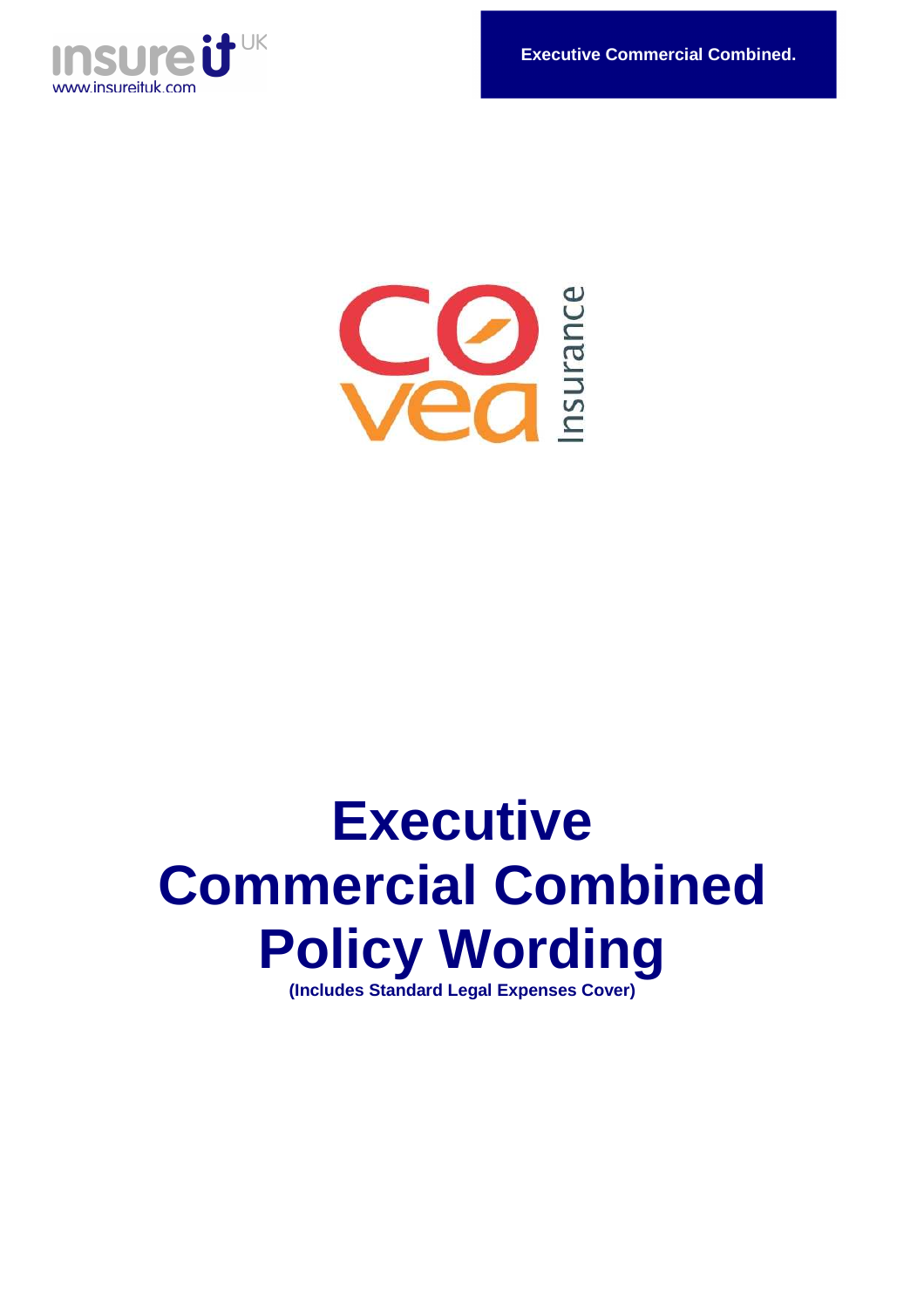

# **Executive Commercial Combined Policy**

**Excluding Commercial Legal Expenses** 

Thank you for choosing Covéa Insurance.

This is **your** policy. It sets out the details of **your** insurance contract with Covéa Insurance.

- **Your** premium and the other terms of **your** policy have been calculated upon the information shown in the policy **schedule** and recorded in:
	- any application for the insurance completed by you or on your behalf (proposal form, Statement of Fact or electronic application);
	- any written information supplied by **you** supplementary to the application for the insurance;<br>• any declaration in connection with the above.
	- any declaration in connection with the above.

Please read the policy and **schedule** carefully to ensure that the cover meets **your** requirements. Please contact **your** insurance broker if **you** have any questions or if **you** wish to make any adjustments

Janes Road

James Reader Chief Executive Officer Covea Insurance plc Registered in England and Wales No. 613259 Registered Office: Norman Place, Reading RG1 8DA.

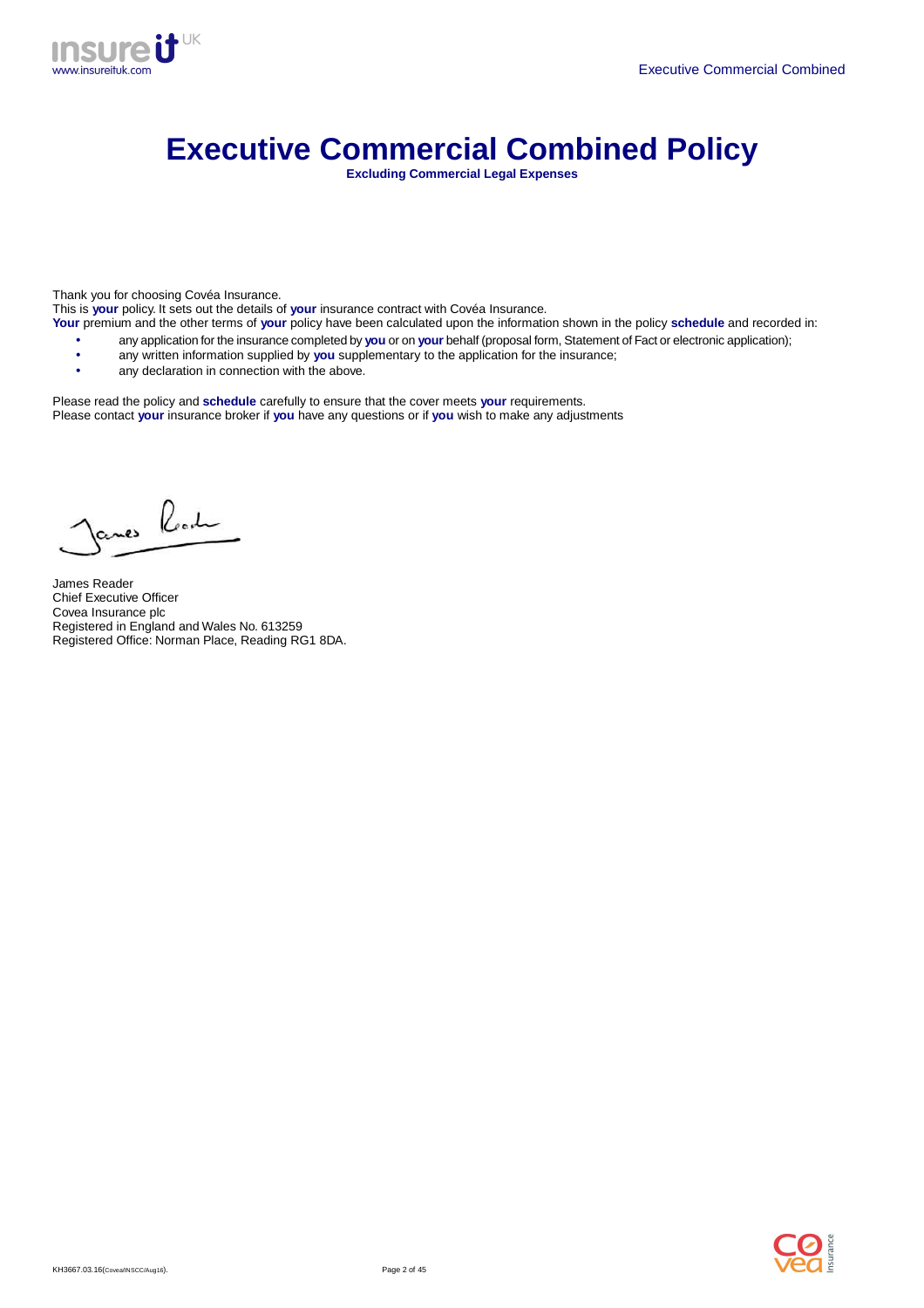

# **Introduction**

Each section of this policy, the **schedule** and any endorsements, together with this Introduction and the Definitions, General Conditions and General Exclusions shall be read as one document. Any word or expression given a specific meaning in:

- a) the **schedule**, and policy endorsements, or this Introduction and the Definitions, General Conditions and General Exclusions shall have the same meaning throughout the policy unless **we** state otherwise
- b) an individual section or any section endorsements shall only have the same meaning throughout such section or endorsement unless **we**  state otherwise.

Any such word or expression given a specific meaning shall be highlighted with bold text within the policy wording.

In return for **you** having paid or agreed to pay the premium for the **period of insurance**, **we** will indemnify **you**, subject to the terms contained in or endorsed on the policy, in respect of **damage**, **bodily injury** or liability or pay other benefits which fall within the Insured sections of this policy, provided that the **damage**, **bodily injury** or liability which gives rise to the claim occurs (or in the case of the Employer's Liability Section is caused) during the **period of insurance** and in connection with the **business**.

The **schedule** shows the sections of the policy that are Insured.

#### **IMPORTANT**

This policy is a legal contract.

**You** have a duty to make a fair presentation of the risk which is covered by this policy. Therefore **you** should ensure that any information **you** have provided to **us** and the content of any application form, declaration and / or Statement of Fact is accurate and complete. Where **you** have provided **us** with information which relates to matters of **your** expectation or belief, it does not matter if such information turns out to be inaccurate provided that **you** acted in good faith when **you** provided **us** with such information. If **you** do not comply with **your** duty to make a fair presentation of the risk, **your** policy may not be valid or the policy may not cover **you** fully or at all.

**You** must also tell **us** about any facts or changes which affect **your** insurance and which have occurred either since the policy started or since the last renewal date.

If **you** are not sure whether certain facts are relevant please ask **your** insurance broker. If **you** do not tell **us** about relevant changes, **your** policy may not be valid or the policy may not cover **you** fully or at all.

**You** should keep a written record (including copies of letters) of any information **you** give **us** or **your** insurance broker.

#### **Our promise of satisfaction and service**

If this policy does not meet your needs, you have the right to cancel it for a period of 14 days from the date your policy begins or from the date you receive this policy document if this happens later. If you cancel it in this period you will receive a full premium refund. If you have made a claim or an incident giving rise to a claim has occurred during this period, you must reimburse us for any claims payments we have made, or may be required to pay.

Please see the **General Condition - Cancellation** on page **11**.

#### **Confidentiality**

We promise complete confidentiality and security in all matters relating to your insurance arrangements.

#### **Authorisation and Regulation**

Covea Insurance plc is authorised by the Prudential Regulation Authority and regulated by the Financial Conduct Authority and the Prudential Regulation Authority. It appears on the Financial Services register under number 202277.

#### **Financial Services Compensation Scheme**

We are covered by the Financial Services Compensation Scheme (FSCS). You may be entitled to compensation from the FSCS if we cannot meet our obligations. This depends on the type of business and the circumstances of the claim. Further information is available from the Financial Services Compensation Scheme, 10th Floor, Beaufort House, 15 St. Botolph Street, London EC3A 7QU. Telephone: 0207 892 7300 or at www.fscs.org.uk

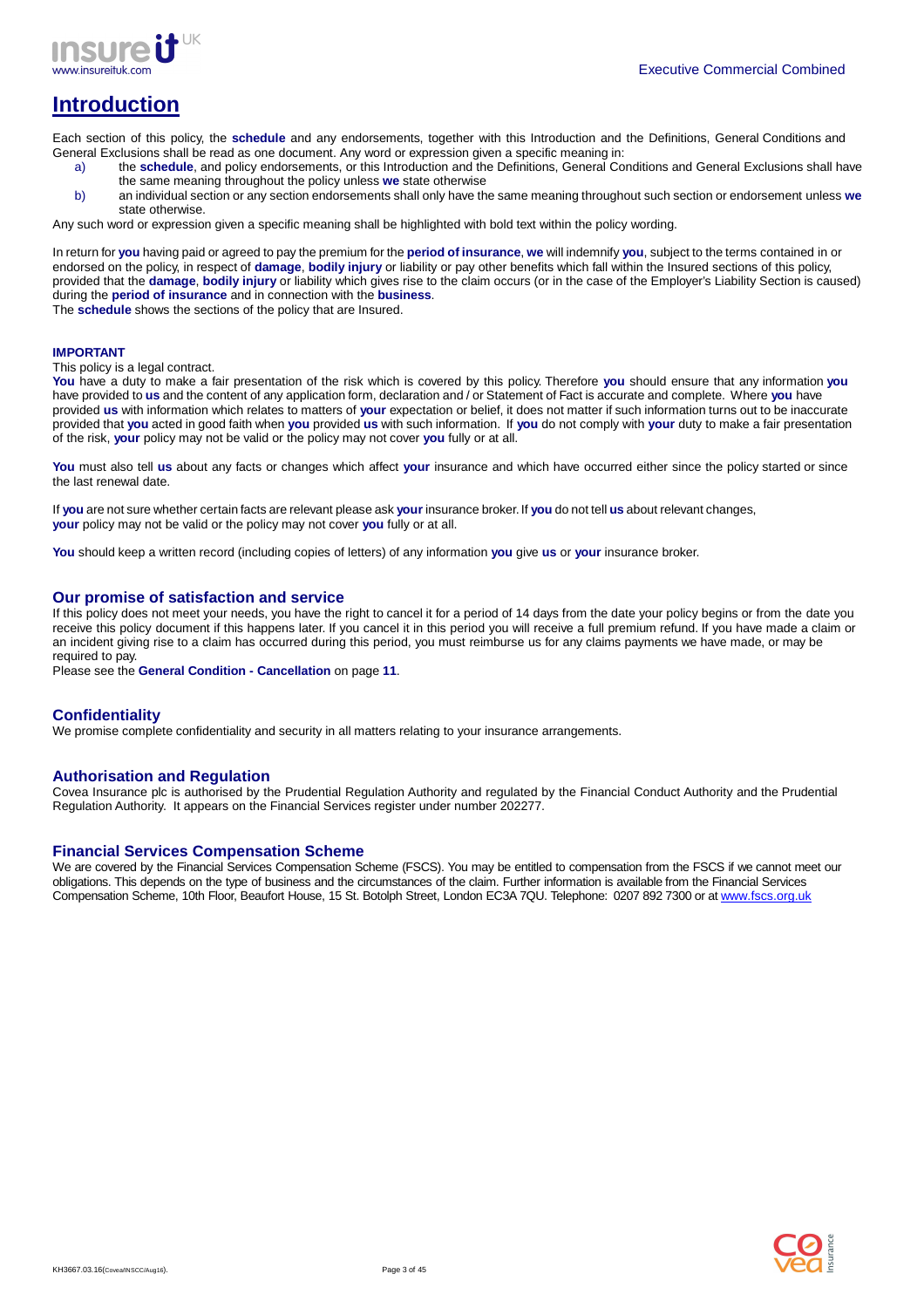

# **Index**

|                         | <b>Introduction</b> (Excluding Section 11 - Commercial Legal Expenses)                                                                                                                   |                                      | Page 3  |
|-------------------------|------------------------------------------------------------------------------------------------------------------------------------------------------------------------------------------|--------------------------------------|---------|
| <b>Index</b>            |                                                                                                                                                                                          |                                      | Page 4  |
| <b>Claims Procedure</b> | Glass Breakage Claim Procedure<br><b>Advice and Services</b><br><b>Complaints Procedure</b>                                                                                              | Page 5<br>Page 5<br>Page 5<br>Page 5 |         |
|                         | <b>Definitions</b> (Excluding Section A - Commercial Legal Expenses)                                                                                                                     |                                      | Page 6  |
|                         | <b>General Conditions</b> (Excluding Section A - Commercial Legal Expenses)                                                                                                              |                                      | Page 11 |
|                         | <b>General Exclusions</b> (Excluding Section A - Commercial Legal Expenses)                                                                                                              |                                      | Page 14 |
| <b>Section 1</b>        | <b>Property Damage</b><br>What is Covered<br>Maximum Amount Payable<br><b>Basis of Claims Settlement</b><br><b>Special Condition</b><br><b>Additional Clauses</b><br>What is Not Covered | 15<br>16<br>17<br>17<br>17<br>18     | Page 15 |
| <b>Section 2</b>        | <b>Business Interruption</b><br>What is Covered<br>Maximum Amount Payable<br><b>Basis of Claims Settlement</b><br><b>Additional Clauses</b><br>What is Not Covered                       | 19<br>20<br>20<br>20<br>20           | Page 19 |
| <b>Section 3</b>        | <b>Specified All Risks</b><br>What is Covered<br>Maximum Amount Payable<br><b>Basis of Claims Settlement</b><br>What is Not Covered                                                      | 21<br>21<br>21<br>21                 | Page 21 |
| <b>Section 4</b>        | <b>Employee Dishonesty</b><br>What is Covered<br><b>Additional Cover</b><br><b>Special Conditions</b><br>Minimum Standard of Control                                                     | 22<br>22<br>22<br>22                 | Page 22 |
| <b>Section 5</b>        | <b>Goods in Transit</b><br>What is Covered<br>Maximum Amount Payable<br><b>Basis of Claims Settlement</b><br>What is Not Covered<br><b>Special Conditions</b>                            | 23<br>23<br>23<br>23<br>23           | Page 23 |
| <b>Section 6</b>        | <b>Money</b><br>What is Covered<br>Maximum Amount Payable<br>What is Not Covered<br><b>Special Conditions</b><br>Special Extension - Personal Assault                                    | 24<br>24<br>24<br>24<br>24           | Page 24 |
| <b>Section 7</b>        | <b>Employers' Liability</b><br>What is Covered<br><b>Basis of Claims Settlement</b><br>What is Not Covered<br><b>Special Conditions</b>                                                  | 25<br>26<br>26<br>26                 | Page 25 |
| <b>Section 8</b>        | <b>Public Liability</b><br>What is Covered<br><b>Basis of Claims Settlement</b><br>What is Not Covered<br><b>Special Conditions</b>                                                      | 27<br>28<br>29<br>29                 | Page 27 |
| <b>Section 9</b>        | <b>Products Liability</b><br>What is Covered<br><b>Basis of Claims Settlement</b><br>What is Not Covered<br><b>Special Conditions</b>                                                    | 30<br>31<br>31<br>31                 | Page 30 |
| <b>Section A</b>        | <b>Commercial Legal Expenses</b>                                                                                                                                                         |                                      | Page 32 |

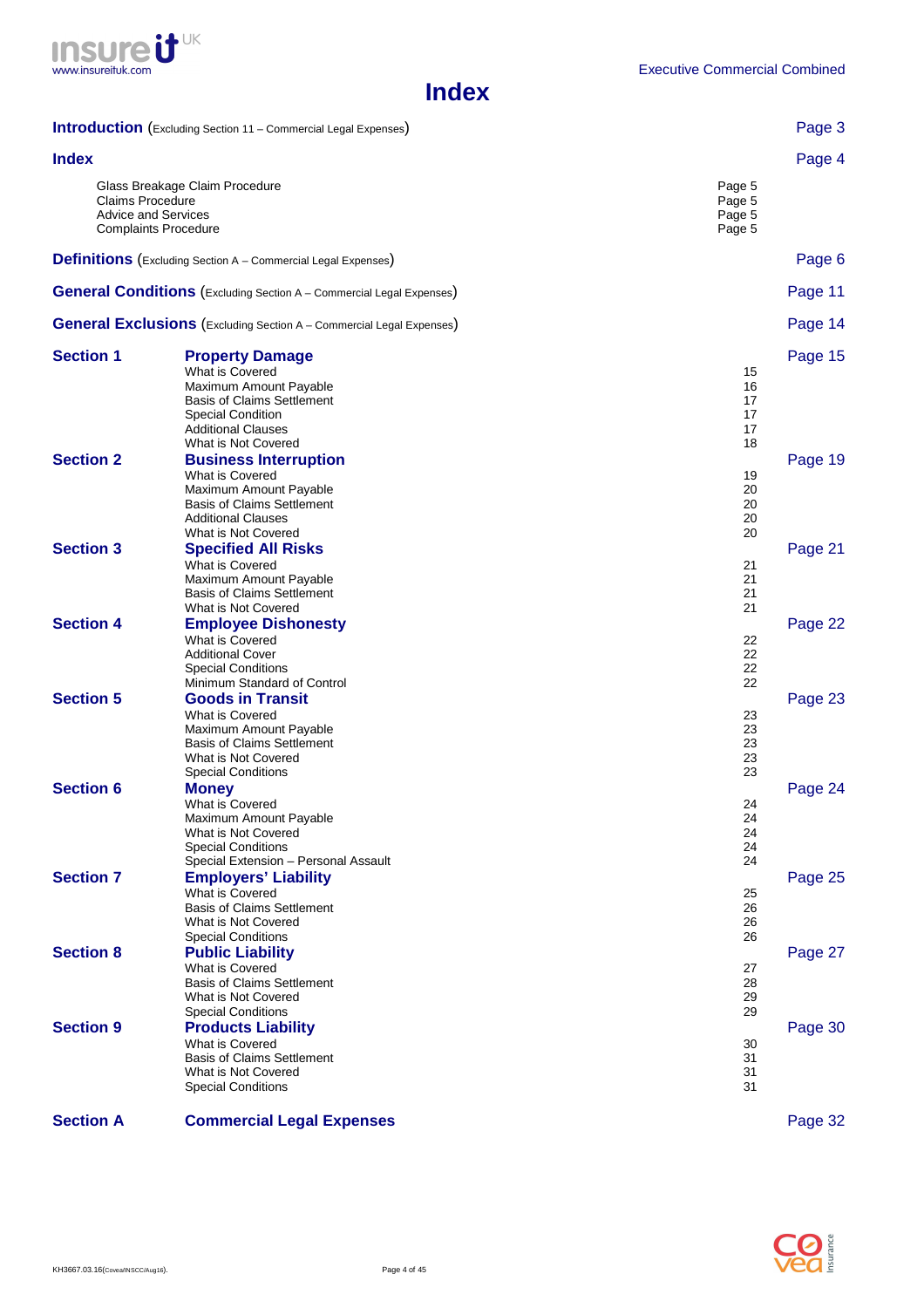

# **Glass Breakage 0333 00 333 88**

A 24 hour Helpline operated by Glassolutions Installations by utilising their nationwide fleet of mobile glaziers to provide a glass and frame replacement/repair service. Provided this is covered by your policy, the cost will be paid direct by us less the excess.

# **Claims procedure**

### **Covéa Insurance Commercial Care Line**

If you need to make a claim under this policy (other than under the Legal Expenses - Section A) please contact your insurance broker or call us on **0330 134 8185**.

| Please Quote Reference: | <b>Binder Number</b><br>12547         | followed by your policy number. |
|-------------------------|---------------------------------------|---------------------------------|
| Dedicated fax number    | 0844 902 2207                         |                                 |
| By E-Mail               | commercialclaims@coveainsurance.co.uk |                                 |
| In writing              | Covéa Insurance Commercial Care Line  |                                 |
|                         | Norman Place, Reading RG1 8DA         |                                 |

The claims procedure for Legal Expenses is set out within section A of the policy on page 43**.**

To ensure we maintain a high quality service, we may monitor or record telephone calls.

From the moment you or your insurance broker calls, we will take full responsibility for dealing with your claim. When you telephone please ensure you have your policy number and details of the claim to hand. We will:

- confirm whether the event is insured
- if necessary, arrange for a loss adjuster to contact you
- give you advice on how your claim will be dealt with and any excess you may have to pay. In most cases you will need to complete a claim form.

If we cannot settle immediately, your claim will be under the personal control of a nominated claims handler who will manage the whole claim and will act as your point of contact. We will give you regular progress reports and settle your claim as fairly and promptly as possible. The claims procedure for Legal Expenses is set out within that sub-section of the policy on page 43.

# **Advice and Services**

# **Customers with a disability**

We are able to provide, upon request, audio tapes, large print and Braille documentation. Please advise us if you require any of these services to be provided so that we can communicate in an appropriate manner. Alternatively, if you have hearing or speech difficulties and have access to a text telephone you can call any of our numbers using the text relay service operated by Action on Hearing Loss (formerly known as RNID).

# **Risk Management**

Our experienced Risk Management Surveyors are available to visit your business to give you help and guidance on suitable security measures. They can also give you advice on practical steps to protect your premises from fire, extreme weather conditions and many other aspects including health and safety.

# **Complaints Procedure**

We are committed to giving you a first class service at all times and will make every effort to meet the high standards we have set. However, we appreciate that occasionally things go wrong. If you have a complaint under this policy (other than for Legal Expenses or Loss Recovery Insurance), in the first instance, please contact your broker who arranged the insurance for you. In some cases they will be able to resolve any concerns and you should contact them directly. Alternatively, you can contact:-

| <b>Customer Services Manager</b><br>Covea Insurance plc<br>50 Kings Hill Avenue<br>Kings Hill<br><b>West Malling</b><br>Kent ME19 4JX | <b>OR</b> | The Complaints Department<br>Insureit UK Ltd<br><b>Three Charter Court</b><br>Wolverhampton<br><b>West Midlands</b><br><b>WV10 6TD</b> |
|---------------------------------------------------------------------------------------------------------------------------------------|-----------|----------------------------------------------------------------------------------------------------------------------------------------|
| Tel No: 0330 134 8203                                                                                                                 |           | Tel No: 03706 260 260                                                                                                                  |
| information@coveainsurance.co.uk                                                                                                      |           | Complaints@Insureituk.com                                                                                                              |

If you remain dissatisfied you may, under certain circumstances, refer your complaint to:

The Financial Ombudsman Service The Exchange Tower London E14 9SR Telephone: **0800 023 4567 or 0300 123 9123**

Website: www.financial-ombudsman.org.uk

Please note the Financial Ombudsman Service will only normally consider a complaint once we have issued a final response. Following this procedure will not affect your legal rights.

Details of our internal complaint - handling procedure are available on request from The Complaints Department (see above). The complaints procedure for Legal Expenses is set out within section A, page 45 of the policy.

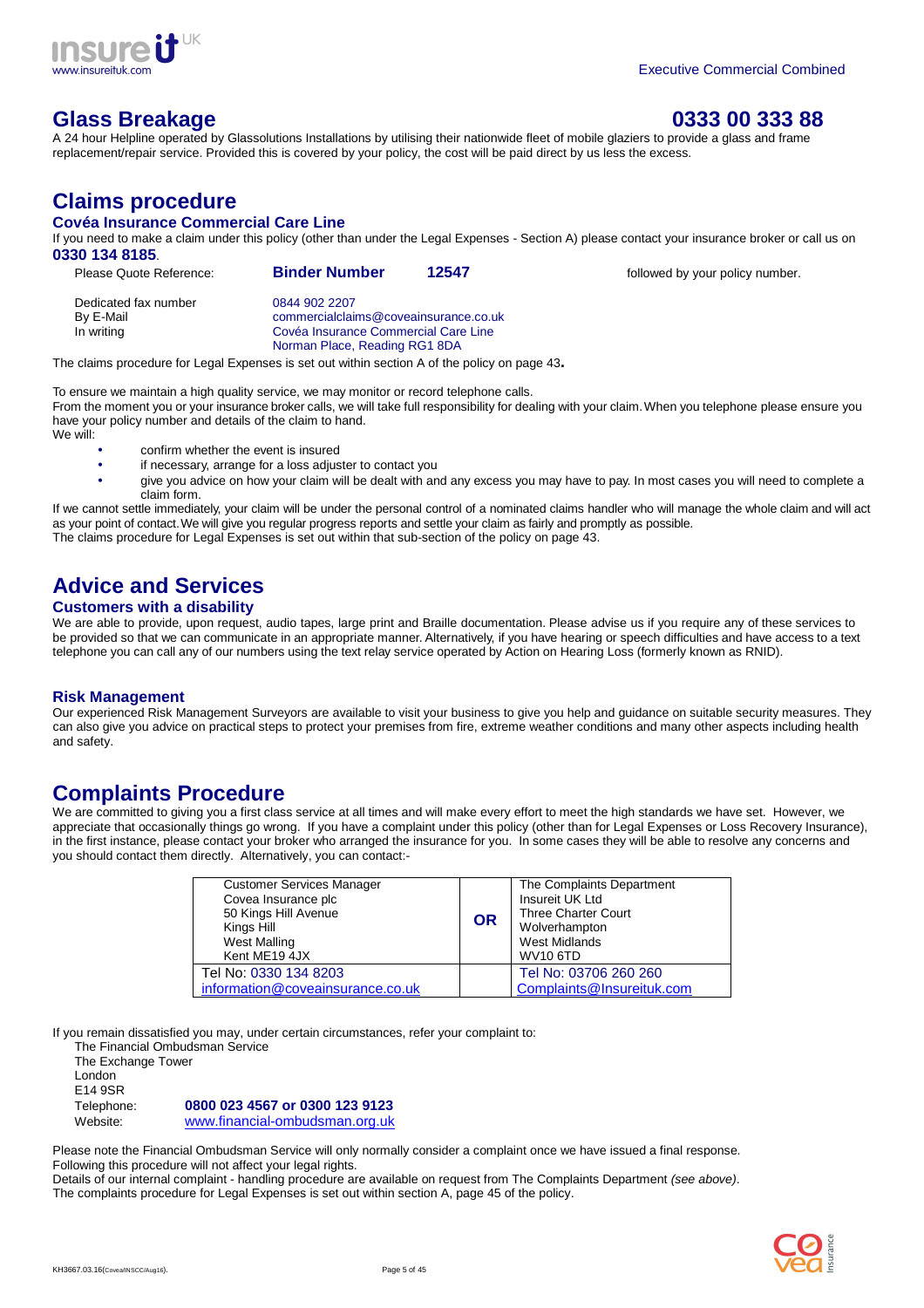

# Definitions - Applicable to Section 1 to 10 (Excluding Section A – Commercial Legal Expenses Section)

Any words or expressions listed below will carry the same meaning wherever they appear in bold in the policy unless stated otherwise. **accident** 

direct physical loss caused by:

- electrical or mechanical **breakdown** including rupture or bursting caused by centrifugal force
- artificially generated electrical current including electric arcing that damages electrical devices, appliances or wires
- **explosion** or **collapse** of **covered equipment** operating under steam or other fluid pressure
- **damage** to hot water boilers or other water heating equipment, oil, storage tanks or other **covered equipment** operating under steam or other fluid pressure caused by or resulting from any condition or event (not otherwise excluded) occurring inside such equipment
- **damage** caused by operator error that results in the overloading of **covered equipment**
- All **accidents** that are the result of the same event will be considered as one **accident**

#### **act of terrorism**

an act or threatened act of persons acting on behalf of, or in connection with, any organisation which carries out activities directed towards the overthrowing or influencing, by force or violence, of any government and

- involves a violent or an unlawful use of force or an unlawful act dangerous to human life, property or infrastructure, or threat thereof and
- is or appears to be intended to intimidate or coerce a civilian population or disrupt any segment of the economy of any government, state or country or overthrow, influence or affect the conduct or policy of any government by intimidation or coercion or affect the control of any government by mass destruction, assassination, kidnapping or hostage taking and
- is committed for political, religious, ideological or other similar purposes

#### **additional costs**

those costs beyond what would have been required had no **hazardous substance** been involved

# **biomass or biogas installation**

any equipment and machinery used in connection with running a biomass or biogas heating or power-generation plant, including anaerobic digesters, storage tanks, augers, screeners, scrubbers, boilers, gas engines, generators, heat exchangers, pumps and motors

#### **bodily injury**

death, injury, illness, disease or shock – (not applicable to Legal Expenses sub-section)

#### **breakdown**

- the actual breaking, failure, distortion or burning out of any part of the **covered equipment** whilst in ordinary use arising from defects in the **covered equipment** causing its sudden stoppage and necessitating repair or replacement before it can resume work
- fracturing of any part of the **covered equipment** by frost, when such fracture renders the
- **covered equipment** which makes it inoperative
- the actual and complete severance of a rope but not breakage or abrasion of wires or strands even though replacement may be necessary

# **building, buildings**

the building or buildings stated in the **schedule** including

- outbuildings
- walls, gates and fences around the **building** and belonging to **you**
- permanent fixtures and fittings including alarms systems
- car parks, driveways, paths, steps and roadways
- piping, ducting, cabling and control gear
- fuel tanks, telephone, gas, water and electric meters, fibre optic or integrated services, digital network lines
- sanitary ware, fixed glass, fanlights, skylights and partitions, solar panels and wind turbines
- air conditioning and central heating systems
- foundations, extensions, annexes, gangways, conveniences and sub-stations
- underground services

on the **premises** or extending to the perimeter of the **premises** and for which **you** are legally responsible

#### **business**

the business as stated in the **schedule** including the provision and management of catering, social, sports, educational and welfare facilities for the benefit of **employees**, first aid, medical, ambulance, fire and security services and maintenance of the **premises**

#### **business hours**

the period during which the **premises** are occupied by **you** or **your** authorised **employees** for the purposes of the **business collapse** 

the sudden and dangerous distortion (whether or not accompanied by rupture) of any part of the **covered equipment** caused by crushing, stress by force of steam or other fluid pressure (other than pressure of chemical action, ignited flue gases or ignition of the contents)

#### **computer equipment**

computer or other data processing equipment, including **media**, and other items used in conjunction with such equipment and **portable computer equipment**

#### **covered equipment**

equipment at the **premises** owned by **you** or for which **you** are responsible

• which is built to operate under vacuum or pressure, other than weight of contents that generates, transmits or converts energy

#### • comprising **computer equipment**

It does not include:

- any supporting structure, foundation, masonry, brickwork or cabinet
- any insulating or refractory material
- any vehicles, aircraft, floating vessels or any equipment mounted thereon (other than vehicle recovery cranage or equipment which is under vacuum or pressure included but not the actual vehicle)
- self propelled plant and equipment (other than fork lift trucks and pallet trucks used by **you** at **your premises**) dragline, excavation or construction equipment
- equipment manufactured by **you** for sale
- safety or protective devices due to their functioning
- tools, dies, cutting edges, crushing surfaces, trailing cables, non metallic linings, driving belts or bands or any part requiring periodic renewal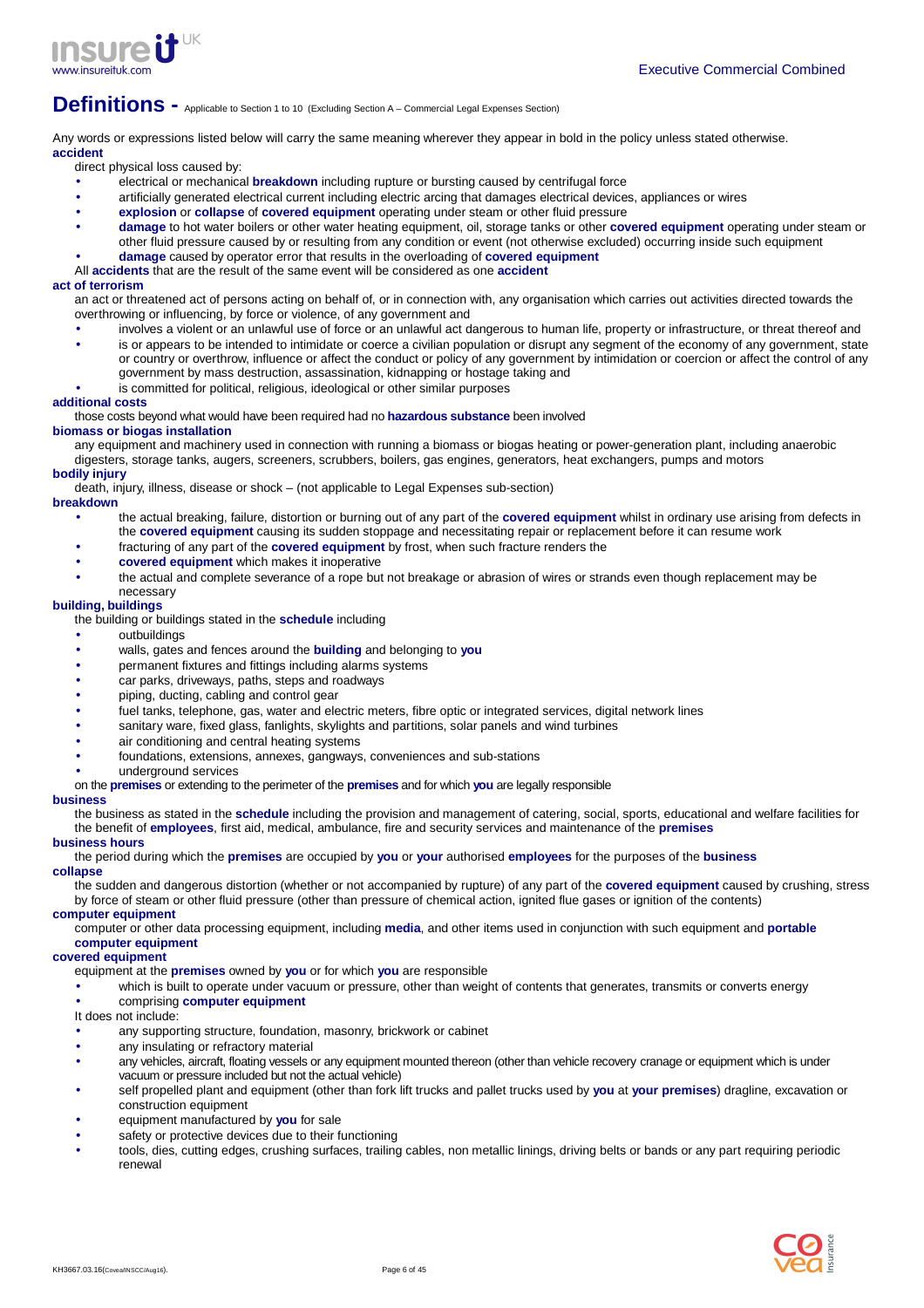

#### **covered equipment continued**

- any electronic equipment (other than **computer equipment**) used for research, diagnostic, treatment, experimental or for other medical or scientific purposes with a new replacement value in excess of £30,000
- any **manufacturing production or process equipment** including linked **computer equipment**
- any electricity generating equipment other than emergency back-up power equipment or wind turbines less than 10kw or photovoltaic equipment less than 50kw
- any kitchen and food preparation equipment, laundry and cleaning equipment, audio visual equipment and **computer equipment** whilst
- in a private dwelling or private dwelling quarters (unless such equipment is owned by **you** or for which **you** are responsible)
- any **biomass or biogas installation**

# • any **hydroelectric installation**

**damage**  loss, destruction or damage unless otherwise excluded

#### **declared value**

**your** assessment of the cost of reinstatement of the **buildings, computer equipment, tenants improvements** or **trade contents** arrived at in accordance with paragraph a) of Basis of claims settlement g) under the Property Damage section at the level of costs applying at the start of the **period of insurance** (ignoring inflationary provisions which may apply subsequently) together with an allowance for

- a) the additional cost of reinstatement to comply with
	- European Union Legislation
	- ii) Act of Parliament
	- iii) Bye laws
- b) professional fees

c) debris removal cost

#### **denial of service attack**

any actions or instructions constructed or generated with the ability to **damage**, interfere with or otherwise affect the availability of networks, network services, network connectivity or information systems including but without limitation the generation of excess traffic into network addresses, the exploitation of system or network weaknesses and the generation of excess or non-genuine traffic between and amongst networks

#### **derangement**

electrical or mechanical malfunction arising from a cause internal to **computer equipment** unaccompanied by visible **damage** to or breaking out of any parts of the equipment

#### **employee**

in connection with **your business** any

- person under a contract of service or apprenticeship to **you**
- labour master or labour only sub contractor or person supplied by them
- self employed person providing labour only
- trainee or person undergoing work experience, training, study or exchange scheme
- person hired to or borrowed by **you**
- voluntary workers

(not applicable to section 11 - Legal Expenses sub-section)

#### **estimated gross profit**

the amount declared by **you** to **us** as representing not less than the **gross profit** which it is anticipated will be earned by the **business** during the financial year most nearly concurrent with the **period of insurance** or a proportionately increased multiple thereof where the **maximum indemnity period** exceeds twelve months

#### **estimated gross rent receivable**

the amount declared by **you** to **us** as representing not less than the **gross rent receivable** which it is anticipated will be earned by the **business** during the financial year most nearly concurrent with the **period of insurance** or a proportionately increased multiple thereof where the **maximum indemnity period** exceeds twelve months

#### **estimated gross revenue**

the amount declared by **you** to **us** as representing not less than the **gross revenue** which it is anticipated will be earned by the **business** during the financial year most nearly concurrent with the **period of insurance** or a proportionately increased multiple thereof where the **maximum indemnity period** exceeds twelve months

#### **Europe**

the **United Kingdom**, Northern Ireland and the countries of the European Union and the Channel Islands

#### **excess**

the amount for which **you** will be responsible and which will be deducted from each and every claim

#### **explosion**

the sudden and violent rending of the **covered equipment** by force of internal steam or other fluid pressure (other than pressure of chemical action, ignited flue gases or ignition of the contents) causing bodily displacement of any part of the **covered equipment** together with forcible ejection of its contents

#### **general cover**

any insurance provided by this policy (other than the Terrorism Section) in respect of property and/ or business interruption in **Great Britain Great Britain** 

England and Wales and Scotland but not the territorial seas adjacent thereto as defined by the Territorial Sea Act 1987 nor the Isle of Man nor the Channel Islands

#### **gross profit**

the amount by which the sum of the **turnover** and the amount of the closing **stock** will exceed the sum of the amount of the opening **stock** and the amount of the **specified working expenses**

#### **gross rent receivable**

the money paid or payable to **you** for accommodation and services provided (including service charges) at the **premises**

#### **gross revenue**

the money paid or payable to **you** for work done and services rendered in the course of the **business**

#### **hacking**

unauthorised access to any **computer equipment**

## **hazardous substance**

any substance, other than ammonia, that has been declared to be hazardous to health by a governmental agency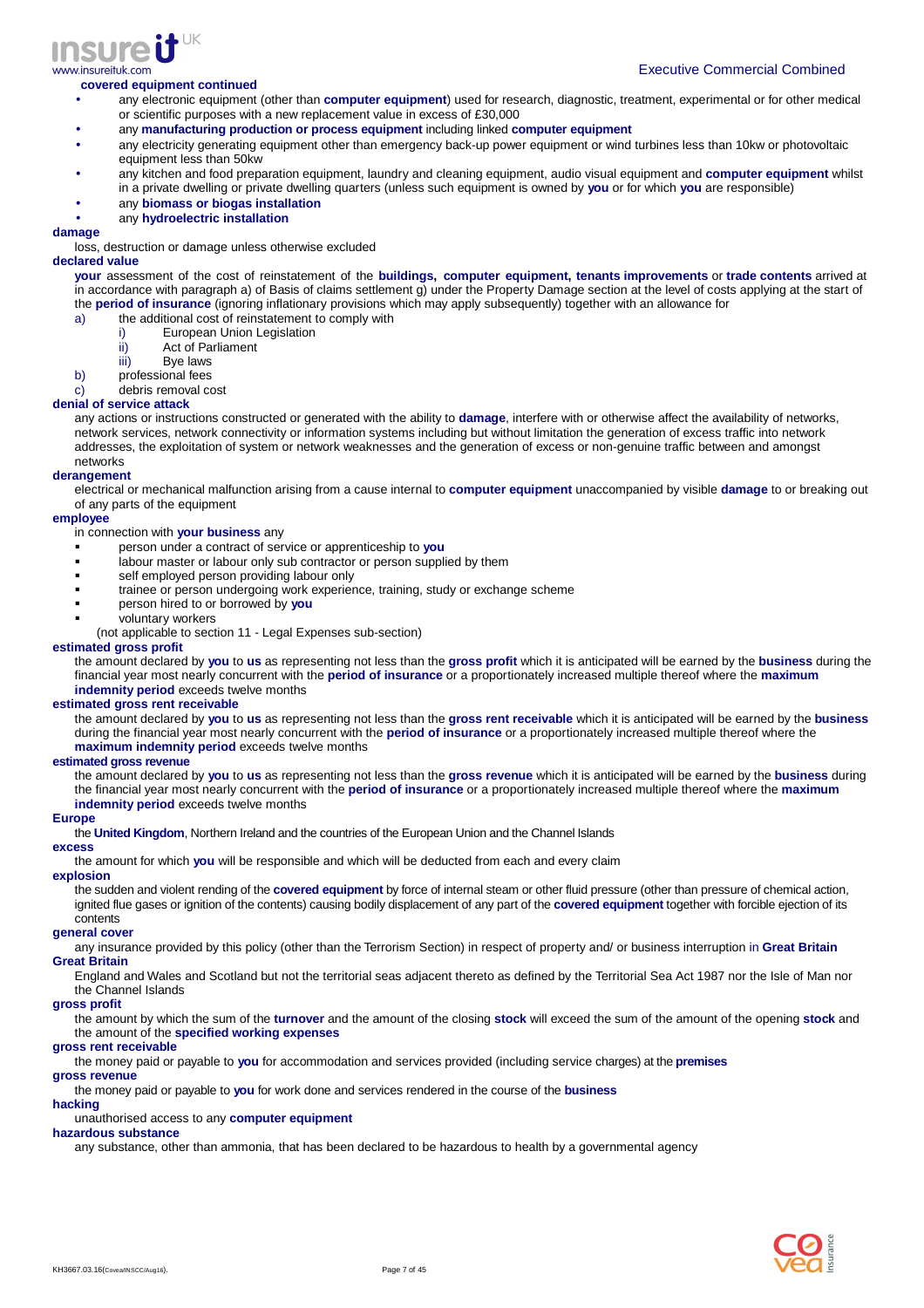

#### **hydroelectric installations**

any equipment, machinery, dam and weir used in connection with running a hydroelectric-power station, including turbines, sluice gates, screens, screeners, pumps, motors, generators, gearboxes, engines, alternators and associated equipment plus any substation and distribution transformer, switchgear, meter, cabling, telecommunication and monitoring device, building and converter housing (including fixtures and fittings), and security equipment

#### **indemnity period**

the period beginning with the date of **damage** and lasting for the period during which **your business** is affected as a result of the **damage**, but not longer than the **maximum indemnity period** shown in the **schedule**

#### **intruder alarm installation**

the component parts of the alarm including the means of communication used to transmit signals

#### **license**

the license granted by the relevant licensing authority for the retail sale of intoxicating liquor at the **premises** or such other license as may be defined in the **schedule**

#### **loss of limb**

total loss of one or more limbs at or above the wrist or ankle or total and permanent loss of use of any entire limb

# **loss of sight**

total and irrecoverable loss of sight in one or both eyes

#### **manufacturing production or process equipment**

any machine or apparatus (other than boilers, lifts, fork lift trucks, dock levelers and lifting tables) which has a primary purpose of processing or producing a product or service intended for eventual sale by **you** and any equipment which exclusively serves such machinery or apparatus **maximum indemnity period**

the period stated in the **schedule** as the maximum indemnity period

#### **media**

all forms of electronic magnetic and optical tapes and discs for use in any **computer equipment**

#### **money**

current currency, crossed and uncrossed bankers drafts, national giro drafts and payment orders, postal and money orders, dividend warrants and cheques other than pre-signed blank cheques, travellers chequers, national savings stamps and certificates, bus and rail travel cards and passes, telephone cards, current postage stamps and unused postal franking machine units, luncheon vouchers, gift tokens, trading stamps, national insurance stamps and stamped or impressed national insurance cards, holiday with pay stamps, premium bonds, VAT purchase invoices, credit card, cheque card and debit card sales vouchers, savings stamps, consumer redemption vouchers and National Lottery 'Instants' and other scratch cards, all pertaining to the **business** and belonging to **you** or for which **you** are legally responsible

#### **non negotiable money**

crossed cheques, postal orders, money orders, bankers drafts, national giro drafts, payment orders, dividend warrants, national savings certificates, unused postal franking machine units, stamped or impressed national insurance cards, holiday with pay stamps, premium bonds, VAT purchase invoices, credit and debit card sales vouchers and consumer redemption vouchers, all pertaining to the **business** and belonging to **you** or for which **you** are legally responsible

#### **notifiable human infectious or contagious disease**

those diseases notifiable under the Public Health (Infectious Diseases) Regulations 1988, namely Acute encephalitis, Acute poliomyelitis, Anthrax, Cholera, Diphtheria, Dysentery, Food poisoning, Leptospirosis, Malaria, Measles, Meningitis, Meningococcal septicaemia (without meningitis), Mumps, Ophthalmia neonatorum, Paratyphoid fever, Plague, Rabies, Relapsing fever, Rubella, Scarlet fever, Smallpox, Tetanus, Tuberculosis, Typhoid fever, Typhus fever, Viral haemorrhagic fever, Viral hepatitis, Hepatitis A, Hepatitis B, Hepatitis C, Whooping cough, Yellow fever. No other disease shall be added to the above list without **our** prior written consent

#### **nuclear installation**

any installation of such class and description as may be prescribed by regulations made by the relevant Secretary of State from time to time by statutory instrument, being an installation designed or adapted for:

- the production or use of atomic energy
- the carrying out of any process which is preparatory or ancillary to the production or use of atomic energy and which involves or is capable of causing the emission of ionising radiations
- the storage, processing or disposal of nuclear fuel or of bulk quantities of other radioactive matter, being matter which has been produced or irradiated in the course of the production or use of nuclear fuel

#### **nuclear reactor**

any part (including any machinery, equipment or appliance, whether affixed to land or not) designed or adapted for the production of atomic energy by a fission process in which a controlled chain reaction can be maintained without an additional source of neutrons

#### **operative sections**

the sections which **you** have selected and for which cover is provided by this policy

#### **operative time**

anytime or such other period of time as may be stated in the **schedule**

#### **outstanding debit**

the individual amounts owed to **you** by **your** customers and shown as outstanding in **your** records, after adjustment for bad debts, abnormal trading conditions and debit/credit amounts not passed through **your** books during the period between the last record and the date of the **damage**

#### **overnight**

between the hours of 21.00 and 06.00

#### **portable computer equipment**

- laptops, palmtops and notebooks
- personal digital assistants
- projectors, printers, scanners and other peripheral devices which are designed to be carried and used in conjunction with other **portable computer equipment**
- removable satellite navigation systems
- digital cameras

#### **period of insurance**

the period stated in the **schedule** as the period of insurance

#### **permanent total disablement**

permanent inability to engage in any gainful employment, other than such inability caused by **loss of limb** or **loss of sight**

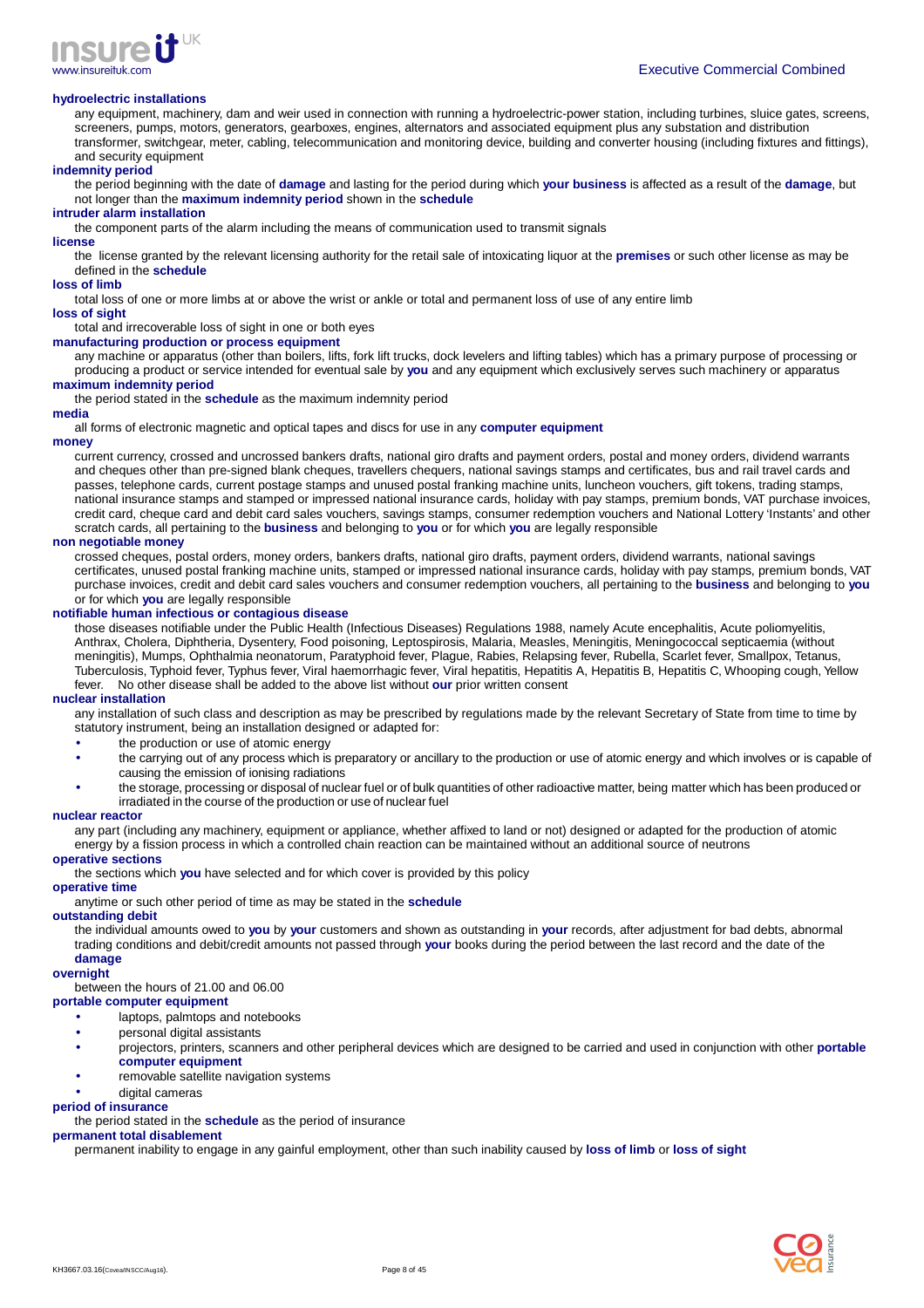

#### **personal effects**

personal possessions normally worn, carried by, on or about the person, clothing, tools and pedal cycles not otherwise insured, belonging to **your** directors, partners, **employees**, customers and visitors

#### **phishing**

access or attempted access to data or information by means of misrepresentation or deception

#### **pollutants**

any solid, liquid, gaseous or thermal irritant or contaminant, including but not limited to smoke, vapour, soot, fumes, acid, alkalis, chemicals and waste (waste includes materials to be recycled, reconditioned or reclaimed) and legionella bacteria

### **pollution or contamination**

pollution, contamination, sooting, deposition, impairment with dust, chemical precipitation, poisoning, epidemic and disease (including but not limited to foot and mouth disease), adulteration, impurification or limitation or prevention of the use of objects because of hazards to health

#### **premises**

the **buildings** and the land inside the boundary of the risk address stated in the **schedule** occupied by **you** for the purpose of the **business products**

any goods, including containers, packaging, labelling and instructions for use, sold, supplied, processed, delivered, installed, tested, repaired, serviced, altered, treated or hired out by **you** in connection with the **business** and no longer in **your** possession or control

#### **property insured**

**buildings, computer equipment, stock, specified stock, tenants improvements** and **trade contents** or any other property, as specified in the **schedule**

#### **rate of gross profit**

the rate of **gross profit** earned on the **turnover** during the financial year immediately before the date of the **damage**

#### **refrigeration unit**

refrigerators, freezer units and chiller cabinets

#### **schedule**

this provides details of **you**, the **period of insurance**, the **operative sections** of the policy, the sums insured and limits which apply and specifies any endorsements which amend the standard policy wording

#### **specified stock**

stock of tobacco, cigarettes, cigars, wines, spirits, jewellery, watches, precious metals and stones and non-ferrous metals owned by **you** or for which **you** are legally responsible for the purposes of the **business**

#### **specified working expenses**

the following expenses of the **business** which are considered to vary directly with the **turnover** and are therefore not included in the insurance: • 100% of purchases of materials (less discounts received)

- 100% of carriage, packing and freight (other than **your** own)
	-

# • 100% of bad debts

**standard gross rent receivable**

the **gross rent receivable** during that period in the twelve months immediately before the date of **damage** which corresponds with the **indemnity period**

#### **standard gross revenue**

the **gross revenue** during that period in the twelve months immediately before the date of the **damage** which corresponds with the **indemnity period**

#### **standard turnover**

the **turnover** during that period in the twelve months immediately before the date of the **damage** which corresponds with the **indemnity period stock** 

stock and materials in trade including

- raw materials
- work in progress
- finished goods
- goods in trust

owned by **you** or for which **you** are legally responsible for the purposes of the **business** excluding **specified stock**

#### **temporary total disablement**

temporary and absolute inability to engage in usual occupation

#### **tenant's improvements**

improvements, alterations and decorations which have been undertaken to the **buildings** either by **you** or a previous occupier, as tenant and for which **you** are legally responsible as occupier and not as owner

# **territorial limits**

**Great Britain**, Northern Ireland, the Isle of Man or the Channel Islands

#### **trade contents**

the following property used solely in connection with **your business**, belonging to **you** or for which **you** are legally responsible and kept at the **premises**

- machinery, plant, trade and office furniture
- fixtures, fittings, blinds and signs
- all other contents including **personal effects**, curios and pictures
- **money** not exceeding £500

not including motor **vehicles**, **computer equipment, stock, specified stock, tenant's improvements** and glass

#### **turnover**

the money paid or payable to **you** for products supplied and services rendered in the course of the **business**

# **unattended vehicle**

any **vehicle** left without **you**, or one of **your employee** or a responsible adult authorised by **you**, remaining in or on such **vehicle United Kingdom** 

# England, Scotland, Wales and the Isle of Man

**unoccupied** 

empty, vacant or no longer used for a period of more than thirty consecutive days

#### **vehicle**

any road vehicle including trailers and containers

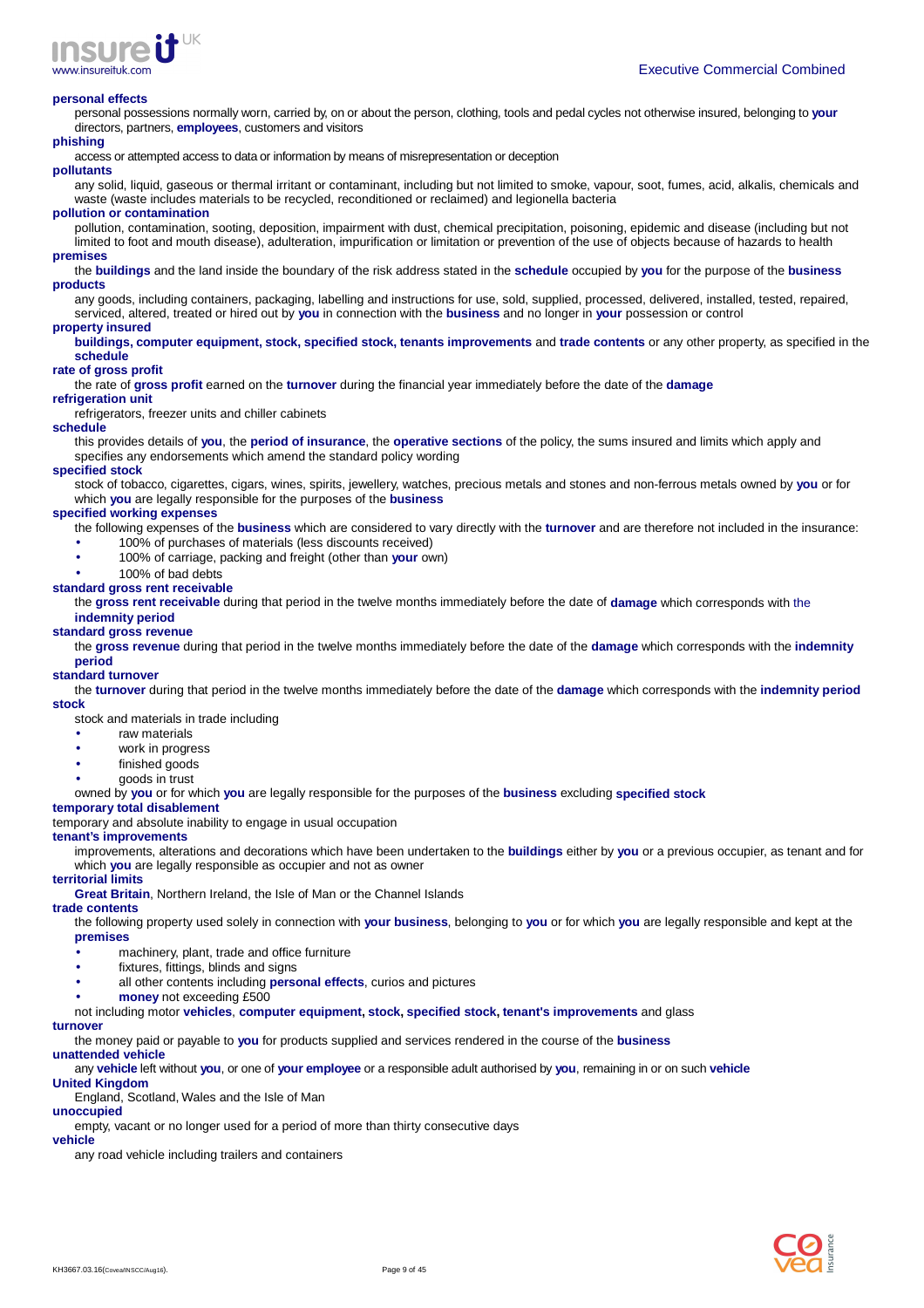

#### **verified**

checked for accuracy and integrity to ensure a precise match with the source data and capable of restoration

# **virus or similar mechanism**

program code, programming instruction or any set of instructions intentionally constructed with the ability to damage, interfere with or otherwise adversely affect computer programs, data files or operations, whether involving self-replication or not, including but without limitation Trojan horses, worms and logic bombs

#### **we, us, our**

Covea Insurance plc unless otherwise stated

**working day of the driver**  the period in any day during which a **vehicle** is being used for purposes in connection with the **business**

**you, your, yours** 

the person, persons or company named as the Insured in the **schedule**

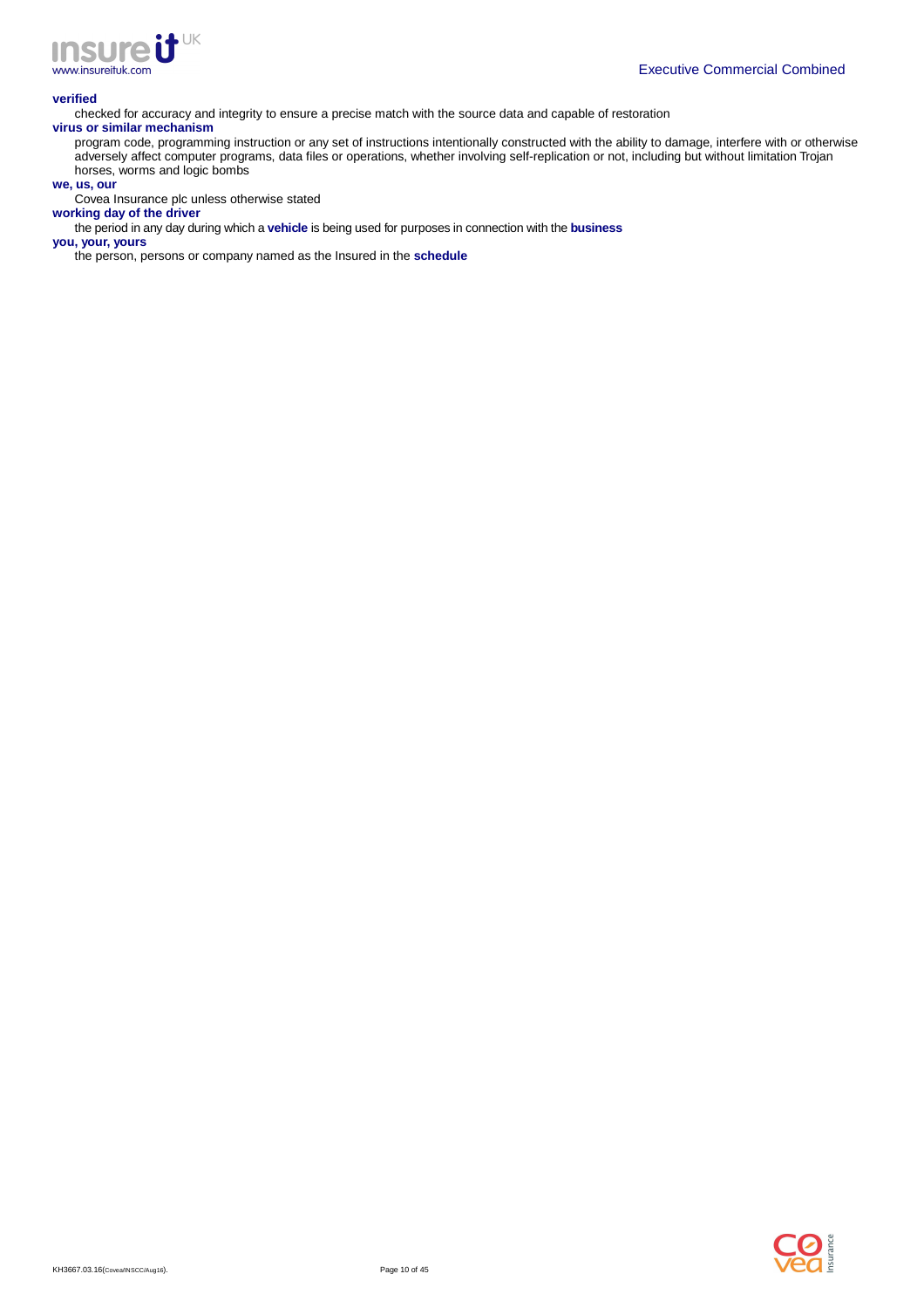



# **General Conditions -** Applicable to Section 1 to 10 (Excluding Section A – Commercial Legal Expenses Section)

# **Cancellation**

**You** may cancel this policy by giving written instructions, in the first instance to your broker who arranged the insurance for you. Alternatively, you can contact:-

| <b>Customer Services Manager</b><br>Covea Insurance plc<br>50 Kings Hill Avenue<br>Kings Hill<br><b>West Malling</b><br>Kent ME19 4JX | <b>OR</b> | Insureit UK Ltd<br><b>Three Charter Court</b><br>Wolverhampton<br><b>West Midlands</b><br><b>WV10 6TD</b> |
|---------------------------------------------------------------------------------------------------------------------------------------|-----------|-----------------------------------------------------------------------------------------------------------|
| Tel No: 0330 134 8203                                                                                                                 |           | Tel No: 03706 260 260                                                                                     |
| information@coveainsurance.co.uk                                                                                                      |           | Complaints@Insureituk.com                                                                                 |

**You** may cancel this policy within 14 days from the date it begins or from the date **you** receive the policy document and **schedule**, whichever is the latter, returning the policy document and **schedule** to **us** at the above address.

**You** will receive a refund for the exact number of days left on the policy plus the prevailing rate of Insurance Premium Tax as stated on **your** policy **schedule** but if there has been an incident which has resulted or could have resulted in a claim, **you** must reimburse **us** for any amounts **we** have paid or may be required to pay, in respect of the incident.

In the event of cancellation by **you** after the 14 day period described above or cancellation by **us** at any time, **we** will refund a pro rata proportion of the premium paid in respect of the unexpired term of this policy unless a claim or an incident likely to give rise to a claim has occurred during the current **period of insurance**.

**We**, or any agent appointed by **us**, and acting with **our** authority have the right to cancel **your** policy, where there is a valid reason for doing so. **We** will give **you** fourteen days' notice of cancellation in writing, by recorded delivery, to the latest address **we** have for **you** and will set out **our** reason for cancellation in **our** letter.

Valid reasons may include but are not limited to:<br>a) not

- not
	- paying a premium when it is due
	- ii) co-operating with **us**, or sending **us** information or documentation that materially affects **our** ability to process the policy or **our** ability to defend **our** interests
	- iii) taking all reasonable precautions to prevent or minimise **damage**, **bodily injury** or liability as required by General Condition of Reasonable Care of this policy, Page11
	- and failing to put this right when **we** ask **you** to by sending **you** seven days written notice to **your** last known address.

b) use of threatening or abusive behaviour or language, or intimidation or bullying of **our** staff or suppliers.

If **we** cancel **your** policy, **we** will refund the premium for the exact number of days left on the policy plus the prevailing rate of Insurance Premium Tax as stated on **your** policy **schedule**.

If a claim has been submitted or there have been any incidents likely to give rise to a claim during the current **period of insurance**, **we** will not refund any part of the premium.

# **Change in risk**

**You** or **your** insurance broker must tell **us** immediately if during the **period of insurance** there is any alteration in risk or to the facts which **you**  disclosed when **you** took out this policy, which materially affects the risk of **damage, bodily injury** or liability which would fall within the policy cover. This includes but is not limited to alterations to the **business** or the **premises**.

When **you** tell **us** about an alteration in risk, **we** may apply additional terms and conditions to this policy (including but not limited to premium) or, if the risk is unacceptable to **us**, **we** may cancel the policy in accordance with General Condition of Cancellation, Page 11.

This policy shall be avoided if: a) **your** interest ceases other than by death

b) the **business** be wound up or carried on by a liquidator or receiver or permanently discontinued

at any time after the commencement of this insurance unless **we** have accepted the change.

Nothing contained in this policy shall give any right against **us** to any person other than **you** except to a transferee approved by **us**.

# **Claims**

It is a condition precedent to **our** liability that in the event of a claim or possible claim **you** must

- advise the Police as soon as reasonably possible if there has been a theft, attempted theft, riot damage, vandalism or any malicious act or if any **property insured** has been lost outside the **premises**
- advise **us** as soon as reasonably possible
- not admit or repudiate liability without **our** written consent
- inform **us**immediately of any claim being made, or of any impending prosecution, inquest or fatal accident inquiry. All documentation relating to any accident, claim, prosecution or court proceedings must be sent to **us** immediately, unacknowledged
- provide at **your** own expense all assistance, details and evidence **we** may reasonably require
- take all reasonable steps to mitigate the extent of any **damage**.

# **Contracts (Rights of Third Parties) Act 1999**

No person, persons, company or other party who is not named as the Insured in this policy will have any right under the Contracts (Rights of Third Parties) Act 1999 to enforce any terms or conditions of this policy against **us**. This will not affect any right or remedy of a third party that exists or is available apart from that Act.

### **Death of the Insured**

In the event of **your** death **we** will, in respect of liability or loss incurred by **you,** indemnify **your** personal representatives in the terms of and subject to the limitations of this policy, provided that such personal representatives shall, as though they were **you**, observe, fulfil and be subject to the terms and conditions of the policy as far as they can apply.

### **Excess clause**

Where stated in the **schedule you** will be responsible for paying an **excess** in relation to each and every claim made by **you** under this policy. If a claim is made for **damage** under more than one section resulting from the same cause and at the same time, **you** will only pay one **excess** and if different **excesses** apply, **you** will pay the higher amount.

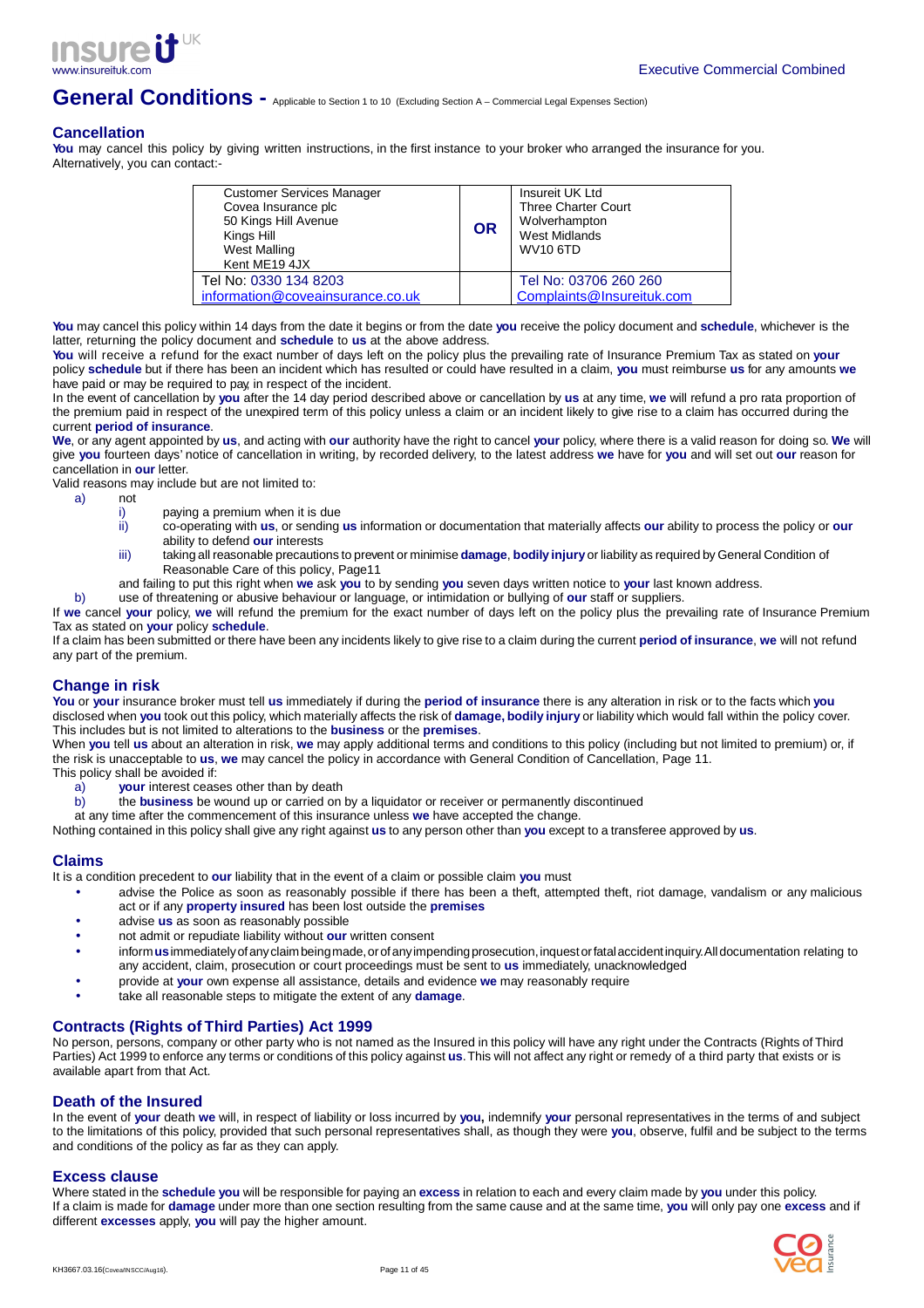

# **Fair Presentation of the risk**

**You** must make a fair presentation of the risk when **you** first take out this policy and also whenever **you** renew it or ask **us** to change **your** cover. If **you** fail to make a fair presentation of the risk including failing to disclose or misrepresenting a material fact or disclosing material facts to **us** in a way which is not clear and accessible **we** may avoid this policy and refuse all claims where:

- a) such failure was deliberate or reckless; or
- b) **we** would not have entered into this policy on any terms had **you** made a fair presentation of the risk.
- Should **we** avoid this policy **we:**
- a) shall treat the policy as if it had not existed from the start date, the renewal date, or the date when **you** asked **us** to change **your** cover,
- depending on when the failure to make a fair presentation of the risk occurred
- b) shall return the premium paid for the period for which the policy is treated as not having existed unless the failure to make a fair presentation of the risk was deliberate or reckless
- c) may deduct from any return of premium due to **you** any monies already paid in respect of claims falling within the period for which the policy is treated as not having existed or require **you** to repay such claims.

Provided that any failure to make a fair presentation of the risk is not deliberate or reckless, if **we** would have entered into or renewed this policy, or agreed to make changes to **your** cover on different terms had **you** made a fair presentation of the risk, **we** may:

- - i) proportionately reduce the amount payable in respect of a claim; and/or<br>ii) treat the policy as if it contained such different terms (other than relating treat the policy as if it contained such different terms (other than relating to the premium) that we would have applied to the policy had **you** made a fair presentation of the risk

Any reduction in claims payments or application of different terms will take effect from the date on which the policy started, was renewed or when changes were made to **your** cover, depending on when **you** failed to make a fair presentation of the risk.

Where **we** elect to proportionately reduce the amount payable in respect of a claim **we** will pay a percentage of the claim, the percentage being calculated by comparing the premium which **you** actually paid with the premium which **we** would have charged had **you** made a fair presentation of the risk. For example, if the premium which **you** actually paid is 70% of the premium **we** would have charged, **we** will only pay 70% of any claim. Where this policy provides benefits to individuals who would, if they had taken out similar insurance in their own name, have done so for purposes wholly or mainly unconnected with their trade, business or profession, **we** will not rely on this condition if the failure to make a fair presentation of the risk concerns only facts or information which relate to that particular individual, unless the individual (or **you** on their behalf) makes a careless misrepresentation, in which case **we** may rely on this condition as against that particular individual as if a separate insurance contract had been issued to them leaving the remainder of the policy unaffected.

### **Fraud**

For the purposes of this Condition the definition of '**you / your**' will also include any person who is entitled to benefit from the policy to the extent that a claim is made by or on their behalf.

If **you** or anyone acting on **your** behalf makes a claim which is in any way fraudulent **we**:

- a) will not pay the claim;<br>b) may recover from you
- b) may recover from **you** any sums already paid by **us** in respect of the claim; and c) may notify **you** that we are treating this policy as having terminated with effect fiest

c) may notify **you** that **we** are treating this policy as having terminated with effect from the time of the fraudulent act.

If **we** do treat this policy as having been terminated, **you** will have no cover under this policy from the date of termination and will not be entitled to any refund of premium.

Where a fraudulent claim is made by or on behalf of a person who is not named as the Insured in the **schedule**, this condition applies only to that person's claim and references to 'this policy' should be read as if they were references to the cover for that person alone and not to the policy as a whole

Fraudulent claims include but are not limited to:<br>a) making a claim which is fraudulent, fictit

- making a claim which is fraudulent, fictitious or known to be false
- b) intentionally exaggerating or inflating a claim
- c) supporting a claim with false or forged documents, information or statements
- d) wilfully causing **damage** or injury

### **Law applicable**

Under United Kingdom law the parties to the contract have the right to choose the law which should apply. In the absence of any agreement to the contrary, English law will apply.

### **Other insurance**

**We** will not pay for any **damage**, legal liability or other event giving rise to a claim covered under this policy if **you** are entitled to be paid by any other insurance which covers the same **damage**, legal liability or other event.

### **Other interests (to be declared)**

The financial interest of any mortgagee(s), freeholder(s), leaseholder(s) or other party having a similar financial interest, as declared to **us**, is deemed to be noted in the insurance provided under the relevant section of this policy.

#### **Reasonable care**

It is a condition precedent to **our** liability that **you** must at all times

- take all reasonable precautions to prevent **damage**, accident or **bodily injury**
- keep the **premises**, **buildings** and other maintainable property which is insured by this policy in a satisfactory state of repair
- comply with all relevant statutory requirements and other regulations imposed by any authority and manufacturers' recommendations all relating to the use, inspection and safety of property and the safety of persons
- as soon as possible after discovery, cause any defect or danger to be made good or remedied and in the meantime arrange for additional precautions to be effected as the circumstances may require
- exercise due care in the selection and supervision of **employees**.

### **Reinstatement of sum insured**

**We** will in the event of **damage** under this policy, automatically reinstate the sum insured unless there is written notice by **us** to the contrary, provided that

- **you** undertake to pay the appropriate additional premium
- **you** immediately implement any recommendations **we** make to prevent further **damage** and effect all repair or replacement work without delay.

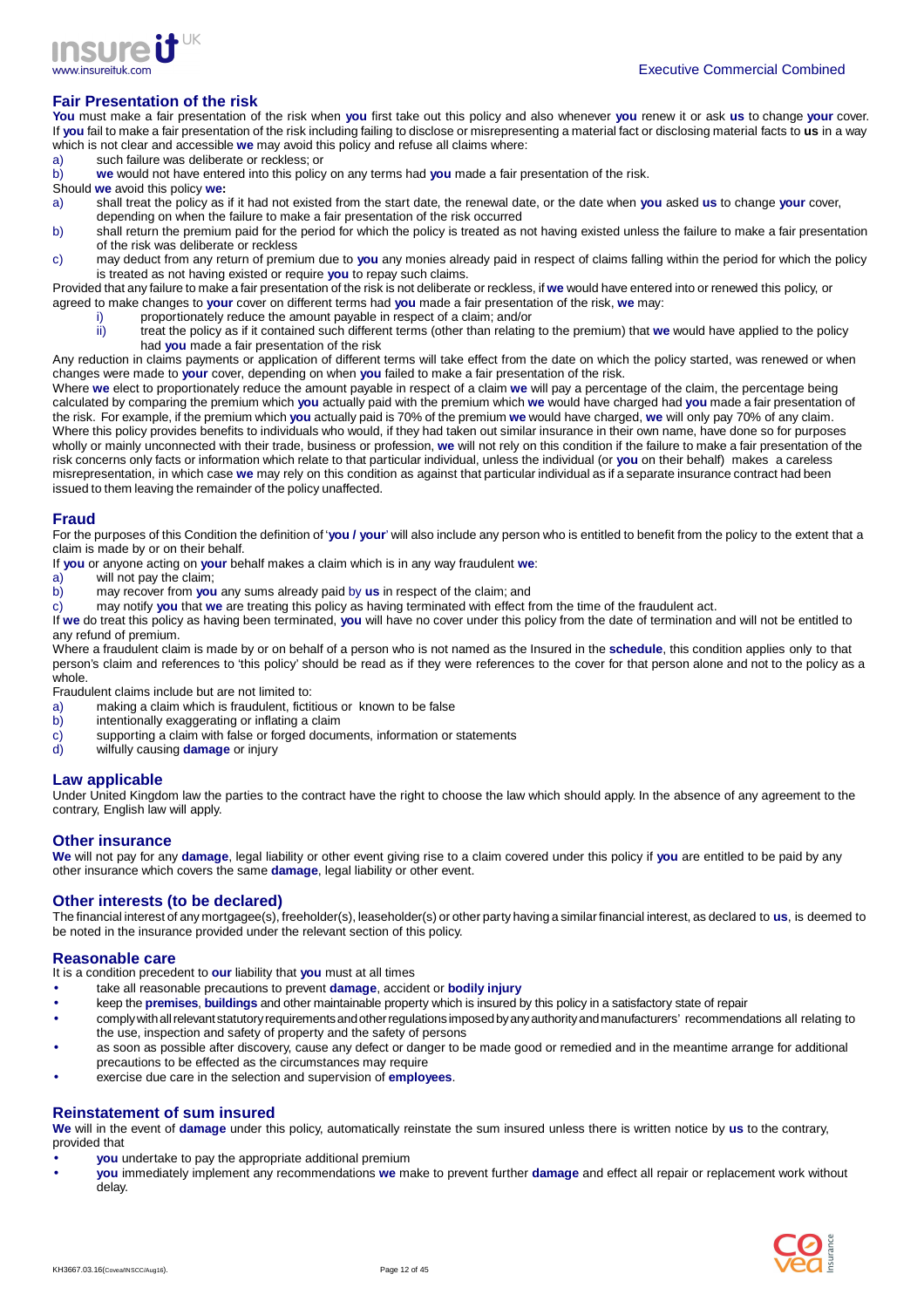

# **Rights**

**We** are entitled to enter any building where **damage** to property insured by this policy has occurred and to take possession of and deal with any salvage in a reasonable manner. No property may be abandoned to **us**.

# **Security**

It is a condition precedent to **our** liability for any claim resulting from fire, theft or malicious damage, that **you** must at all times ensure that

- security devices are put into full and effective operation whenever the **premises** are closed for **business** or left unattended • keys and all details of any codes or combinations relating to any part of the **intruder alarm installation** and any safe or strongroom are
- removed from the **premises** whenever the **premises** are closed for **business** or left unattended • fire break doors and shutters in the **buildings** are maintained in efficient working order and that the openings protected by such doors and shutters are kept clear of obstruction at all times and that all such doors and shutters other than those fitted with fusible links are kept closed except during **business hours**
- alterations or additions to or changes in or removal of security devices are advised to **us** immediately in writing.

## **Subjectivity**

**We** will clearly state in the **schedule** if the cover provided by this policy is subject to **you**

- providing **us** with any additional information requested by a required date(s)
- completing any actions agreed between **you** and **us** by a required date(s)
- allowing **us** to complete any actions agreed between **you** and **us**.

If required by **us**, **you** must allow **us** access to the **premises** and/or the **business** to carry out a survey(s) within 60 days of the inception or renewal date unless **we** agree otherwise in writing.

Upon completion of these requirements (or if they are not completed by the required date(s)) **we** may, at **our** option

- modify **your** premium
- issue a mid-term amendment to **your** policy or section terms and conditions
- require **you** to make alterations to the insured **premises** by the required date(s)
- exercise **our** right to cancel the policy
- leave the policy or section terms and conditions and the premium unaltered.

**We** will contact **you** with **our** decision and where applicable specify the date(s) by which any action(s) agreed needs to be completed by **you** and/or any decision by **us** will take effect.

**Our** requirements and decisions will take effect from the date(s) specified unless and until **we** agree otherwise in writing. If **you** disagree with **our** requirements and/or decisions **we** will consider **your** comments and where **we** consider appropriate will continue to negotiate with **you** to resolve the matter to **your** and **our** satisfaction.

In the event that the matter cannot be resolved

- **you** have the right to cancel this policy from a date agreed by **you** and **us** and provided no claims have been made **we** will refund a proportionate part of the premium paid for the unexpired period of cover
- **we** may at **our** option exercise **our** right under the General Cancellation Condition of this policy.
- Except where stated, all other policy and section terms and conditions will continue to apply.

This condition does not affect **our** right to void the policy if **we** discover information material to **our** acceptance of the risk.

### **Subrogation**

**We** may take over and deal with, in **your** name, the defence or settlement of any claim. **We** will pay any costs and expenses involved. **We** may also start proceedings in **your** name to recover, for **our** benefit, the amount of any payment **we** have made or are likely to make under this policy.

### **Terms Not Relevant to a Loss**

If payment of a claim is conditional upon compliance with any term of this policy **we** will not pay for any claim where the term has not been complied with except where the term concerned:

- a) is operative only in connection with particular premises or locations;
- 
- b) is operative only at particular times; or<br>c) is intended to reduce the risk of partic c) is intended to reduce the risk of particular types of **damage**, **bodily injury** or liability and where **you** can prove that non- compliance with the term could not have increased the risk of the **damage**, **bodily injury** or liability which occurred.

### **Underinsurance**

If at the time of any **damage**, the sum insured is less than the actual reinstatement cost of the **property insured** including any additional costs for removal of debris and architects' and surveyors' fees where applicable, **you** will be considered as being **your** own insurer for the difference and will bear a proportionate share of the loss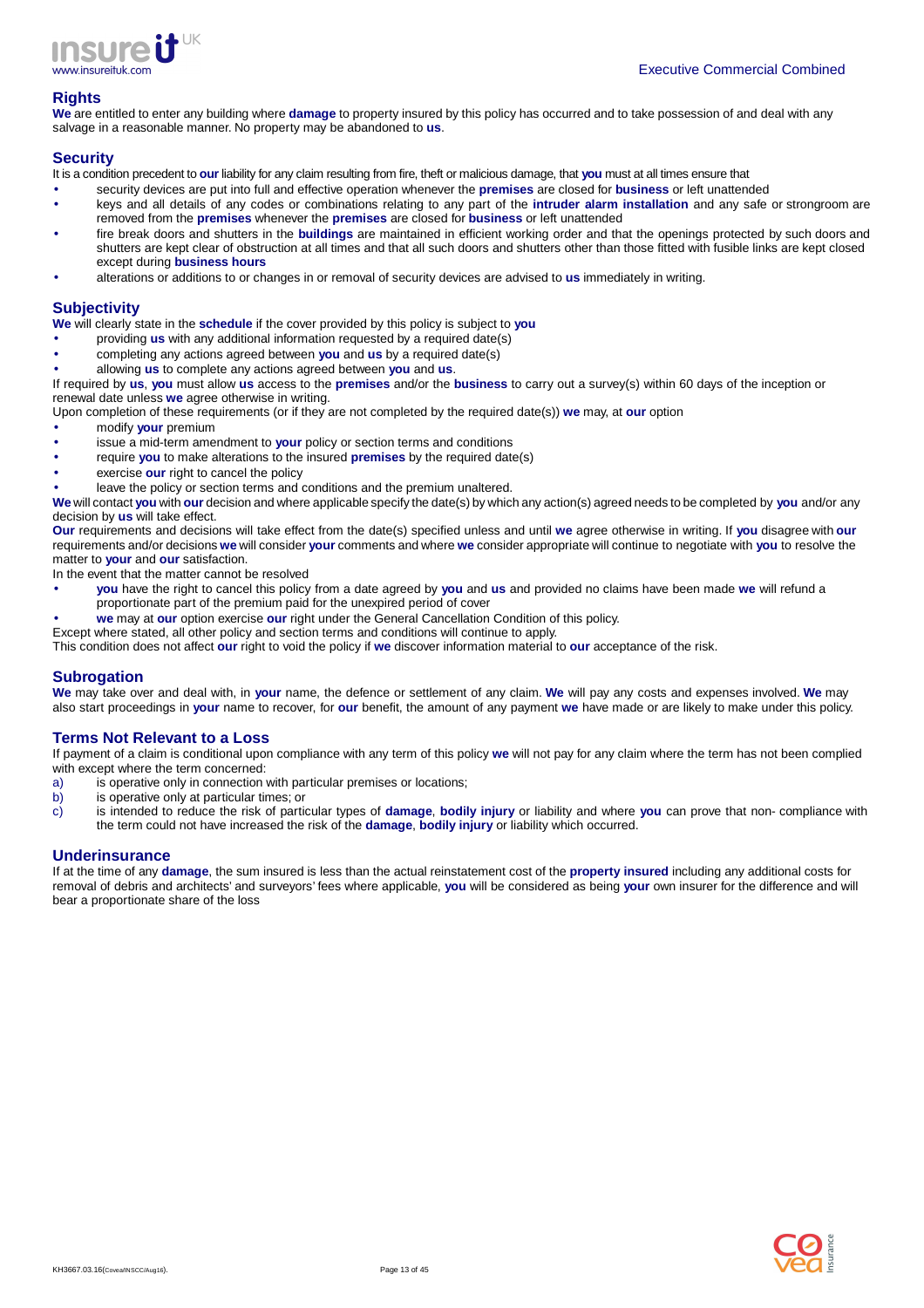

# **General Exclusions**

# **What you are not covered for**

# 1. **Applicable to all Sections (Except for Legal Expenses)**

**We** will not pay for **damage** to property, any cost, expense, legal liability or **bodily injury** directly or indirectly caused by, contributed to by, resulting from or arising out of or in connection with any of the following regardless of any other cause or event contributing concurrently or in any other sequence to the loss

#### **Radioactive Contamination**

a) ionising radiations or contamination by radioactivity from any nuclear fuel or from any nuclear waste from the combustion of nuclear fuel

- b) the radioactive, toxic, explosive or other hazardous or contaminating properties of any nuclear installation, reactor or other nuclear assembly or nuclear component
- c) any weapon of war employing atomic or nuclear fission and/or fusion or other like reaction or radioactive force or matter

# **War Risks**

War, invasion, act of foreign enemy, hostilities (whether war be declared or not), civil war, rebellion, revolution, insurrection or military or usurped power

#### **Sonic Bangs**

Pressure waves caused by aircraft or other aerospatial devices travelling at sonic or supersonic speeds

# **Confiscation**

Confiscation, nationalisation or requisition by order of any government or public, municipal, local or customs authority

- **Electronic Failure**
- erasure, loss, distortion or corruption of information on, or reduction in the functionality, availability or operation of any electronic equipment, whether belonging to you or not, caused by the malicious introduction or incursion of any unauthorised, unintended, undesired or unexpected program, instruction or command or any other computer or electronic virus
- b) the failure of any electronic equipment to recognise, accept, respond to or process any data or instruction
- However, subsequent **damage** which is otherwise covered by **your** policy is nevertheless insured.

#### 2. **Applicable to all Sections other than Liability & Legal Expenses**

**We** will not pay for **damage** to the **property insured** resulting from or arising out of or in connection with any of the following, regardless of any other cause or event contributing concurrently or in any other sequence to the loss.

#### **Act of Terrorism**

An **act of terrorism** or any action taken in controlling, preventing, suppressing, retaliating against, responding to or in any way relating to an **act of terrorism**.

If **we** allege that, by reason of this exclusion, any **damage**, cost or expense is not covered by this policy the burden of proving the contrary will be upon **you**.

#### **Pollution or Contamination**

- a) to property caused by **pollution or contamination** unless it is caused by a sudden, identifiable, unintended and unexpected event which occurs in its entirety at a specific time and place during the **period of insurance**
- b) in addition, **we** will not pay for any loss under the Business Interruption Section of this policy resulting from **pollution or contamination** other than loss resulting from **damage** at the **premises** to property used by **you** for the purpose of the **business** caused by a sudden, identifiable, unintended and unexpected event which occurs in its entirety at a specific time and place during not more than one **period of insurance**

#### **Process of Heat**

- i) Caused by Fire resulting from its undergoing any heating process or any process involving the application of heat.
- ii) Other than by Fire or Explosion) resulting from its undergoing any process of production packing treatment testing

# commissioning servicing adjustment or repair

# **Theft by Principals**

Caused by theft or attempted theft where **you** or any director, partner or **employee** of **yours** or any member of **your** family or household is concerned as principal or accessory.

#### **Unoccupied Premises**

Caused by theft or attempted theft, malicious damage, leakage of water following bursting or overflowing of water pipes, water apparatus or water tanks or from any automatic sprinkler installation, leakage of oil or breakage of glass and sanitary ware

a) during any period when the **business** has ceased to trade whether the **premises** are unfurnished or otherwise b) whilst the **buildings** are insufficiently furnished for normal trading purposes or not lived in by any adult person with **your** permission

#### **Unexplained Losses**

Caused by disappearance, unexplained loss, inventory shortage, misfiling or misplacing of information.

#### **Gradually Operating Causes**

Caused by wear, tear or any gradually operating cause.

#### **Northern Ireland**

Any damage or expense happening in Northern Ireland occasioned by or happening through or in consequence directly or indirectly of riot, civil commotion and (except in respect of damage or any expense caused by fire or explosion) strikers, locked out workers or persons taking part in labour disturbances or malicious persons.

# 3. **Applicable to all Liability Sections other than Employers' Liability**

**We** will not pay for legal liability directly or indirectly caused by, contributed to by, resulting from or arising out of or in connection with any of the following regardless of any other cause or event contributing concurrently or in any other sequence to the loss **Pollution or Contamination**

- Any liability for<br>a) **bodily** a) **bodily injury** or financial loss of, **damage** to or loss of use of property directly or indirectly arising out of the discharge, dispersal, release or escape of **pollutants** unless caused by a sudden, identifiable, unintended and unexpected event which occurs in its entirety at a specific time and place during not more than one **period of insurance**
- b) the cost of removing, nullifying or cleaning up **pollutants** unless caused by a sudden, identifiable, unintended and unexpected event which occurs in its entirety at a specific time and place during not more than one **period of insurance**

# **Asbestos**

- a) any liability arising directly or indirectly out of exposure to, inhalation of, or fears of the consequences of exposure to or inhalation of asbestos, asbestos fibres or any derivatives of asbestos
- b) the cost of cleaning up, or removal of, or **damage** to property or any product arising out of any asbestos, asbestos fibres or any derivatives of asbestos (except as stated in this policy)

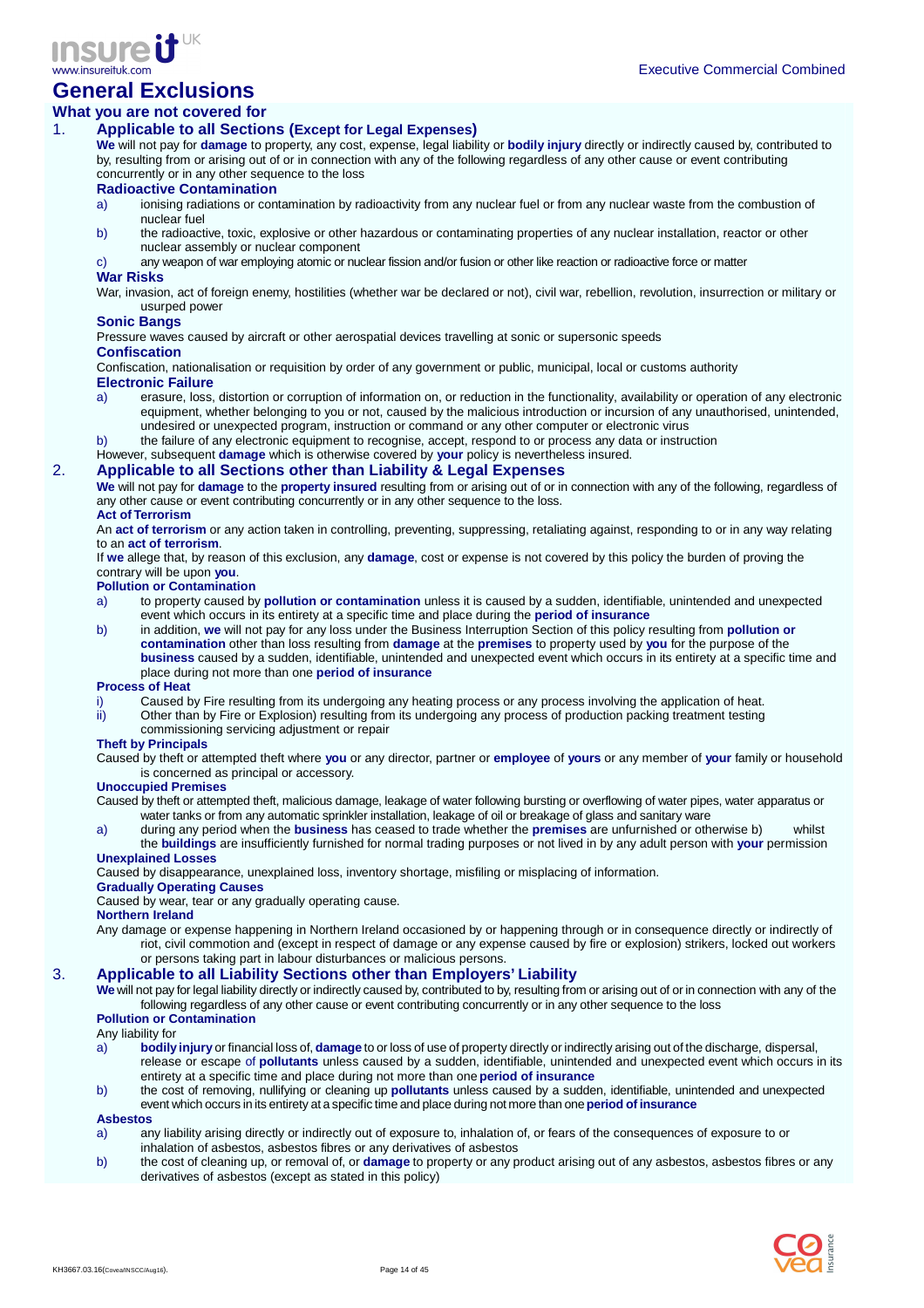



# **Section 1 Property Damage**

#### **What you are covered for**

A. **Damage** occurring at or within 50 metres of the **premises** to the **property insured** described in the **schedule** occurring during the **period of insurance**.

# B. **Capital additions**

- a) Newly acquired and/or newly erected **buildings** and **trade contents** anywhere within the **territorial limits** in so far as such property is not otherwise insured
	- b) Alterations, additions and improvements to existing **buildings** and **trade contents** at the **premises** but excluding any appreciation in value of such property during the **period of insurance**

Provided that

- i) at any one location **our** liability will not exceed the amount shown in the **schedule**<br>ii) vou notify us of such capital additions as soon as possible or within 6 months of the
- **you** notify us of such capital additions as soon as possible or within 6 months of the addition and pay the appropriate additional premium that may be required to provide retrospective cover from the commencement date of **your** liability for such property

### Following such notification the provisions of this clause are fully reinstated.

#### C. **Debris removal costs**

- a) The **property insured** extends to include costs and expenses necessarily incurred by **you** with **our** consent in
	- i) removing debris<br>ii) dismantling or de
	- ii) dismantling or demolishing<br>iii) shoring up or propping shoring up or propping
	- of the portion or portions of the **property insured** which has been subject to **damage** but excluding any such costs or expenses incurred in respect of any item insuring **stock** or **specified stock**
- b) Where **stock** or **specified stock** is insured this section includes costs and expenses necessarily incurred by **you** with **our** consent in removing debris of the portion or portions of such insured property which has suffered **damage** but **our** liability in respect of **damage** to **stock** or **specified stock** will not be increased above the respective sum insured by the operation of this extension
- Provided that **we** will not be liable for any such costs or expenses
	- i) incurred in removing debris except from the site of the **property insured** which has suffered **damage** and from the area immediately adjacent to such site
	- ii) arising from **pollution or contamination** of property not insured by this section.

#### D. **Exhibitions**

**Damage** caused to **property insured,** excluding **buildings** and **tenants improvements**, whilst within the premises of any trade show or exhibition within **Europe** at which **you** are participating as an exhibitor, including whilst in transit thereto and therefrom but excluding theft or attempted theft of the **property insured,** excluding **buildings** and **tenants improvements**, from any **unattended vehicle**. **Our** liability will not exceed the amount shown in the **schedule** in any one **period of insurance**.

#### E. **Theft of fixed fabric of the building**

Theft of the fixed fabric of the **building**, including fixed external CCTV equipment and security lighting, where the **building** is shown as insured in the **schedule**.

**Our** liability will not exceed the amount shown in the **schedule** in any one **period of insurance**.

#### F. **Protection equipment expenses**

The cost of refilling fire extinguishing equipment and smoke cloaks used solely as a consequence of **damage**.

**Our** liability will not exceed the amount shown in the **schedule** in respect of the **property insured**

#### G. **Landscaping costs**

Costs and expenses incurred by **you**, with **our** consent in repairing or reinstating **damage** to the landscaped gardens and grounds at the **premises**, caused by fire brigade equipment and personnel in the course of combating fire or any other insured event provided that **you** are legally responsible for the repair or reinstatement of such **damage**.

**Our** liability will not exceed the amount shown in the **schedule** in any one **period of insurance**.

# H. **Loss of metered gas and water**

The cost of loss of metered gas and metered water for which **you** are legally responsible arising from **damage** at the **premises**.

**Our** liability will not exceed the amount shown in the **schedule** in any one **period of insurance**.

## I. **Additional statutory costs**

Within the item sum insured **we** will pay reasonably and necessarily incurred additional costs involved in complying with statutory regulations or local authority requirements following **damage** to the **property insured** provided that **we** will not be liable under this cover for any such costs or expenses

- a) incurred following **damage** to **stock** or **specified stock**
- b) b) in respect of **damage** occurring prior to the inception of this section c) in respect of property entirely undamaged
- c) where notice to comply has been served upon **you** prior to the occurrence of **damage**
- d) for work which takes more than 12 months from the date of **damage** unless prior consent has been given by **us**.
- **Our** liability will not exceed the amount shown in the **schedule**.

### J. **Additional costs of construction – energy efficiency**

Within the item sum insured **we** will pay for the additional costs of reinstatement following **damage** to the **buildings** arising solely from the necessity to comply with the application of any European Union legislation (as enacted in applicable national law), Act of Parliament or Byelaws of any Public Authority provided that **we** will not be liable under this cover for any such costs or expenses

- a) in respect of **damage** occurring prior to the inception of this section
- b) for work which takes more than 12 months from the date of **damage** unless prior consent has been given by **us**
- c) in respect of property entirely undamaged.
- **Our** liability will not exceed the amount shown in the **schedule**.

#### K. **Temporary removal**

**Computer equipment** and **trade contents** are covered whilst temporarily removed from the **premises** for cleaning, renovation, repair or similar purposes and in transit thereto and therefrom anywhere within the **territorial limits** provided that this cover does not apply to property in so far as it is otherwise insured.

**Our** liability will not exceed the amount shown in the **schedule**.

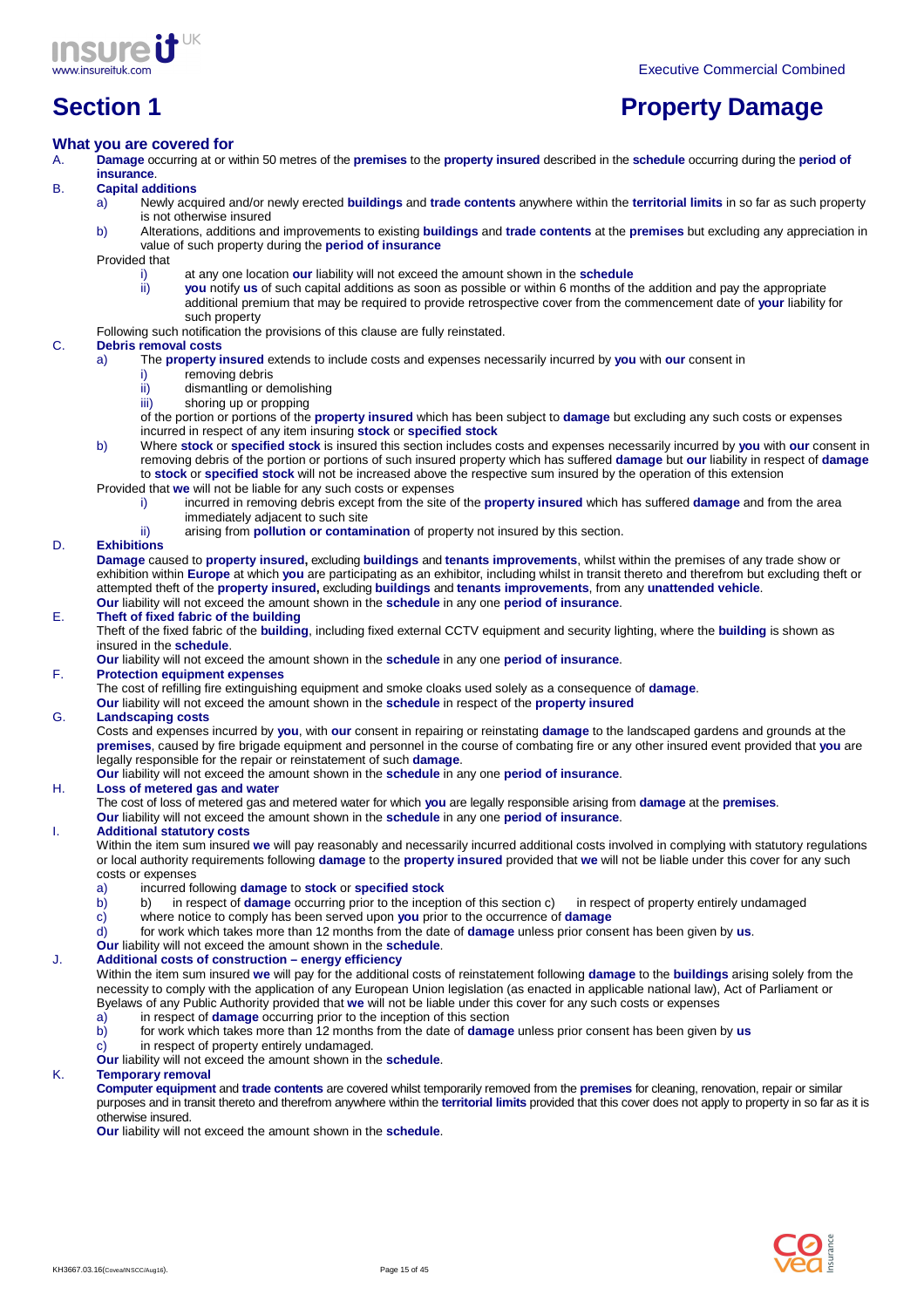

#### L. **Temporary removal – documents and computer system records**

**We** will pay for **damage** to the following whilst temporarily removed to premises not in **your** occupation but whilst remaining within the **territorial limits**:

a) deeds and other documents, manuscripts, plans and writings of every description and books (but excluding computer system records) up to the amount shown in the **schedule**

b) computer system records up to the amount shown in the **schedule** 

#### M. **Theft damage to the Buildings**

**Damage** to the **buildings** at the **premises** not owned by **you** or insured by this policy resulting from theft or any attempt thereat provided that **you** are legally responsible for the repair of such **damage**.

**Our** liability will not exceed the amount shown in the **schedule**.

#### N. **Replacement Locks**

The cost of replacing locks or keys to the **premises** or to any safe or strongroom therein resulting from loss of keys following their theft a) involving forcible or violent entry to the **premises** or the home of any authorised **employee**

b) involving assault or violence or threat thereof whilst such keys are in the personal custody of **you** or any authorised **employee Our** liability will not exceed the amount shown in the **schedule** in any one **period of insurance**.

#### O. **Tobacco and alcohol**

**Damage** to tobacco, cigarettes, cigars, wines and spirits kept solely for entertainment purposes being **your** property or for which **you** are legally responsible.

#### **Our** liability will not exceed the amount shown in the **schedule**.

#### P. **Trace and access**

In the event of **damage** at the **premises** resulting from the escape of water or oil from any fixed installation, **we** will pay for costs necessarily and reasonably incurred in

- a) locating the source of **damage** in order to effect repairs
- b) making good

**Our** liability will not exceed the amount shown in the **schedule** in any one **period of insurance**.

#### Q. **Glass**

**Damage** to fixed glass, lamps, signs and name plates at the **premises** not owned by **you** or insured by this policy including necessarily incurred additional costs involved in

a) boarding up or temporary glazing pending replacement of broken glass

b) removing and refixing window fittings and other obstacles to replacement provided that **you** are legally responsible for the repair of such **damage**.

**Our** liability will not exceed the amount shown in the **schedule**.

### R. **Unauthorised use of electricity, gas and water**

The cost of loss of metered electricity, gas and water for which **you** are legally responsible arising from unauthorised use by persons taking possession of, keeping possession of or occupying the **premises** without **your** written consent provided that

- a) **you** take all practicable steps to terminate such unauthorised use as soon as it is discovered
- b) **you** advise **us** of such unauthorised use immediately on becoming aware of it
- c) **you** have complied with General Condition Change in Risk,
- **Our** liability will not exceed the amount shown in the **schedule** in any one **period of insurance.**

#### S. **Computer systems records**

**Damage** caused to computer system records by only for the value of the materials together with the cost of clerical labour and computer time expended in reproducing such records (excluding any expenses in connection with the production of information to be recorded therein) and not for the value to **you** of the information contained therein.

**Our** liability will not exceed the amount shown in the **schedule** in any one **period of insurance**.

#### T. **Drains, sewers and gutters**

The **property insured** extends to include costs and expenses necessarily incurred by **you** with **our** consent for cleaning and/or clearing of drains, sewers and gutters in consequence of **damage** to the **property insured** provided that **we** will not be liable for any such costs or expenses

a) incurred in removing debris except from the site of the **property insured** which has suffered **damage** and from the area immediately adjacent to such site

b) arising from **pollution or contamination** or property not insured by this section.

#### U. **Fire brigade charges**

**We** will pay **you** the reasonable costs charged by any Public Authority relating to the extinguishing or fighting of fire.

### V. **Further investigation costs**

Where **you** have suffered **damage** to any **building** and in the opinion of a competent construction professional there is a reasonable possibility of other **damage** to a portion of the same **building** which is not immediately apparent **we** will pay the reasonable costs incurred by **you** with **our** prior consent in establishing whether or not such **damage** has occurred.

**We** will also pay the reasonable costs incurred by **you** with **our** prior consent in establishing whether or not **buildings** in the immediate vicinity have suffered **damage** in the same incident but only if such **buildings** are subsequently found to have suffered such **damage** for which **we** are liable under this section.

**Our** liability will not exceed the amount shown in the **schedule**.

### W. **Continuing interest and hire charges**

In the event of **damage** at the **premises** where **you** are liable under contract for interest charges or continuing hire charges not recoverable under the terms of a lease or similar agreement in respect of property for which **you** are responsible and which is not otherwise insured **we**  will pay such charges actually and reasonably incurred.

**Our** liability will not exceed the amount shown in the **schedule**.

#### **Maximum amount payable**

The most **we** will pay in respect of any one occurrence will not exceed the sum insured stated against each item or the total of all sums insured stated against all items insured by this section as shown in the **schedule**.

All limits under covers B – W are within and do not increase the Property Damage sum insured shown in the **schedule.**

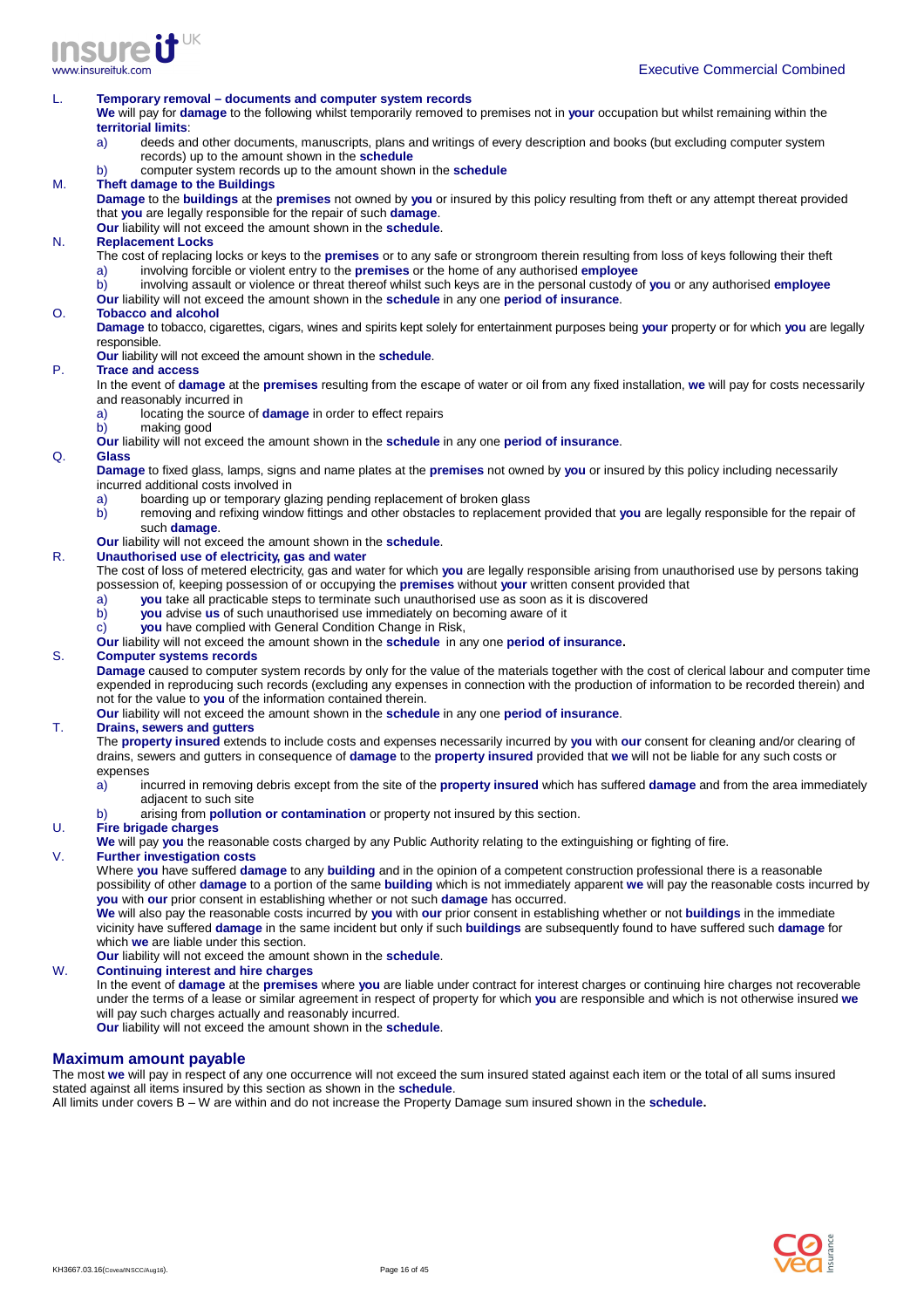

# **Basis of claims settlement**

In the event of **damage** to **property insured** by this section the basis upon which the amount payable will be calculated will be:<br>a) stock and specified stock - the cost price of replacing the goods at the time of the **da** 

a) **stock** and **specified stock -** the cost price of replacing the goods at the time of the **damage** 

- b) deeds, documents and business books their value as stationery only together with the cost of clerical labour expended in writing up and not for the value to **you** of the information contained therein
- c) computer systems records the value of the materials only together with the cost of clerical labour and computer time expended in reproducing the records provided that **we** will not pay for the value to **you** of the information contained therein or for any expense in connection with the production of information to be recorded therein
- d) patterns, models, moulds, plans and designs the value of the materials only together with the cost of labour expended in reinstatement of such property
- e) **personal effects** not otherwise insured the cost of repair or replacement at the time of the **damage**, subject to the limit stated in the **schedule**
- f) rent the loss of rent payable by or to **you** whilst necessary reinstatement or repairs are carried out following **damage** to the **buildings** which makes them uninhabitable, subject to a maximum term as stated in the **schedule**
- g) **buildings**, **computer equipment**, **tenants improvements**, and **trade contents**  subject to the following Special Conditions the basis upon which the amount payable in respect of any item on **buildings**, **computer equipment**, **tenants improvements**, or **trade contents** is to be calculated will be the reinstatement of the property subject to **damage**. For this purpose 'reinstatement' means:
	- a) the rebuilding or replacement of property subject to **damage** which, provided that **our** liability is not increased, may be carried out: in any manner suitable to **your** requirements
		- ii) upon another site
	- b) the repair or restoration of property subject to **damage** in either case to a condition equivalent to or substantially the same as but not better or more extensive than its condition when new
- h) all other property the cost of repairing or reinstating the property equal to its condition when new provided that
	- i) this is carried out without delay and in the most economical manner
	- ii) until reinstatement has been completed no payment will be made for more than the amount which would be payable if an allowance had been made for wear, tear or depreciation

### **Special Condition**

- i) At the start of each period of insurance you must notify us of the declared value of each item on buildings, computer equipment, tenants improvements and trade contents. The premium is based on declared value (shown in the schedule). If you fail to notify us of the declared value at the start of each period of insurance we will use the last declared value notified to us for the following period of insurance.
- ii) If at the time of damage the declared value of the buildings, computer equipment, tenants improvements or trade contents insured by such item is less than the cost of reinstatement then you will be considered as being your own insurer for the difference and will bear a proportionate share of the loss.
- iii) Our liability for the repair or restoration of property which is only partially damaged will not exceed the amount which would have been payable had the property been wholly destroyed.
- iv) No payment beyond the amount which would have been payable in the absence of this Basis of claims settlement will be made:
	- a) unless reinstatement commences and proceeds without unreasonable delay
	- b) until the cost of reinstatement has actually been incurred
		- c) if at the time of **damage** the **property insured** is insured by any other insurance effected by **you** or on **your** behalf which is not upon the same basis of reinstatement.
- v) All the terms and conditions of the policy shall apply
	- a) in respect of any claim payable under the provisions of this Additional clause except in so far as they are varied hereby
	- b) where claims are payable as if this Basis of claims settlement had not been incorporated except that the sum(s) insured shall be limited to 115% of the **declared value**(s)

### **Additional Clauses**

# **1. Architects' and Surveyors' Fees**

- Within the overall limit of the sum insured on **property insured** (excluding **stock** and **specified stock**) **we** will pay the cost of architects', surveyors', consulting engineers', legal and other fees necessarily and reasonably incurred with **our** consent in the reinstatement or repair of the property following **damage** but excluding fees charged for the preparation of any claim.
- **2. Contract Price**

In respect of goods sold but not delivered for which **you** are legally responsible and where the sale contract is cancelled by reason of **damage** then **our** liability will be based on the contract price. For the purpose of the General Condition Underinsurance the sum insured will be calculated on the same basis.

#### **3. Contracting Purchaser**

If **you** contract to sell the **buildings** the purchaser will be entitled to the benefit provided by this section, between the exchange of contracts and the completion of the sale, provided that the purchaser completes the purchase and the **buildings** are not otherwise insured.

#### **4. Designation**

For the purpose of determining where necessary the item against which any property is insured **we** agree to accept the designation under which such property has been entered in **your** books.

#### **5. Interested Parties**

Any act or omission by the leaseholder, lessee, mortgagor or **you** or by any tenant occupying or using the **buildings** which increases the possibility of **damage** will not prejudice the insured interest of the freeholder, lessor or mortgagee provided that

- a) such act or omission is entirely without the authority of the freeholder, lessor or mortgagee
- b) as soon as the freeholder, lessor or mortgagee becomes aware of any such act or omission they shall give immediate written notice to **us** and pay any additional premium required.

#### **6. Non-invalidation**

The insurance by this section, other than in respect of **damage** by theft or any attempt thereat, will not be invalidated by any act or omission or by any alteration unknown to **you** and beyond **your** control whereby the risk of **damage** is increased provided that as soon as **you** become aware of any such act or omission or alteration **you** will give immediate written notice to **us** and pay any additional premium required.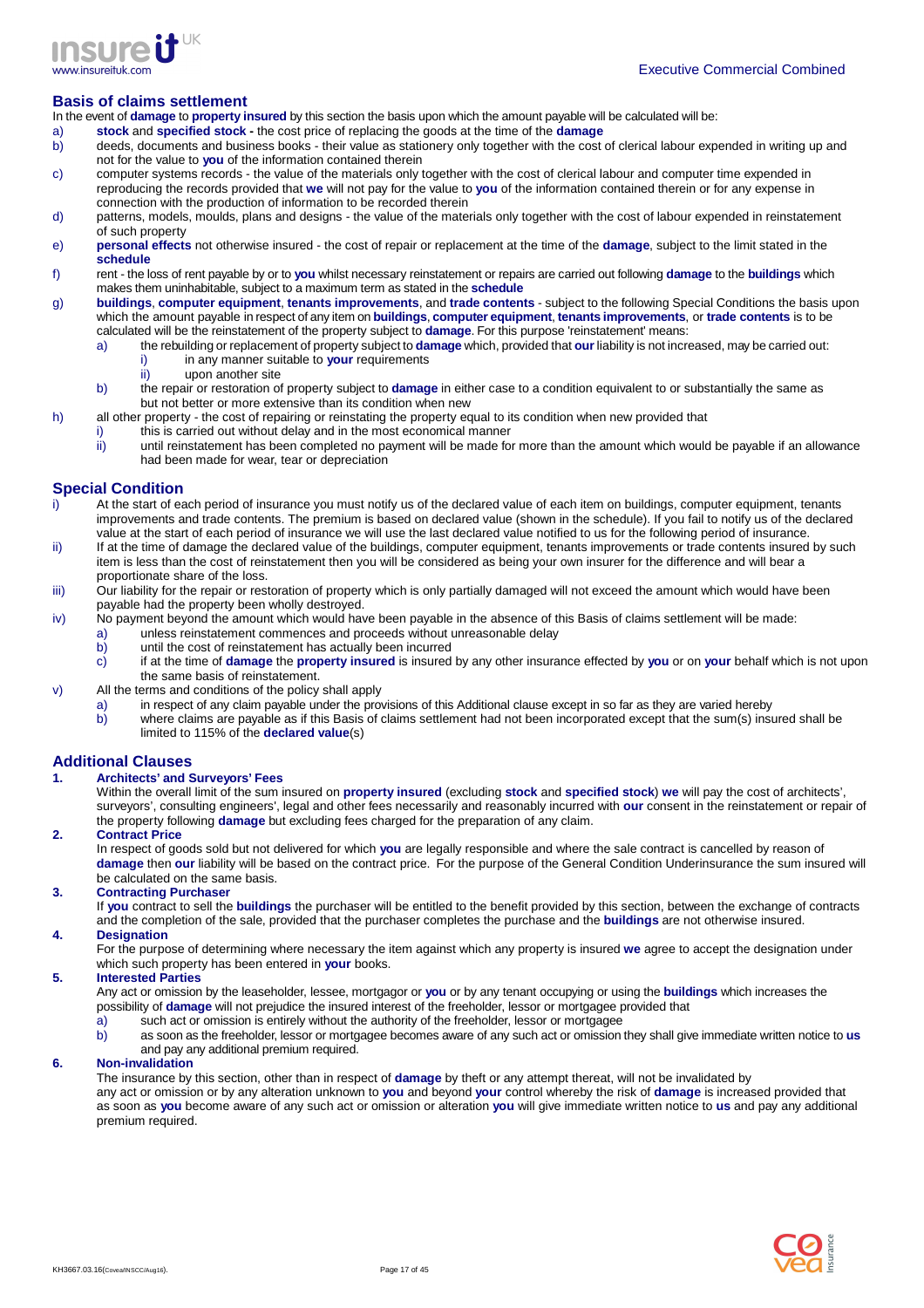

#### **7. Subrogation Waiver**

In the event of a claim arising under this section **we** agree to waive any rights remedies or relief to which **we** may become entitled by subrogation against

- a) any company standing in the relation of Parent to Subsidiary or Subsidiary to Parent to **you** as defined in the Companies Act or Companies (N.I.) Order as appropriate current at the time of the **damage**
- b) any company which is a Subsidiary of a Parent Company of which **you** are a Subsidiary in each case within the meaning of the Companies Act or Companies (N.I.) Order as appropriate current at the time of the **damage**.

#### **8. Unoccupied Buildings**

Notice is to be given to **us** when any **buildings** or portions thereof become empty, vacant or no longer used by any person authorised by **you** or when any such **buildings** or portions thereof are again used by any person authorised by **you** and **you** agree to pay any additional premium required.

#### **9. Workmen**

Workmen are allowed to work in or on the **buildings** for the purposes of effecting any repairs, additions, alterations or decorations without prejudice to this insurance.

#### **10. 72 Hours Clause**

**Damage** occurring within 72 consecutive hours of and arising from storm or flood is deemed to be one claim. **You** have the right to select the moment from which the 72 hour period will be deemed to have commenced within the terms of this section provided that such **damage** occurred prior to expiry of the **period of insurance**

#### **What you are not covered for**

- 1. water (other than loss of metered water as described in this section), air, runways, railway lines, dams, reservoirs, storage lakes, canals, rigs, wells, tunnels, docks, piers, jetties, excavations, wharfs, mines, and off-shore property
- 2. animals and growing crops<br>3. jewellery, precious stones,
- jewellery, precious stones, bullion, furs, fine art, curiosities, relics
- 4. overhead electrical and telecommunication transmission and distribution lines, overhead transformers or other similar overhead communication, transmission or distribution equipment and their supporting structures other than those within the **premises** for which **you** are responsible
- 5. vehicles required to be licensed for road use (including accessories thereon), caravans, trailers, railway locomotives or rolling stock, watercraft, aircraft or spacecraft (including but not limited to satellites)
- 6. property or structures in course of demolition, construction or erection and materials, equipment or supplies in connection therewith
- 7. moveable property in the open, fences, gates, vegetation, lawns and shrubs in respect of **damage** caused by wind, rain, hail, sleet, snow, flood, dust or falling trees
- 8. property from a garden, yard, open space or any open fronted or open sided building therein by theft or any attempt thereat or malicious damage
- 9. explosives and contraband<br>10. **property insured** at any **p**
- 10. **property insured** at any **premises** that are **unoccupied** unless agreed by **us**
- 11. **damage** to property stored in any outbuilding or basement caused by storm, flood, leakage of oil or water following bursting or overflowing of oil or water tanks, apparatus or pipes or from any automatic sprinkler installation, unless such property is raised at least 100mm above the ground floor level of the outbuilding or the floor level of the basement
- 12. **damage** caused by theft or attempted theft occurring outside **business hours** to any till or cash register unless its drawer has been left in an open position
- 13. the relevant **excess** stated in the **schedule**
- damage to any electrical machine or apparatus or component thereof occasioned by its over-running, excessive pressure, short-
- circuiting or self-heating not resulting in fire
- 15. explosion
	- a) caused by or consisting of the bursting of a boiler (not being a boiler used for domestic purposes only) economiser or other vessel, machine or apparatus in which internal pressure is due to steam only and belonging to **you** or under **your** control
	- b) in respect of and originating in any vessel, machinery or apparatus or its contents, belonging to **you** or under **your** control which requires to be examined to comply with any statutory regulations unless such vessel, machinery or apparatus will be the subject of a policy or other contract providing the required inspection service

#### 16. theft unless

- a) involving forcible and violent entry to or exit from a **building** at the **premises**
- b) involving assault or violence or threat thereof to **you** or any of **your employees**
- c) as provided for under 'What you are covered for' 5. Theft of fixed fabric of the building
- 17. **damage** arising solely from a change in the water table level (i.e. the level below which the ground is saturated with water)
- 18. **damage** by falling trees caused by felling or lopping carried out by **you** or on **your** behalf
- 
- 19. **damage** caused by subsidence, ground heave or landslip damage caused by or arising from or consisting of
	- a) wear, tear or depreciation or diminution in value
	- b) collapse or cracking of **buildings**
	- c) inherent vice, latent defect, defective design, plan or specification or the use of faulty materials<br>d) faulty or defective workmanship operational error or omission by you or any of your employee
	- d) faulty or defective workmanship operational error or omission by **you** or any of **your employees**
	- e) marring, scratching, denting or mechanical or electrical defect, failure, breakdown or derangement
	- f) gradually operating causes including but not limited, to atmospheric or climatic conditions, wet or dry rot, fungus, rust, corrosion, woodworm, moths, insects, vermin or pests
	- g) any process involving heating, drying, cleaning, dyeing, staining, repairing, restoring, renovating, fitting, installation, testing, commissioning, alteration or maintenance of any property
	- h) use of any article contrary to manufacturers' instructions
	- i) change in temperature, colour, flavour or finish
- 21. malicious damage caused by any tenant or lessee
- 22. losses not directly associated with the incident that caused **you** to claim.

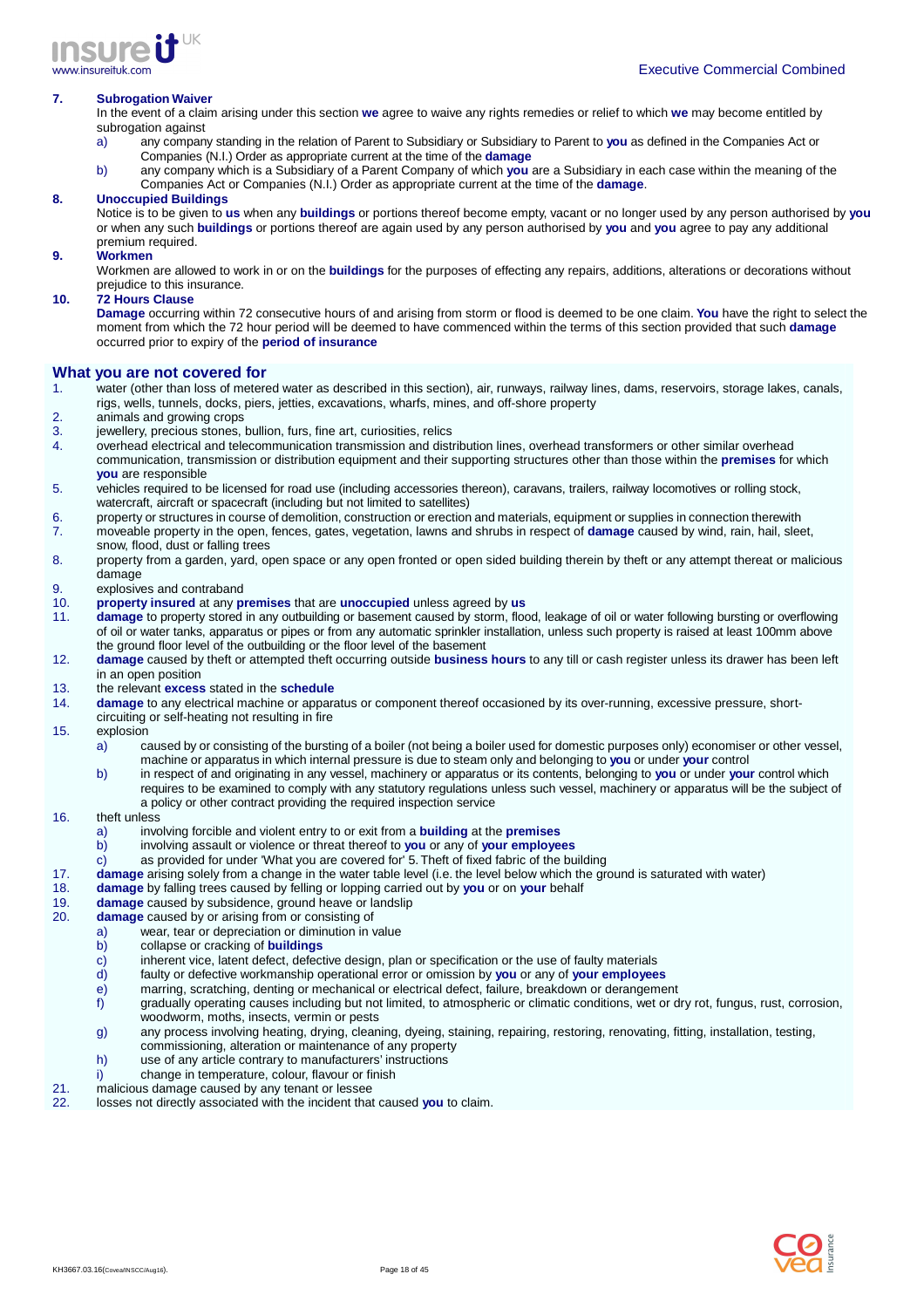



# **Section 2 Business Interruption**

### **What you are covered for**

A. The amount of loss resulting from interruption of or interference with the **business** carried on by **you** at the **premises** in consequence of any **damage** occurring at the **premises** to any **property insured** used by **you** at the **premises** for the purposes of the **business**.

### B. **Prevention of Access**

Interruption of or interference with the **business** in consequence of **damage** to property within 1 kilometre of the **premises** which prevents or hinders the use of or prevents access to the **premises** but excluding **damage** to property of any public utility from which **you** obtain supplies or services.

**Our** liability will not exceed the amount shown in the **schedule**.

#### C. **Public Utilities**

Interruption of or interference with the **business** in consequence of **damage** to property at any

- a) generating station or sub-station of the public electricity supplier
- b) land based premises of the public gas supplier or of any natural gas producer linked directly with them
- c) land based premises of the public telecommunications supplier or internet service provider d) waterworks or pumping station of the public water supplier
- waterworks or pumping station of the public water supplier
- within the **territorial limits** from which **you** obtain electricity, gas or water supplies or telecommunication services.

#### **Our** liability will not exceed the amount shown in the **schedule**.

#### D. **Deeds & Documents**

Interruption of or interference with the **business** in consequence of **damage** to plans, deeds, briefs, manuscripts, books, documents and office records whilst temporarily removed from the **premises** to elsewhere within the **territorial limits**.

**Our** liability will not exceed the amount shown in the **schedule**.

# E. **Compulsory Closure**

Interruption of or interference with the **business** in consequence of compulsory closure by a public body authorised to prevent or restrict access to the **premises** arising from

- a) discovery of a **notifiable human infectious or contagious disease** at the **premises**
- b) foreign or deleterious matter in food or drink sold, supplied or provided at the **premises**
- c) the occurrence at the **premises** of murder, manslaughter, suicide or rape
- d) defective sanitation or the presence of vermin or pests

For the purpose of this cover the **maximum indemnity period** is restated as 3 months.

**Our** liability will not exceed the amount shown in the **schedule**.

#### F. **Unspecified Suppliers**

Interruption of or interference with the **business** in consequence of **damage** at the premises of **your** direct suppliers, manufacturers or processors of components, goods or materials anywhere within the **territorial limits**. **Our** liability will not exceed the amount shown in the **schedule**.

# G. **Unspecified Customers**

Interruption of or interference with the **business** in consequence of **damage** at the premises of **your** direct customers anywhere within the **territorial limits**.

**Our** liability will not exceed the amount shown in the **schedule**.

#### H. **Unspecified Storage Sites**

Interruption of or interference with the **business** in consequence of **damage** at any location not shown in the **schedule** at which **your**  property is stored anywhere within the **territorial limits**.

**Our** liability will not exceed the amount shown in the **schedule**.

#### I. **Property in Transit**

Interruption of or interference with the **business** in consequence of **damage** to **property insured**, excluding **buildings** and **tenants improvements**, whilst in transit by road, rail or inland waterway within the **territorial limits**.

**Our** liability will not exceed the amount shown in the **schedule**.

#### J. **Contract Sites**

Interruption of or interference with the **business** in consequence of **damage** at any location not shown in the **schedule** at which **you** are contracted to undertake work anywhere within the **territorial limits**.

**Our** liability will not exceed the amount shown in the **schedule**.

#### K. **Exhibition Sites**

Interruption of or interference with the **business** in consequence of **damage** at any trade fair or exhibition location not shown in the **schedule** at which **you** are to occupy a stand anywhere within **Europe**.

**Our** liability will not exceed the amount shown in the **schedule**.

#### L. **Book Debts**

Interruption of or interference with the **business** in consequence of **damage** to **your** records of **outstanding debit balances** contained within the **premises**.

**We** will pay for any net **outstanding debit balances** which **you** are unable to recover from customers as a result of **damage** to such records and any additional expenditure incurred after such **damage** in tracing and establishing **outstanding debit balances**.

**Our** liability in respect of loss of net **outstanding debit balances** and their associated additional expenditure and accountants' charges will not exceed the amount shown in the **schedule** in any one **period of insurance**.

#### **Special Condition**

At the end of each month **you** will record the total amount outstanding in customers' accounts and shall maintain a separate record, in addition to the books of account, in a place other than the **premises**.

#### M. **Research and Development Costs**

Interruption of or interference with the **business** in consequence of **damage** to research and development records contained within the **premises**.

**We** will pay the reasonable and necessary costs incurred by **you** during the **indemnity period** solely to re-constitute records and re-work projects and to restore research and development projects to a state substantially similar to that which existed before the **damage** provided that

- a) **we** will not be liable for more than one third of the limit shown in the **schedule** in respect of such costs arising in the first quarter of the **indemnity period** following the date of **damage** nor more than an equal proportion of the balance of the limit shown in the **schedule** per month in respect of the costs in the remainder of the **indemnity period**
- b) the **maximum indemnity period** in respect of this cover will not exceed 12 months.

**Our** liability will not exceed the amount shown in the **schedule** 

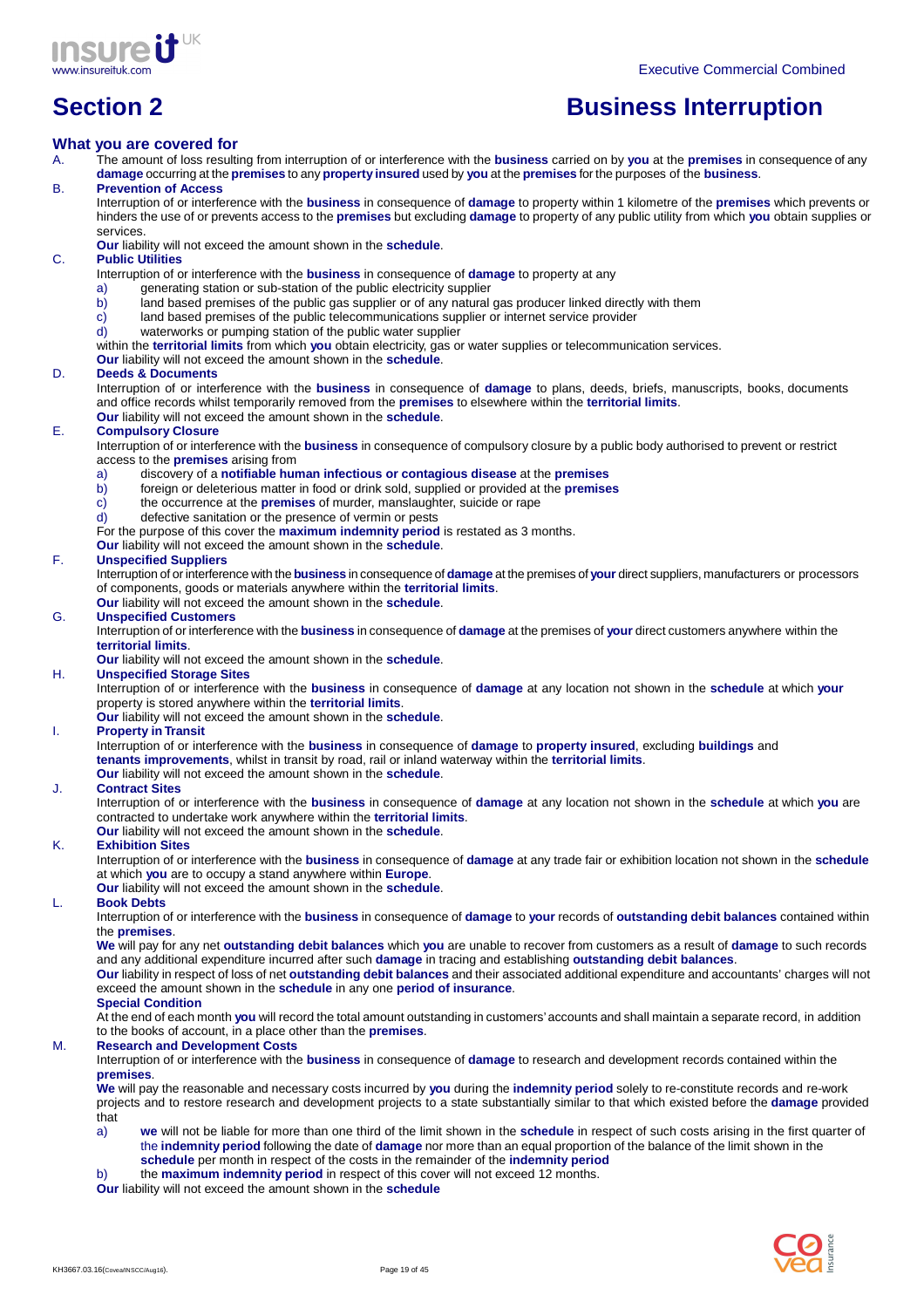

#### N. **Patterns, Jigs etc**

Patterns, jigs, models, templates, moulds, dies, tools, plans, drawings and designs, the property of **you** or held by **you** in trust for which **you** are responsible, whilst at the premises of any machinery makers, engineers, founders or other metal workers (excluding any premises wholly or partly occupied by **you**) or whilst in transit, all in Great Britain or Northern Ireland. The total liability under this extension in respect of any one occurrence shall not exceed the sum insured stated in the **schedule**

#### **Maximum amount payable**

The most **we** will pay in respect of any one occurrence will not exceed

- 1. 133.3% of the sum insured for each item in respect of **estimated gross profit** or **estimated gross revenue** or **estimated gross rent receivable**
- 2. 100% of each other item

as shown in the **schedule**.

All limits under covers B – M are within and do not increase the Business Interruption sum insured shown in the **schedule**.

#### **Basis of claims settlement**

Following **damage** insured by this section **we** will pay for the following in respect of any of the undermentioned items if insured by this section. **Gross profit** - loss thereof due to

- a) reduction in **turnover** being the amount produced by applying the **rate of gross profit** to the amount by which the **turnover** during the **indemnity period** will fall short of the **standard turnover** in consequence of the **damage**
- b) increase in cost of working being the additional expenditure necessarily and reasonably incurred for the sole purpose of avoiding or diminishing the reduction in **turnover** which but for that expenditure would have taken place during the **indemnity period** in consequence of the **damage**, but not exceeding the sum produced by applying the **rate of gross profit** to the amount of the reduction thereby avoided

less any sum saved during the **indemnity period** in respect of such of the charges and expenses of the **business** payable out of **gross profit** as may cease or be reduced in consequence of the **damage**.

## **Gross revenue** - loss thereof due to

- a) loss of **gross revenue** being the amount by which the **gross revenue** during the **indemnity period** will fall short of the **standard gross revenue** in consequence of the **damage**
- b) increase in cost of working being the additional expenditure necessarily and reasonably incurred for the sole purpose of avoiding or diminishing the reduction in **gross revenue** which but for that expenditure would have taken place during the **indemnity period** in consequence of the **damage**, but not exceeding the amount of reduction in **gross revenue** thereby avoided

less any sum saved during the **indemnity period** in respect of such of the charges and expenses of the **business** payable out of **gross revenue** as may cease or be reduced in consequence of the **damage**.

# **Gross rent receivable** - loss thereof due to

- a) loss of **gross rent receivable** being the amount by which the **gross rent receivable** during the **indemnity period** will fall short of the **standard gross rent receivable** in consequence of the **damage**
- b) increase in cost of working being the additional expenditure necessarily and reasonably incurred for the sole purpose of avoiding or diminishing the reduction in **gross rent receivable** which but for that expenditure would have taken place during the **indemnity period** in consequence of the **damage**, but not exceeding the amount of reduction in **gross rent receivable** thereby avoided

#### less any sum saved during the **indemnity period** in respect of such of the charges and expenses of the **business** payable out of **gross rent receivable** as may cease or be reduced in consequence of the **damage**

#### **Additional Increase in Cost of Working**

Additional expenditure necessarily and reasonably incurred by **you** during the **indemnity period** in excess of the amount payable under the **Gross Profit**, **Gross Revenue** or **Gross Rent Receivable** basis (as applicable) for the sole purpose of

- a) avoiding or diminishing the reduction in **turnover** if the Basis of claims settlement is **gross profit**
- b) avoiding or diminishing the reduction in **gross revenue**
- c) avoiding or diminishing the reduction in **gross rent receivable**
- in order to resume or maintain normal **business** operations.

#### **Increased Cost of Working only**

Additional expenditure necessarily and reasonably incurred by **you** during the **indemnity period** within which increases in the cost of working that is incurred in consequence of the **damage** for the purpose of avoiding or diminishing a reduction in **turnover** or in **gross revenue** earned as applicable at the **premises** or for the purpose of resuming or maintaining the **business** less any savings in charges or expenses that may be made in consequence of the **damage**.

### **Additional clauses**

# 1. **Alternative trading**

If during the **indemnity period** goods are be sold or services rendered elsewhere than at the **premises** for the benefit of the **business** either by **you** or by others on **your** behalf the money paid or payable in respect of such sales or services will be brought into account in arriving at the **turnover** or **gross revenue** or **gross rent receivable** as applicable during the **indemnity period**.

#### 2. **Professional accountants**

**We** will pay the reasonable charges payable by **you** to professional accountants for producing any particulars or details or any other proofs, information or evidence as may be required by **us** and reporting that such particulars or details are in accordance with **your** books of account or other business books or documents provided that the sum of the amount payable under this clause and the amount otherwise payable under the section shall in no case exceed the maximum amount payable stated in the **schedule**.

#### 3. **Separate departments**

If the **business** is conducted in departments, the independent trading results of which are ascertainable, the provisions of the Basis of claims settlement sub-paragraphs a) and b) of any item on **gross profit** or **gross revenue** or **gross rent receivable** as appropriate will apply separately to each department affected by the **damage**.

# 4. **Trends and Variations**

Adjustments will be made to the figures representing the **rate of gross profit** and the **standard turnover** that may be necessary to provide for the trend of the **business** and for variations in or other circumstances affecting the **business** either before or after the **damage** and which would have affected the **business** had the **damage** not occurred so that the adjusted figures represent as near as reasonably practicable results which but for the **damage** would have been obtained during the relative period after the **damage**.

#### **What you are not covered for**

Any interruption of or interference with the **business** not caused by **damage** other than as described in 'What you are covered for' 5 Compulsory Closure.

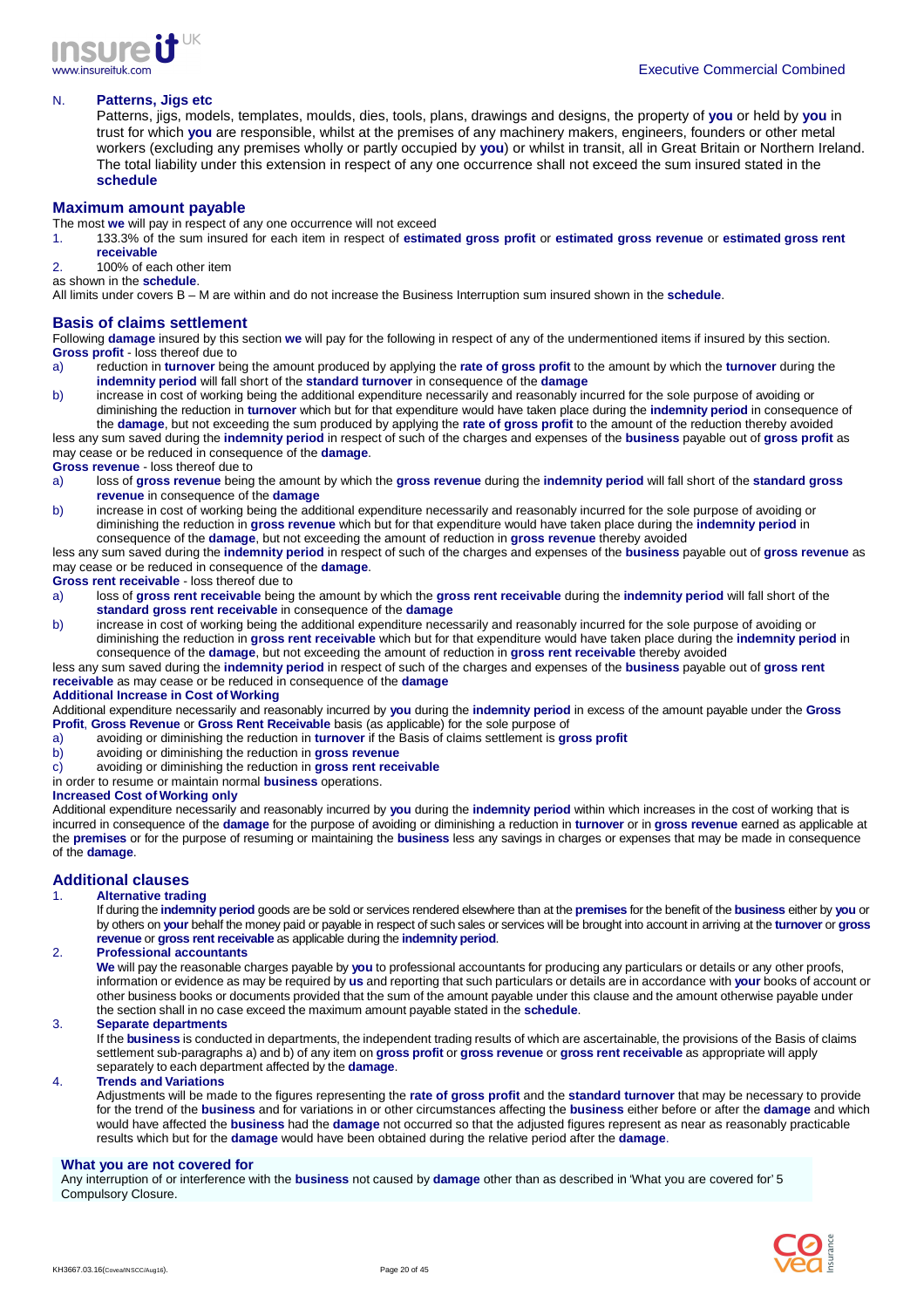

# **Section 3** Specified All Risks

# **What you are covered for**

**We** will pay for **damage** to the property specified in the **schedule** under this section occurring at the **premises** or elsewhere as specified in the **schedule**.

# **Maximum Amount Payable**

The most **we** will pay in respect of any one occurrence will not exceed the sum insured against each item in the **schedule**.

#### **Basis of claims settlement**

In the event of **damage** to property insured by this section and subject to the adequacy of the sums insured and to the Maximum Amount Payable, **we** will pay the cost of repairing or replacing the property equal to its condition when new provided that

- this is carried out without delay and in the most economical manner
- b) when property is subject to partial **damage our** liability will not exceed the estimated replacement cost which would have been payable had it been wholly lost or destroyed
- c) until replacement has been carried out no payment will be made beyond the amount which would be payable if an allowance were made for wear, tear or depreciation.

# **What you are not covered for**

- damage caused by or consisting of
- a) wear, tear, depreciation or diminution in value
	- b) inherent vice, latent defect, defective design, plan or specification or the use of faulty materials
	- c) faulty or defective workmanship, operational error or omission on the part of **you** or any of **your employees**
	- d) marring, scratching, denting, mechanical or electrical defect, failure, breakdown or derangement<br>any gradually operating cause, including (but not restricted to) atmospheric or climatic conditions
	- any gradually operating cause, including (but not restricted to) atmospheric or climatic conditions, dry or wet rot, fungus, rust, corrosion, woodworm, moths, insects, vermin or pests
	- f) any process involving heating, drying, cleaning, dyeing, staining, repairing, restoring, renovating, fitting, installation, testing, commissioning, alteration or maintenance of any property
	- g) use of any article contrary to manufacturers' instructions
	- h) storm or flood unless the property is contained in an enclosed vehicle or in a building
	- i) change in temperature, colour, flavour, texture or finish
- 2. **damage** by theft or attempted theft from
	- a) any **unattended vehicle** unless
		- i) all windows and other openings have been closed, all doors have been secured and any other protective devices put into full and effective operation
		- ii) any property insured by this section is secured in the locked boot or closed glove compartment (the luggage space at the rear of an estate car or hatchback under the top cover and out of view is deemed to be a locked boot)
		- b) any **unattended vehicle** owned or operated by **you overnight** or after the completion of any **working day of the driver**  unless all windows and other openings have been closed and the **vehicle** is locked and garaged in a secure building
			- c) any unattended building unless all security devices are put into full and effective operation and such theft or attempted theft involves forcible and violent entry to or exit from the building
- 3. breakage of brittle articles unless forming part of photographic equipment 4. Inssess not directly associated with the incident that caused you to claim
- 4. losses not directly associated with the incident that caused **you** to claim
- 5. the relevant **excess** stated in the **schedule**

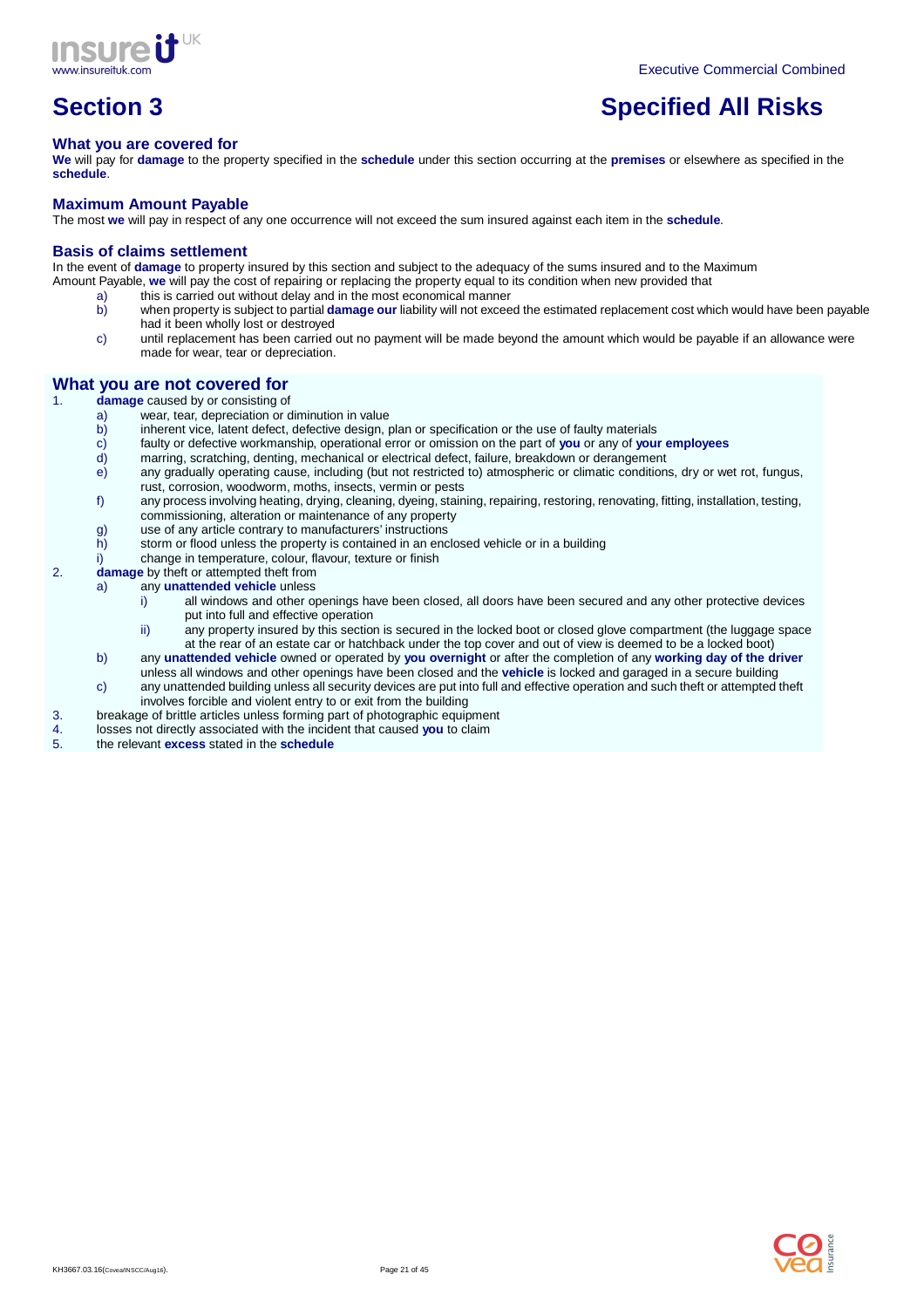

Executive Commercial Combined

# **Section 4 Employee Dishonesty**

# **What you are covered for**

**We** will pay **you** for direct loss of **money** or **property insured** belonging to **you** or for which **you** are legally responsible caused by any act of **theft**  committed during the **period of insurance** by any **employee** under this extension and discovered no later than 12 months after

- 1. the termination of this policy<br>2. the cessation for any reason
- 2. the cessation for any reason of the employment with **you** of such **employee** whichever occurs first.

**Our** liability in respect of **any one claim** caused by one **employee** or two or more **employees acting in collusion** shall not exceed the amount shown in the **schedule**.

Provided that **we** will not be liable for:

- a) any unexplained shortages
- b) loss of interest or consequential loss of any kind
- c) loss where **you** continue to entrust the defaulting **employee** with **money** or **property insured** after becoming aware of any material fact in relation to the honesty of the said **employee**
- d) if there is any change in the nature of the **business** unless such change is agreed by **us** in writing
- e) any amount for which an indemnity is granted by the Money section of this policy

#### f) the **excess Additional Cover**

# **Auditors Fees and Rewriting of System Records**

Under this extension **we** will also pay for auditors fees incurred with **our** written consent solely to substantiate the amount of a valid claim as a direct result of loss of **money** or **property insured**.

#### **Special Conditions**

a) General Exclusion Theft by Principals does not apply to this section

- b) Immediately following the discovery by **you** of any act of **theft** by an **employee** all liability for further acts of **theft** by that **employee** shall cease
- c) any money of the **employee** in **your** hands upon discovering of any loss and any money which but for the **employee's theft** would have been due to the employee by **you** shall be deducted from the amount of the loss before a claim is made under this extension
- d) **you** shall give all such information and assistance as **we** may require to enable **us** to seek recovery from any **employee** whose act of fraud or dishonesty has given rise to a claim under this extension. Any such recovery shall be shared by **us** and **you** in such proportion as the amount paid by us the amount of the loss borne by **you** shall bear to the total amount of the loss caused by the act of that **employee**.

### **Minimum Standards of Control**

**You** must comply with the Minimum Standards of control below:

- a) all **employees** must be instructed as to their duties and responsibilities in respect of the Minimum Standards of Control and compliance enforced
- b) Money
	- i. Cash Receipts **employees** are required to pay in daily all cash and cheques received in the course of the **business**, **money** received must be paid over to **you** or banked
	- ii. Cash and Petty Cash cash in hand and petty cash must be checked independently of **employees** responsible at least monthly and additionally without warning every six months
	- iii. Reconciliation bank statements stamped bank paying slips receipts counterfoils and vouchers must be checked at least monthly against cash book entries and the balance tested with cash and unpresented cheques
		- This must be done independently of the **employee**
		- a) making the cash book entries<br>b) signing cheques signing cheques
		- c) paying into the bank
	- iv. "Cheques" signing all cheques or other bank instruments drawn for more than £10,000 must be manually signed by two authorised persons after the amount has been inserted and **you** must have advised **your** bankers accordingly
	- v. No cheque or instrument must be signed until one signatory has validated the requisition examined the supporting documentation and ensured the payee is a genuine client or creditor
	- vi. Wages wages and salary sheets must be checked independently of the **employees** responsible for their preparation to ensure that the amounts are correct and that no fictitious names have been included
- c) Stock there must be a physical check on all **stock** held against verified stock records independently of **employees** responsible at intervals of not more than twelve months
- d) Computer Security
	- i. all computer operations and security precautions must have been vetted by professional auditors and any recommendations made fully complied with
	- ii. all **employees** with access to wage accounts or stock control functions must have a secure individual password to access the system which must be changed at least every six months
	- iii. all computer media (disc tapes etc) in respect of wages accounts or **stock** control must be securely stored in locked cabinets when not in use by authorised **employees**
- e) Auditors

Your accounts, including all subsidiary companies, must be examined by external auditors every twelve months. All recommendations or alternative proposals acceptable to the auditors must be implemented without delay

f) References

**You** must obtain satisfactory references to confirm the honesty of each **employee** who will be responsible for **money**, **property insured**, accounts, computer operations or computer programming.

Such references must be obtained directly from former employers for the three years immediately preceding engagement and before the **employee** is entrusted without supervision. Any gaps in service must be accounted for.

References need not be obtained in respect of **employees** who have satisfactorily and continuously served **you** for at least three years in another capacity before being entrusted with the duties referred to above.

In respect of **employees** joining directly from School or Government sponsored youth training schemes one character reference shall be obtained.

A written report of any verbal reference shall be made at the time it is obtained. The original copy of each written reference and the record of any verbal reference shall be retained by **you** and shall be made available for inspection by us upon request g) Termination of Service

- Upon the termination of service of any **employee you** shall take all reasonable precautions to prevent a loss as insured by this extension, including but not limited to:
	- i. the changing of all alarm and other security codes or passwords the **employee** had or may have had knowledge of
	- ii. the deletion or invalidation of any access codes or passwords the **employee** has to access computer or other systems.

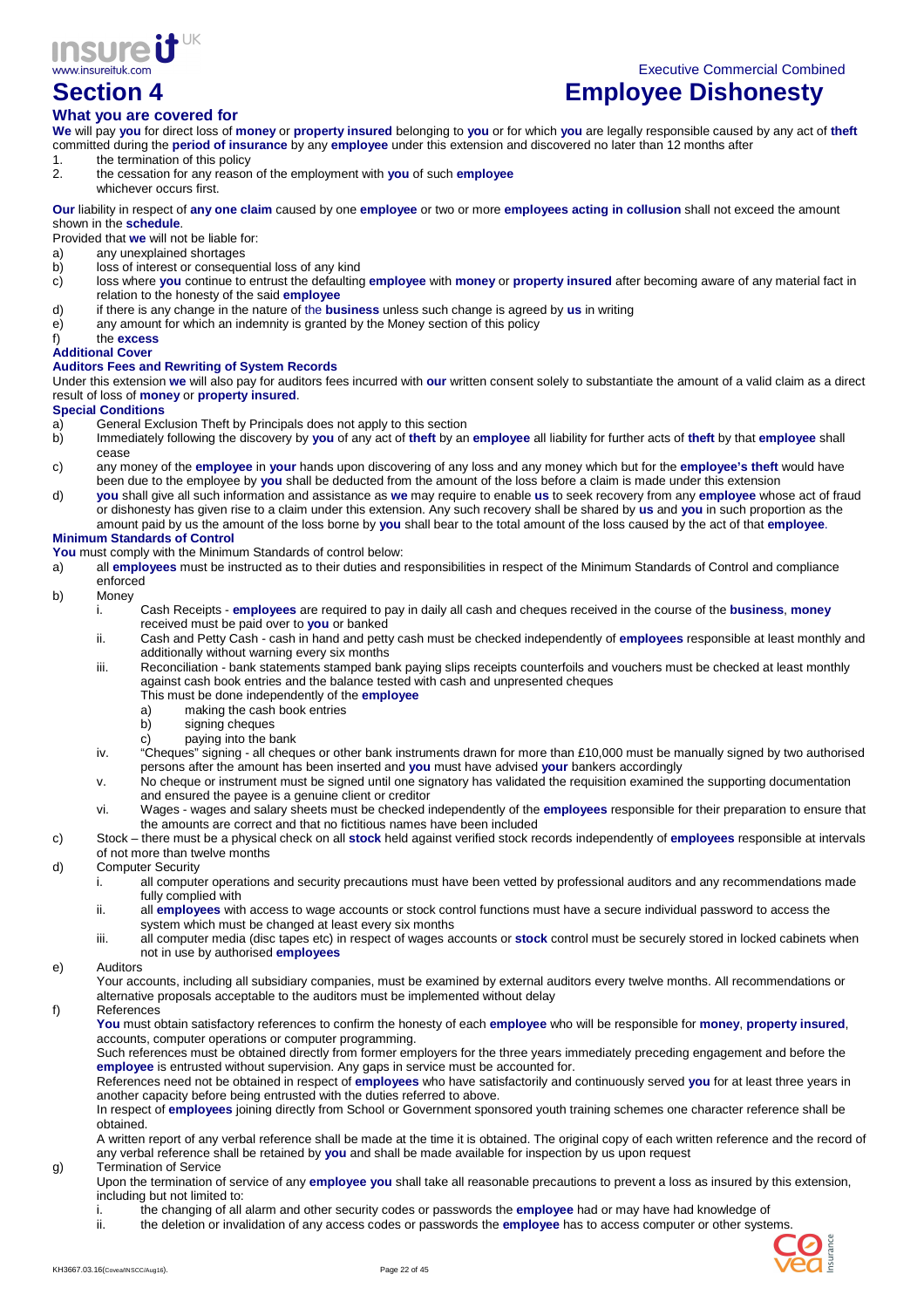

# **Section 5** Goods in Transit

### **What you are covered for**

1. **We** will pay for **damage** to **stock** and **trade contents** whilst in the course of transit

- a) in or on any **vehicle** owned or operated by **you** or by an independent road haulier
	- b) by rail
		- c) by post
		- within the **territorial limits** including whilst loading and unloading.
- 2. **Expenses**
	- **We** will pay the costs and expenses necessarily and reasonably incurred in
	- the removal of debris following **damage** to the property insured by this section
	- b) the transfer of the property insured to another **vehicle** and its delivery to the original destination or place of collection following fire or an accident involving the **vehicle**
	- whilst the property insured is being carried in or on any **vehicle** owned or operated by **you**.
	- **Our** liability will not exceed the amount stated in the **schedule** in any one **period of insurance**.

#### 3. **Ropes and sheets**

**We** will pay for **damage** to tarpaulins, sheets, ropes, chains, straps and packing materials owned by **you** or for which **you** are legally responsible, whilst being carried in or on any **vehicle** owned or operated by **you**.

**Our** liability will not exceed the amount stated in the **schedule** in any one **period of insurance**.

#### **Maximum amounts payable**

**Our** liability will not exceed in respect of any one occurrence the respective sums insured stated in the **schedule** for

- 1. all property contained in or on any one **vehicle** owned or operated **by**
- a) **you**
	- b) an independent road haulier
- 2. any one consignment of property in transit by
	- a) rail
	- b) post.

# **Basis of claims settlement**

Following **damage** and subject to the adequacy of the sums insured and to the Maximum amounts payable **we** will pay the cost price of replacing the property insured at the time of the **damage**.

#### **Contract Price**

In respect of property insured by this section that has been sold but not delivered for which **you** are legally responsible and where the sale contract is cancelled by reason of **damage**, then **our** liability will be based on the contract price. For the purpose of the General Condition Underinsurance, the value of all property insured to which this clause would, in the event of **damage**, be applicable will be ascertained on the same basis

### **What you are not covered for**

- 1. delay, loss of market or loss of profit<br>2. breakage of china, glass or other bri
	- 2. breakage of china, glass or other brittle articles unless caused by fire, theft or an accident involving the **vehicle**
- 3. **damage** to
	- a) livestock or other living creatures or organisms or cultures
	- b) bullion, furs, works of art, **money**
	- c) explosives or other dangerous goods<br>d) **specified stock**
	- d) **specified stock**
	- unless specified under the Goods in Transit section in the **schedule**

#### 4. **damage** caused by

- a) marring, scratching or denting, mechanical or electrical defect, failure, breakdown or derangement
- b) any gradually operating cause, including (but not restricted to) atmospheric or climatic conditions, dry or wet rot, fungus,
- rust, corrosion, woodworm, moths, insects, vermin or pests
- 5. **damage** due to leakage, spillage, contamination or deterioration unless caused by fire, theft or an accident involving the **Vehicle**
- 6. **damage** resulting from faulty packing or labelling
- 7. **damage** to property conveyed in any soft or open topped or soft or open sided **vehicle** caused by
	- a) theft or attempted theft unless caused by or arising from theft or attempted theft of the conveying **vehicle**
- b) storm or malicious damage
- 8. **damage** by theft or attempted theft from any
	- a) **unattended vehicle** unless all windows and other openings have been closed, all doors have been secured and any other protective devices put into full and effective operation
		- b) **unattended vehicle overnight** or after the completion of any **working day of the driver** unless all windows and other openings have been closed and the **vehicle** is locked and garaged in a secure building or is locked and parked in a locked and completely enclosed yard
- 9. losses not directly associated with the incident that caused **you** to claim
- 10. the relevant **excess** stated in the **schedule**.

# **Special Condition**

It is a condition precedent to **our** liability that

- a) **you** take all reasonable measures to ensure that any **vehicles** owned or operated by **you** are roadworthy and loaded in a safe and
- appropriate manner and that all locking and other protective devices are maintained in good working order.
- b) all keys to any **unattended vehicle** owned or operated by **you** are removed from such **vehicle** to a place of safety whenever the **vehicle** is left loaded.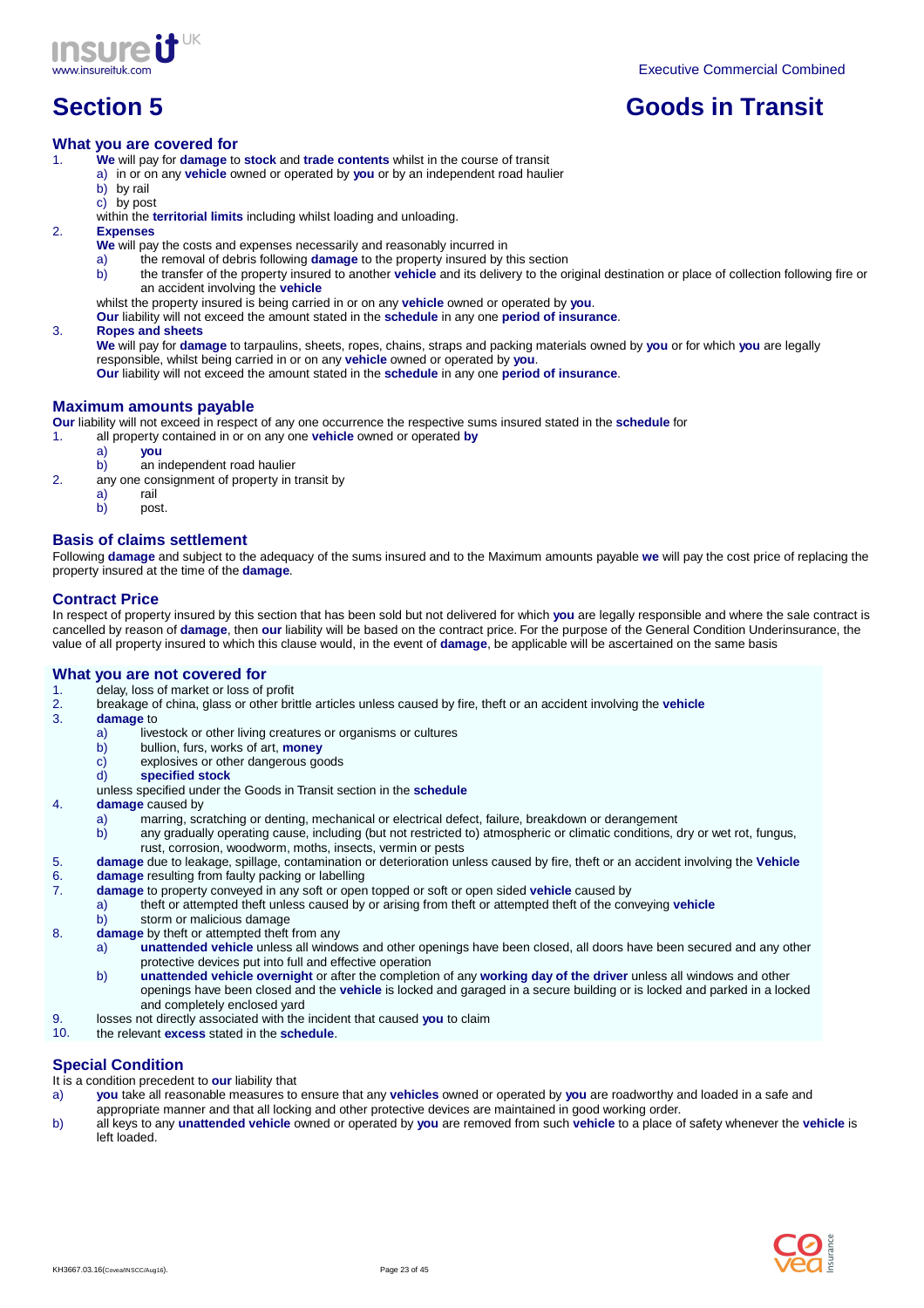

# **Section 6 Money Access 1999 Money Access 1999 Money Access 1999 Money Access 1999**

### **What you are covered for:**

- 1. **We** will pay for physical loss of **money** as described below occurring within the **territorial limits** and subject to the limits stated in the **schedule**
	- a) loss of **non-negotiable money**
		- b) loss of **money** other than **non-negotiable money**:
			- i) in transit in **your** personal custody or in the custody of any authorised **employee** or in bank night safe
			-
			- ii) on the **premises** during **business hours** iii) on the **premises** out of **business hours** contained in locked safe(s) iv) on the **premises** out of **business hours** not contained in locked safe
			- on the **premises** out of **business hours** not contained in locked safe(s)
			- v) in **your** home or in the home of any authorised **employee**.

#### 2. **Safes**

**We** will pay for the cost of repair or replacement, following theft or attempted theft occurring within the **territorial limits**, of any a) Safe

- b) postal franking machine
- c) security case, bag or waistcoat used to carry **money**
- **Our** liability will not exceed the amount stated in the **schedule** in any one **period of insurance**.

#### 3. **Credit Cards**

**We** will pay for any amount for which **you** become liable under the terms of issue of any bank charge credit debit or cash card issued and used only in connection with the **business** following fraudulent use by any unauthorised person within the **territorial limits** provided that **you** report the loss to the issuing company immediately and to the Police within 24 hours of discovering the loss and have complied with the terms and conditions of issue of the card.

**Our** liability will not exceed the amount stated in the **schedule** in any one **period of insurance**.

#### **Maximum amount payable**

The most **we** will pay for physical loss of **money** will not exceed the limits stated in the **schedule** in respect of any one occurrence.

# **What you are not covered for**

- 1. clerical or accounting errors or shortages due to error or omission
- 2. any loss due to the fraud or dishonesty of any director, partner or **employee** unless the loss is discovered within seven working days of the date of its occurrence
- 3. loss caused by dishonoured cheques or by the use of counterfeit **money**
- 4. loss from any **unattended vehicle**
- 5. loss from any coin-operated vending, gaming or amusement machine or payphone unless specially agreed as insured and stated in the **schedule**
- 6. **damage** caused by theft or attempted theft occurring outside **business hours** to any till or cash register unless its drawer has been left in an open position
- 7. losses not directly associated with the incident that caused **you** to claim8. the relevant **excess** stated in the **schedule**

### **Special Condition**

It is a condition precedent to **our** liability that

- 1. a true and complete account shall be kept of all **money** in transit and on the **premises** and such record shall be deposited in a secure place other than in any safe containing the **money**
- 2. during **business hours** any safe shall be kept locked other than when **money** or other property is being placed in or removed from the safe and the keys kept in the **your** personal custody or in the personal custody of any authorised **employee**
- 3. outside **business hours** any safe shall be kept locked and its keys removed from the **premises**
- 4. whenever **money** in transit exceeds £2,500 at any one time
	- a. it will be accompanied by not less than two responsible adult **employees**
	- b. not more than £2,500 will be carried by any one **employee**.

### **Special extension - Personal Assault**

#### **What you are covered for**

1. **We** will pay as compensation to **you** or **your** legal personal representative the relevant amount stated in the **schedule** if in the course of the **business** an **employee** aged between 16 and 65 years sustains accidental **bodily injury** consequent upon robbery or hold up or any attempt thereat occurring within the **territorial limits** and such **bodily injury** directly and independently of any other cause results within twelve months in death, **loss of limb**, **loss of sight**, **permanent total disablement** or **temporary total disablement**.

2. **Personal effects**

**We** will pay for **damage** to personal effects of an **employee** aged between 16 and 65 years arising in connection with the **business** as a direct result of robbery or hold up or any attempt thereat for an amount not exceeding the limit stated in the **schedule** in respect of any one **employee**.

#### **What you are not covered for**

death, **loss of limb**, **loss of sight**, **permanent total disablement** or **temporary total disablement** caused by an **employee** being under the influence of or being affected by intoxicating liquor or drugs except drugs taken in accordance with proper medical prescription and directions and not for the treatment of drug addiction

#### **Special Conditions**

- 1. Compensation will not be payable for more than one of the following: death, **loss of limb**, **loss of sight**, **permanent total disablement**, in respect of any one **employee**.
- 2. Compensation will not be payable for **temporary total disablement**
- a) until the end of the period of disablement but **we** will on request make interim payments at intervals of not less than four weeks b) for more than 104 weeks from the date of sustaining injury in respect of any one **bodily injury**.
- 3. The total amount payable as compensation for **temporary total disablement** shall be deducted from any subsequent compensation payment for death, **loss of limb**, **loss of sight**, **permanent total disablement** that follows from the same cause.
- 4. An **employee** will, as often as required, submit to a medical examination on **our** behalf at **our** expense and in the case of death **we** will be entitled to have a post mortem examination at **our** expense

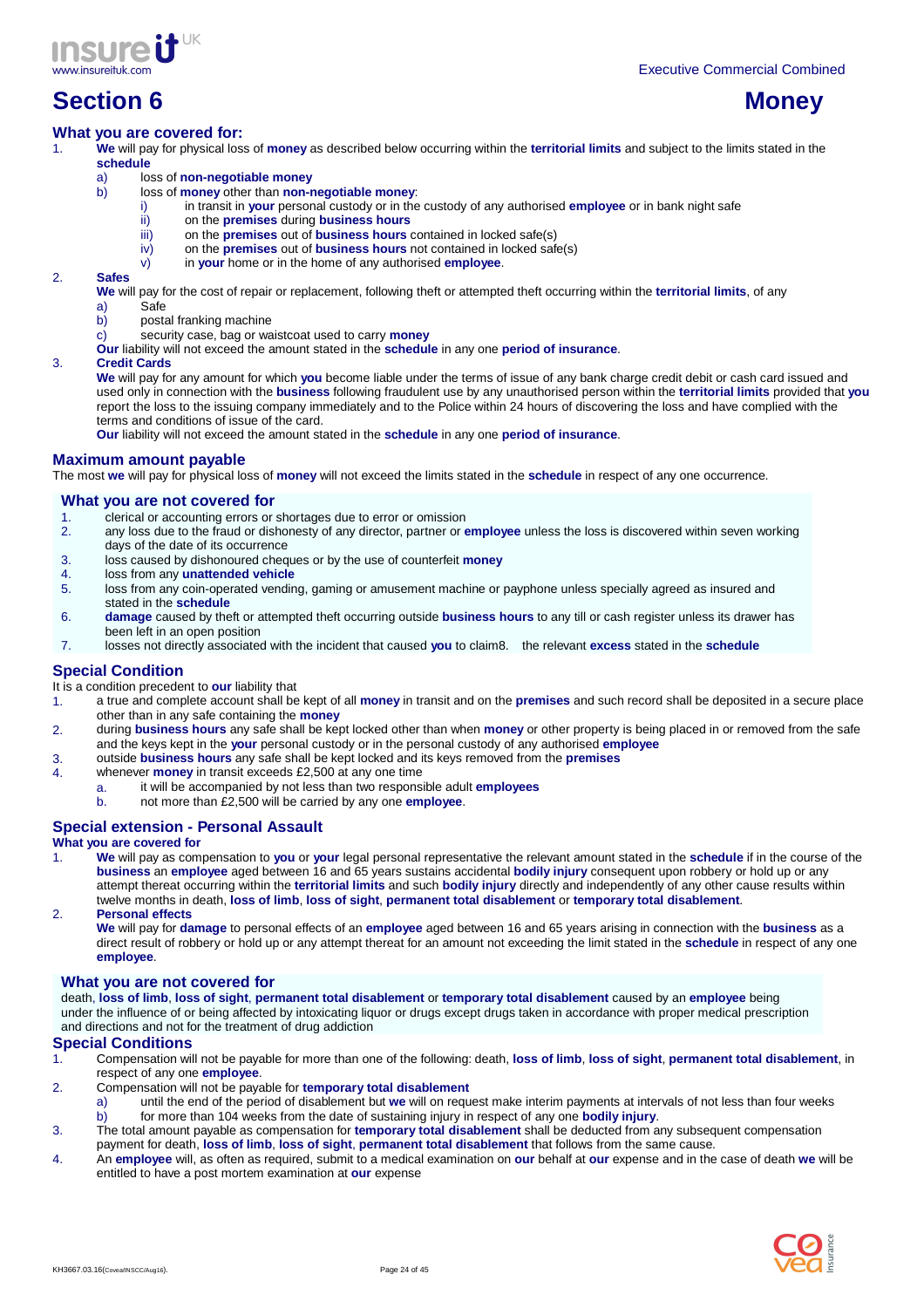

# **Section 7 Employers' Liability**

### **What you are covered for**

- 1. **We** will pay all amounts which **you** will become legally liable to pay as damages in respect of accidental **bodily injury** to any **employee** if such **bodily injury** arises out of and in the course of his employment by **you** in the **business** and caused
	- a) during the **period of insurance**
		- b) within the **territorial limits**
		- c) elsewhere in the world in respect of any journey or temporary visit in connection with the **business** by **you** or any of **your** directors, partners or **employees** normally resident within the **territorial limits**

# 2. **Compensation for court attendance**

**We** will pay **you** for the costs of attendance at court to help defend or act as a witness in connection with any claim for which **you** are entitled to be paid under this section and with **our** agreement.

**Our** liability will not exceed the amount stated in the **schedule**.

# 3. **Corporate Manslaughter**

- **We** will pay **you** in respect of
	- a) legal costs and expenses incurred with **our** prior written consent and
	- b) prosecution costs awarded against **you**

in the defence of criminal proceedings including an appeal against conviction arising from such proceedings brought under The Corporate Manslaughter and Corporate Homicide Act 2007 as a result of any death happening in connection with the **business** during the **period of insurance** and which may be the subject of payment under this section provided that

- i) **our** liability will not exceed the maximum amount payable shown in the **schedule** during any one **period of insurance**
- ii) all amounts payable under this extension will form part of and not be in addition to the limit of indemnity stated in the **schedule**<br>iii) where we have already provided a payment in respect of any legal costs or expens where we have already provided a payment in respect of any legal costs or expenses incurred in connection with the defence of any criminal proceedings including appeals against conviction arising from such proceedings brought under The Corporate Manslaughter and Corporate Homicide Act 2007 arising out of the same occurrence which give rise to such proceedings any
- amount paid or payable by **us** will be deducted from the amount payable under this section iv) **we** agreed in writing to the appointment of any solicitor or counsel who is to act on **your** behalf prior to their appointment.

#### **We** will not be liable for

- a) any fines or penalties or the cost of implementing any remedial order or publicity order
- b) an appeal against any fines penalties remedial order or publicity order
- c) any costs incurred which result from the failure to comply with any remedial order or publicity order
- d) costs and expenses in connection with any appeal unless advice has been obtained from solicitors or counsel
- approved by **us** that there are strong prospects of success
- e) costs and expenses in connection with the defence of any criminal proceedings resulting from any deliberate or intentional criminal act or omission by **you** or any other director partner or **employee** of **yours**
- f) costs and expenses provided by any other source or any other insurance or where but for the existence of this
- extension would have been provided by such source or insurance
- g) costs and expenses in connection with the defence of any criminal proceedings unless such proceedings are brought against **you** in a Court of Law in **Great Britain**, Northern Ireland, the Isle of Man or the Channel Islands.

#### 4. **Cross liabilities**

Where there is more than one person named as the Insured in the **schedule** this section will apply separately to each named person as if each is insured by a separate policy, provided that **our** maximum liability in the aggregate for damages to all parties insured will not exceed the maximum amount payable as shown in the **schedule**.

#### 5. **Health and Safety at Work etc. Act 1974**

**We** will pay **you** and, at **your** request, any director, partner or **employee** against legal costs and expenses incurred, with **our** written consent, in the defence of any criminal proceedings brought in respect of a breach of the Health and Safety at Work etc. Act 1974 committed or alleged to have been committed during the **period of insurance**, including legal costs and expenses incurred with **our** written consent in an appeal against conviction arising from such proceedings.

# **We** will not be liable for<br>a) any fines or ner

- any fines or penalties or the cost of implementing any remedial order or publicity order
- b) an appeal against any fines, penalties, remedial order or publicity order
- c) costs and expenses provided by any other source or any other insurance or, which but for the existence of this extension, would have been provided by such source or insurance
- d) proceedings arising out of any deliberate act or omission by **you**

## 6. **Indemnity to other persons**

#### **We** will pay at **your** request

- a) any of **your** directors, partners or **employees**
- 
- b) any officer, committee member or other person employed by **your** catering, social, sports, educational or welfare organisations or first-aid, medical, ambulance, fire or security services
- c) any director, partner or official for whom with **your** consent an **employee** is undertaking private work
- d) any principal or public or local authority as far as is necessary to meet the requirements of any contract or agreement entered into by **you** for the performance of work
- e) the owner of plant hired by **you** but only to the extent of the conditions of hire
- f) any legal representative of any of the above in the event of their death for amounts which they are legally liable in respect of which **you** would have been entitled to payment under this policy if the claim had been made against **you** provided that
	-
	- $\dot{i}$  any person is not entitled to be paid under any other insurance  $\dot{i}$  any person will observe, fulfil and be subject to the terms and co any person will observe, fulfil and be subject to the terms and conditions of the policy as far as they can apply
	- iii) **we** will retain the sole conduct and control of any claim
	- **iv)** the total amount **we** will pay for damages to **you** and any such persons will not exceed the maximum amount payable shown in the **schedule**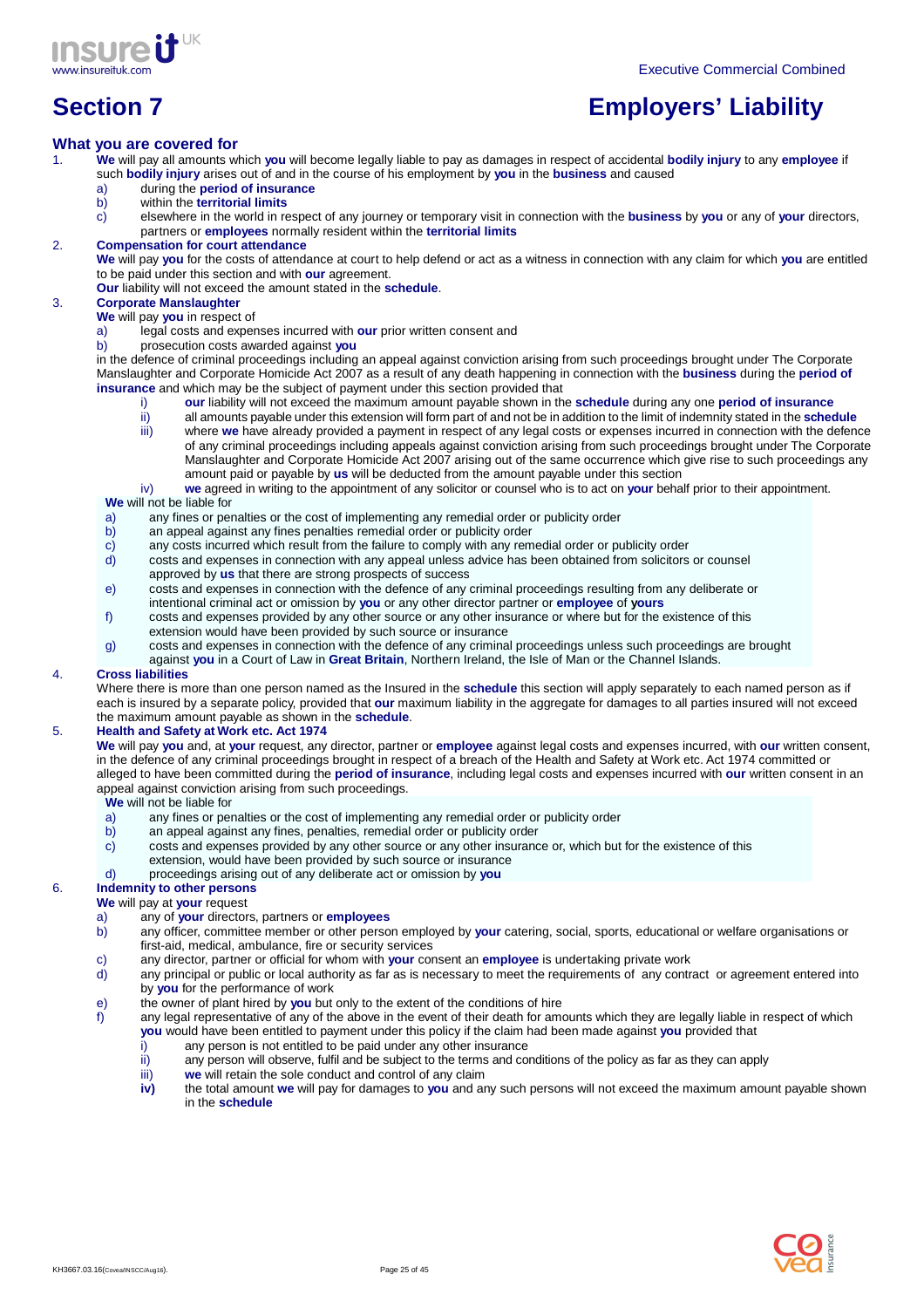

#### 7. **Unsatisfied Court Judgements**

In the event of a judgement for damages being obtained by any **employee** or the personal representatives of any **employee** in respect of **bodily injury** caused to the **employee** during the **period of insurance** and happening in connection with the **business** against any person or company operating from a premises within the **territorial limits** in any court within the **territorial limits** and remaining unsatisfied in whole or in part six months after the judgement **we** will at **your** request pay to the **employee** or the personal representatives of the **employee** the amount of damages and any awarded costs that remain unsatisfied provided that

- a) there is no appeal outstanding
- b) if any payment is made under the terms of this clause the **employee** or the personal representatives of the **employee** will assign the judgement to **us**

# **Basis of claims settlement**

The maximum amount payable in respect of

- a) accidental **bodily injury** to **employees**
- b) all legal costs recoverable from **you** by any claimant
- c) any other costs and expenses of litigation incurred with **our** written consent
- d) solicitors' and counsels' fees for legal representation at any coroner's inquest or fatal accident inquiry<br>e) the costs incurred, with our written consent, for defending in a Court of Summary Jurisdiction any pro
- the costs incurred, with our written consent, for defending in a Court of Summary Jurisdiction any proceedings arising out of any alleged breach of statutory duty in respect of any cause which may be the subject of payment under this section of the policy

arising out of and in the course of employment in the **business** will not exceed

- i) the maximum amount payable shown in the **schedule** for **bodily injury** which is directly or indirectly caused by, contributed to by, results from or arises out of or in connection with any **act of terrorism** or any action taken in controlling, preventing, suppressing, retaliating against responding to or in any way relating to any **act of terrorism**
- ii) the amount stated in the **schedule** as regards any other **bodily injury**

in respect of any one claim against **you** or series of claims against **you** arising out of one cause.

#### **What you are not covered for**

- 1. liability for **bodily injury** to any **employee** arising out of the ownership possession or use by or on **your** behalf of any mechanically propelled vehicle or trailer if liability is required by any road traffic legislation to be the subject of compulsory insurance or other security
- 2. liability arising from **bodily injury** or any **employee** working in or on any offshore installation or any support vessel for any offshore installation or whilst in transit to or from any offshore installation or support vessel.

### **Special Conditions**

- 1. The insurance provided by this section is deemed to be in accordance with any law relating to compulsory insurance or liability to **employees**  whilst employed in the **territorial limits** but **you** shall repay to **us** all sums paid by **us** which **we** would not have been liable to pay but for the provisions of such law.
- 2. **We** may at any time pay to **you** the amount of the maximum amount payable shown in the **schedule** less any amount already paid, or any lesser amount for which any claim or claims can be settled and shall then cease to have the conduct and control of the negotiations, actions or proceedings and be under no further liability in respect of such claim or claims except for costs and expenses incurred prior to the date of such payment.
- 3. If this policy or this section is cancelled then any Certificate of Employers' Liability insurance issued by **us** is deemed to be cancelled at the same time

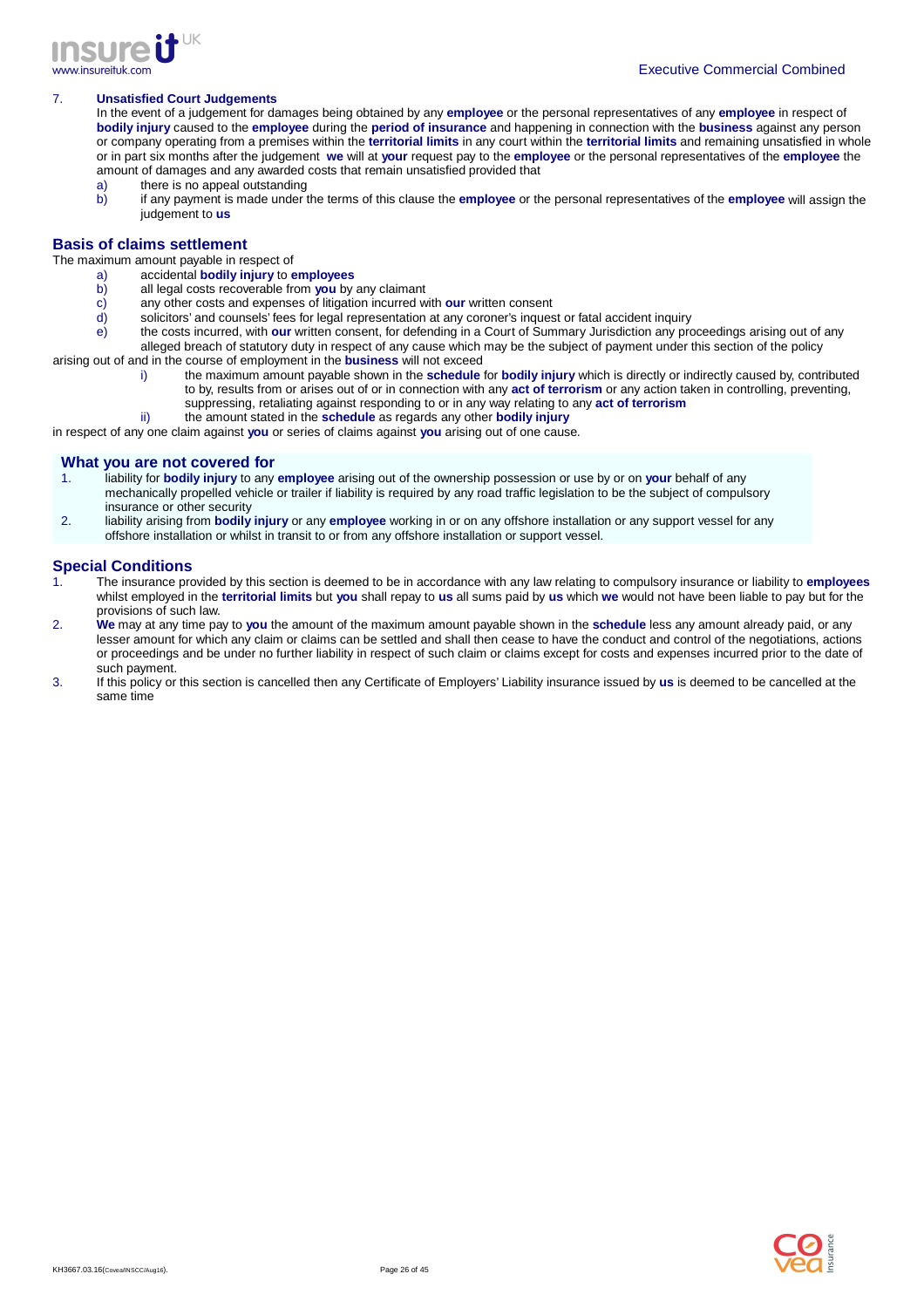

# **Section 8 Public Liability Public Liability**

# **What you are covered for**

1. **We** will pay **you** for all amounts which **you** will become legally liable to pay as damages in respect of

- a) accidental **bodily injury** to any person
- b) accidental **damage** to material property
- c) accidental obstruction, accidental trespass or accidental nuisance resulting in interference with or loss of enjoyment of material property
- d) wrongful arrest, malicious prosecution, detention, imprisonment, eviction or invasion of the right of privacy of any person arising out of the ownership of the **premises** or in the course of the **business** and occurring
	- i) during the **period of insurance**
	- ii) within the **territorial limits**<br>iii) elsewhere in the world in re
	- iii) elsewhere in the world in respect of any journey or temporary visit in connection with the **business** by **you** or any of **your** directors, partners or **employees** normally resident within the **territorial limits**, provided such journey or visit is not for the purpose of performing manual work

#### 2. **Compensation for court attendance**

**We** will pay **you** for the costs of attendance at court to help defend or act as a witness in connection with any claim for which **you** are entitled to be paid under this section

**Our** liability will not exceed the amount stated in the **schedule**.

#### 3. **Contingent motor liability (non-owned vehicles)**

**We** will pay **you** for all amounts **you** become legally liable for the use of any motor vehicle in the course of the **business** anywhere within the **territorial limits**.

# **We** will not be liable for<br>a) for **damage** to s

- for **damage** to such vehicle or to goods being carried
- b) for **bodily injury** to any person or loss of property arising while the vehicle is being driven by **you** or by any person who to **your** knowledge does not hold a license to drive such vehicle
	-
- c) in respect of liability more specifically insured under any other insurance<br>d) in respect of liability arising outside the **territorial limits** d) in respect of liability arising outside the **territorial limits**

#### 4. **Corporate Manslaughter**

# **We** will pay **you** in respect of

- a) legal costs and expenses incurred with **our** prior written consent
- b) prosecution costs awarded against **you**

in the defence of criminal proceedings including an appeal against conviction arising from such proceedings brought under The Corporate Manslaughter and Corporate Homicide Act 2007 as a result of any death happening in connection with the **business** during the **period of insurance** and which may be the subject of payment under this section provided that

- i) **our** liability will not exceed the maximum amount payable shown in the **schedule** during any one **period of insurance**
- ii) all amounts payable under this extension will form part of and not be in addition to the maximum amount payable shown in the **schedule**
- iii) where **we** have already provided a payment in respect of any legal costs or expenses incurred in connection with the defence of any criminal proceedings including appeals against conviction arising from such proceedings brought under The Corporate Manslaughter and Corporate Homicide Act 2007 arising out of the same occurrence which give rise to such proceedings any amount paid or payable by **us** will be deducted from the amount payable under this section

iv) **we** agreed in writing to the appointment of any solicitor or counsel who is to act on **your** behalf prior to their appointment.

# **We** will not be liable for

- a) any fines or penalties or the cost of implementing any remedial order or publicity order<br>b) an appeal against any fines penalties remedial order or publicity order
- an appeal against any fines penalties remedial order or publicity order
- c) any costs incurred which result from the failure to comply with any remedial order or publicity order d) costs and expenses in connection with any appeal unless advice has been obtained from solicitors
- costs and expenses in connection with any appeal unless advice has been obtained from solicitors or counsel
- approved by **us** that there are strong prospects of success
- e) costs and expenses in connection with the defence of any criminal proceedings resulting from any deliberate or
- intentional criminal act or omission by **you** or any other director partner or **employee** of **yours**
- f) costs and expenses provided by any other source or any other insurance or which but for the existence of this extension would have been provided by such source or insurance
- g) costs and expenses in connection with the defence of any criminal proceedings unless such proceedings are brought against **you** in a Court of Law in **Great Britain**, Northern Ireland, the Isle of Man or the Channel Islands.

### 5. **Cross liabilities**

Where there is more than one person named as the Insured in the **schedule** this section will apply separately to each named person as if each is insured by a separate policy, provided that **our** maximum liability during any one **period of insurance** for damages to all parties insured will not exceed the maximum amount payable shown in the **schedule**.

### 6. **Data Protection Act 1998**

**We** will pay **you** any amount which **you** become legally liable to pay under Section 13 of the Data Protection Act 1998 in connection with personal data (as defined in the act) held by **you.**

- **We** will not be liable for
- a) the payment of fines and penalties
- b) the cost of replacing reinstating rectifying or erasing any personal data.

### 7. **Defective Premises Act 1972**

**We** will pay **you** any amount for which **you** become legally liable to pay during the **period of insurance** under the terms of the Defective Premises Act 1972 or the Defective Premises (Northern Ireland) Order 1975 in connection with any business premises or land which have been disposed of by **you**.

#### **We** will not be liable

- a) if at the date of their disposal by **you** such buildings were not insured by this policy or any other policies in respect of which this policy has been issued in substitution
- b) for the cost of repairing or rectifying any defect or alleged defect in such buildings
- c) if **you** are entitled to payment under any other policy.

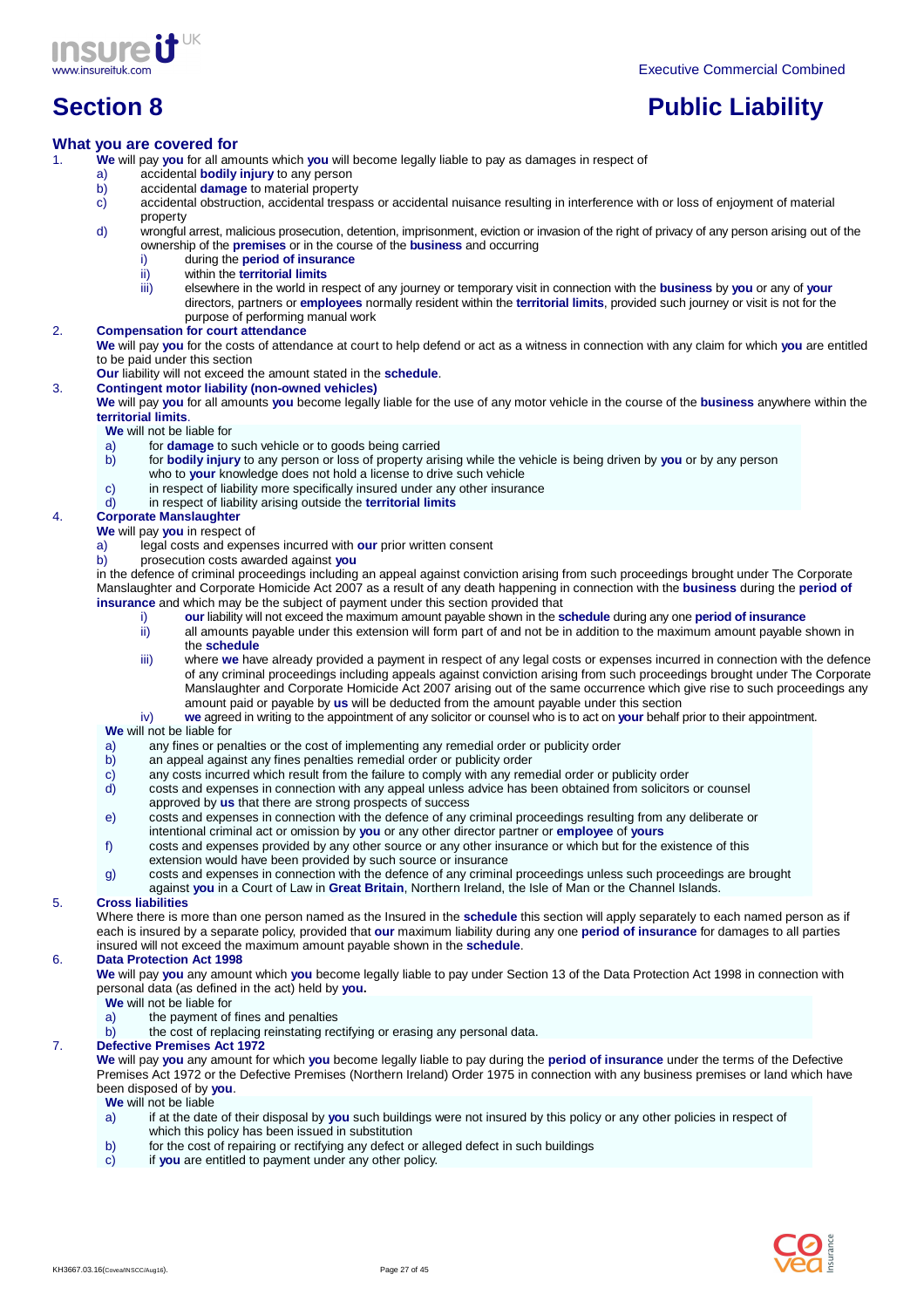

#### 8. **Health and Safety at Work etc. Act 1974**

**We** will pay **you** and at **your** request any director, partner or **employee** against legal costs and expenses incurred, with **our** written consent, in the defence of any criminal proceedings brought in respect of a breach of the Health and Safety at Work etc. Act 1974 committed or alleged to have been committed during the **period of insurance**, including legal costs and expenses incurred with **our** written consent in an appeal against conviction arising from such proceedings.

- **We** will not be liable for
- a) any fines or penalties or the cost of implementing any remedial order or publicity order
- b) an appeal against any fines, penalties, remedial order or publicity order
- c) costs and expenses provided by any other source or any other insurance or, which but for the existence of this extension, would have been provided by such source or insurance
- d) proceedings arising out of any deliberate act or omission by **you**

#### 9. **Indemnity to other persons**

**We** will pay at **your** request

- a) any of **your** directors, partners or **employees**
- b) any officer, committee member or other person employed by **your** catering, social, sports, educational or welfare organisations or first-aid, medical, ambulance, fire or security services
- c) any bona fide member of **your** organisation<br>d) any director partner or official for whom with
- d) any director, partner or official for whom with **your** consent an **employee** is undertaking private work
- e) any principal or public or local authority as far as is necessary to meet the requirements of any contract or agreement entered into by **you** for the performance of work
- f) the owner of plant hired by **you** but only to the extent of the conditions of hire
- g) any legal representative of any of the above in the event of their death

for amounts which they are legally liable in respect of which **you** would have been entitled to payment under this policy if the claim had been made against **you** provided that

- i) any person is not entitled to be paid under any other insurance
- ii) any person shall observe, fulfil and be subject to the terms and conditions of the policy as far as they can apply<br>iii) we shall retain the sole conduct and control of any claim
- iii) we shall retain the sole conduct and control of any claim<br>iv) the total amount we will pay in the aggregate for any one
- the total amount we will pay in the aggregate for any one occurrence for damages to you and any such persons will not
- exceed the maximum amount payable shown in the **schedule**

#### 10. **Libel and Slander**

**We** will pay **you** for any amount **you** become legally liable for claims made during the **period of insurance** arising from any act of libel or slander committed in good faith by **you** during the **period of insurance** in the course of the **business** provided that

- a) **our** liability will apply solely to **your** in house publications including websites and trade publications
- b) **our** liability will not exceed the amount shown in the **schedule** in any one **period of insurance**

#### 11. **Overseas Personal Liability**

**We** will pay **you** or at **your** request any director or partner or any **employee** or spouse of such person in respect of any amount for which they are legally liable incurred in a personal capacity whilst temporarily outside the **territorial limits** in connection with the **business**.

- This will not apply in respect of
- a) ownership or occupation of land and buildings<br>b) any person referred to above who is entitled to
- any person referred to above who is entitled to payment under any other policy.
- 12. **Premises leased, hired, rented or in custody or control**

**We** will pay **you** any amount **you** become legally liable for following **damage** to premises including fixtures and fittings leased, hired or rented to **you** or those in **your** custody or control.

**We** will not be liable for legal liability under a contract unless legal liability would have attached to **you** in the absence of such contract.

#### **Basis of claims settlement**

The maximum amount payable under this section for any occurrence giving rise to any one claim or series of claims arising out of one cause will not exceed the amount shown in the **schedule**.

**We** will also pay

- a) all legal costs recoverable from **you** by the claimant.
- b) any other costs and expenses of litigation incurred with **our** written consent
- 
- c) solicitors' and counsels' fees for legal representation at any coroner's inquest or fatal accident inquiry<br>d) the costs incurred, with our written consent, for defending in a Court of Summary Jurisdiction any pro d) the costs incurred, with **our** written consent, for defending in a Court of Summary Jurisdiction any proceedings arising out of any alleged breach of statutory duty in respect of any cause which may be the subject of indemnity under this section of the policy.

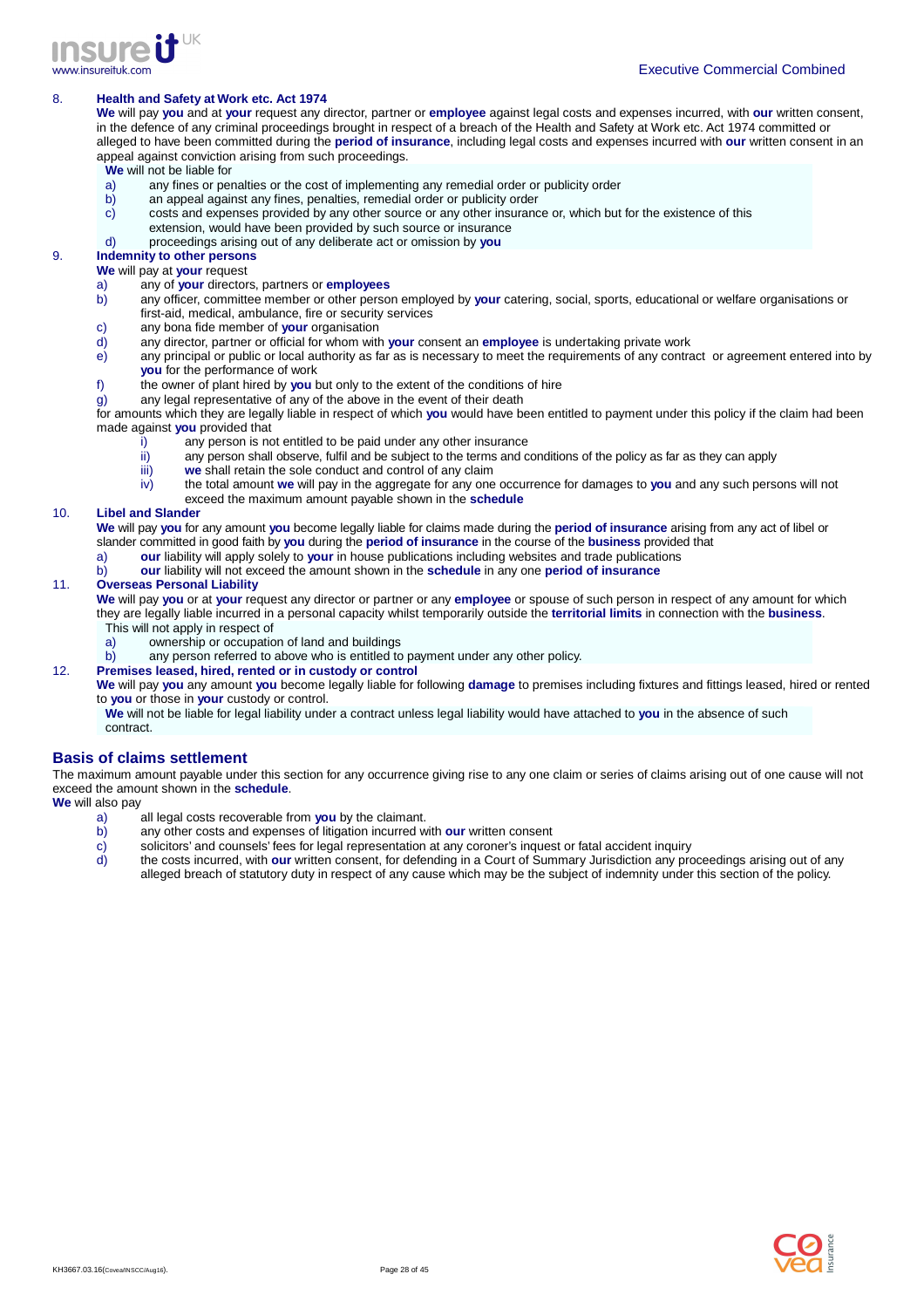

#### **What you are not covered for**

- 1. **bodily injury** to any **employee** arising out of and in the course of their employment in the **business**
- 2.

#### a) **damage** to property

b) **bodily injury** sustained by any person

arising from the ownership, possession or use by **you** or on **your** behalf of:

- i) any aircraft, aerospatial device, hovercraft or watercraft other than hand propelled watercraft and other watercraft not exceeding 7 metres in length
- ii) any lift, elevator, hoist, crane, steam boiler or other apparatus operating under steam pressure, for which a statutory inspection certificate is required but which is not in force
- iii) any mechanically propelled vehicle or plant or trailer attached in circumstances in respect of which insurance or security is necessary to meet the requirements of road traffic legislation other than as insured under 'What you are covered for' 3 - Contingent motor liability of this section

#### 3. **damage** to

- a) property owned by or leased, hired or rented to **you** other than as insured under Cover 12 Premises leased, hired, rented or in custody or control, of this section
- b) property belonging to **you** or held in **your** care, custody or control other than i) personal property of directors, partners or **employees** 
	- i) personal property of directors, partners or **employees**
	- ii) the property of customers or visitors temporarily on or about the **premises**
- iii) as insured under 'What you are covered for' 12 Premises leased, hired, rented or in custody or control, of this section
- 4. legal liability under a contract unless legal liability would have attached to **you** in the absence of such contract
- 5. liability arising from or caused by
	- a) the provision of advice or any plan, design, formula or specification given separately for a fee or for which a fee is normally charged
	- b) **damage** to property, buildings or land caused by vibration or by the removal or weakening of support
- 6. **products** other than food or drink sold or supplied for consumption by **your** directors, partners, **employees** or visitors
- 7. **damage** to **products** nor the cost of making good or recalling such **products** nor the cost of rectifying defective work
- 8. **damage** to property which **you** or any of **your employees** are or have been working on
- fines, penalties or liquidated, punitive or exemplary damages
- 10. the **excess** shown in the **schedule** for accidental loss or destruction of or accidental damage to material property only.

#### **Special Condition**

**We** may at any time pay to **you** in connection with any claim or series of claims

- a) the maximum amount payable shown in the **schedule** less any amount already paid
- b) any lesser amount for which such claim or claims can be settled

**we** will then cease to have the conduct and control of any negotiations, actions or proceedings and be under no further liability for the claim other than for costs and expenses incurred prior to the date of final payment

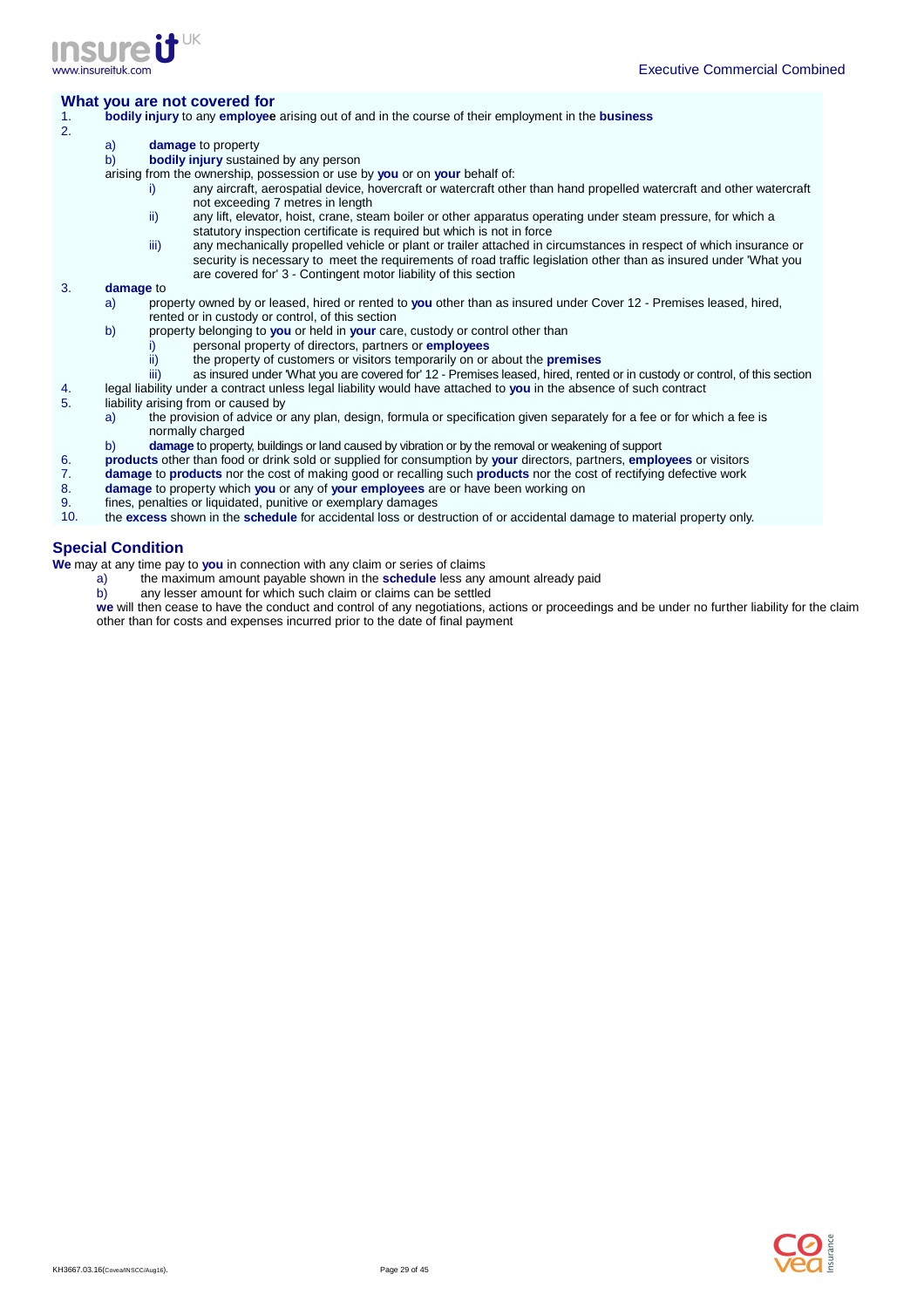

# **Section 9 Products Liability Products Liability**

# **What you are covered for**

- 1. **We** will pay **you** for all amounts which **you** shall become legally liable to pay as damages in respect of
	- a) accidental **bodily injury** to any person
		- b) accidental **damage** to material property
		- occurring during the **period of insurance** and caused by **products** anywhere in the world.

#### 2. **Compensation for court attendance**

- **We** will pay **you** for the costs of attendance at court to help defend or act as a witness in connection with any claim for which **you** are entitled to be paid under this section.
- **Our** liability will not exceed the amount stated in the **schedule**.

#### 3. **Consumer Protection and Food Safety Acts – Legal Defence Costs**

**We** will pay **you** and at **your** request any director partner or **employee** of **yours** legal costs incurred with **our** written consent in connection with the defence of proceedings or an appeal against conviction arising from such proceedings brought for a breach of the Consumer Protection Act 1987 and the Food Safety Act 1990 committed or alleged to have been committed in the course of the **business** during the **period of insurance** 

#### **We** will not be liable for:

- a) the payment of fines or penalties
- b) proceedings or appeals in respect of deliberate acts or omissions
- c) costs and expenses insured by any other policy.

# 4. **Corporate Manslaughter**

#### **We** will pay **you** in respect of

- a) legal costs and expenses incurred with **our** prior written consent and
- b) prosecution costs awarded against **you**

in the defence of criminal proceedings including an appeal against conviction arising from such proceedings brought under The Corporate Manslaughter and Corporate Homicide Act 2007 as a result of any death happening in connection with the **business** during the **period of insurance** and which may be the subject of payment under this section provided that

- i) **our** liability will not exceed the maximum amount payable shown in the **schedule** during any one **period of insurance**
- ii) all amounts payable under this extension will form part of and not be in addition to the maximum amount payable shown in the **schedule**
- iii) where **we** have already provided a payment in respect of any legal costs or expenses incurred in connection with the defence of any criminal proceedings including appeals against conviction arising from such proceedings brought under The Corporate Manslaughter and Corporate Homicide Act 2007 arising out of the same occurrence which give rise to such proceedings any amount paid or payable by **us** will be deducted from the amount payable under this section
- iv) **we** agreed in writing to the appointment of any solicitor or counsel who is to act on **your** behalf prior to their appointment.

#### **We** will not be liable for

- a) any fines or penalties or the cost of implementing any remedial order or publicity order
- b) an appeal against any fines penalties remedial order or publicity order
- c) any costs incurred which result from the failure to comply with any remedial order or publicity order d) costs and expenses in connection with any appeal unless advice has been obtained from solicitors
- costs and expenses in connection with any appeal unless advice has been obtained from solicitors or
- counsel approved by **us** that there are strong prospects of success
- e) costs and expenses in connection with the defence of any criminal proceedings resulting from any deliberate or intentional criminal act or omission by **you** or any other director partner or **employee** of **yours**
- f) costs and expenses provided by any other source or any other insurance or which but for the existence of this extension would have been provided by such source or insurance
- g) costs and expenses in connection with the defence of any criminal proceedings unless such proceedings are
	- brought against **you** in a Court of Law in **Great Britain**, Northern Ireland, the Isle of Man or the Channel Islands

#### 5. **Cross liabilities**

Where there is more than one person named as the Insured in the **schedule** this section will apply separately to each named person as if each is insured by a separate policy, provided that **our** maximum liability during any one **period of insurance** for damages to all parties insured will not exceed the maximum amount payable shown in the **schedule**.

# 6. **Indemnity to other persons**

- **We** will pay at **your** request
	- a) any of **your** directors, partners or **employees**
	- b) any officer, committee member or other person employed by **your** catering, social, sports, educational or welfare organisations or first-aid, medical, ambulance, fire or security services
	- c) any bona fide member of **your** organisation
	- d) any director, partner or official for whom with **your** consent an **employee** is undertaking private work
	- any principal or public or local authority as far as is necessary to meet the requirements of any contract or agreement entered into by **you** for the performance of work
	- f) the owner of plant hired by **you** but only to the extent of the conditions of hire
	- any legal representative of any of the above in the event of their death

for amounts which they are legally liable in respect of which **you** would have been entitled to payment under this policy if the claim had been made against **you** provided that

- $\overrightarrow{a}$  any person is not entitled to be paid under any other insurance<br>ii) any person shall observe, fulfil and be subject to the terms and
- any person shall observe, fulfil and be subject to the terms and conditions of the policy as far as they can apply
- iii) **we** shall retain the sole conduct and control of any claim
- iv) the total amount **we** will pay in the aggregate for any one occurrence for damages to **you** and any such persons will not exceed the maximum amount payable shown in the **schedule**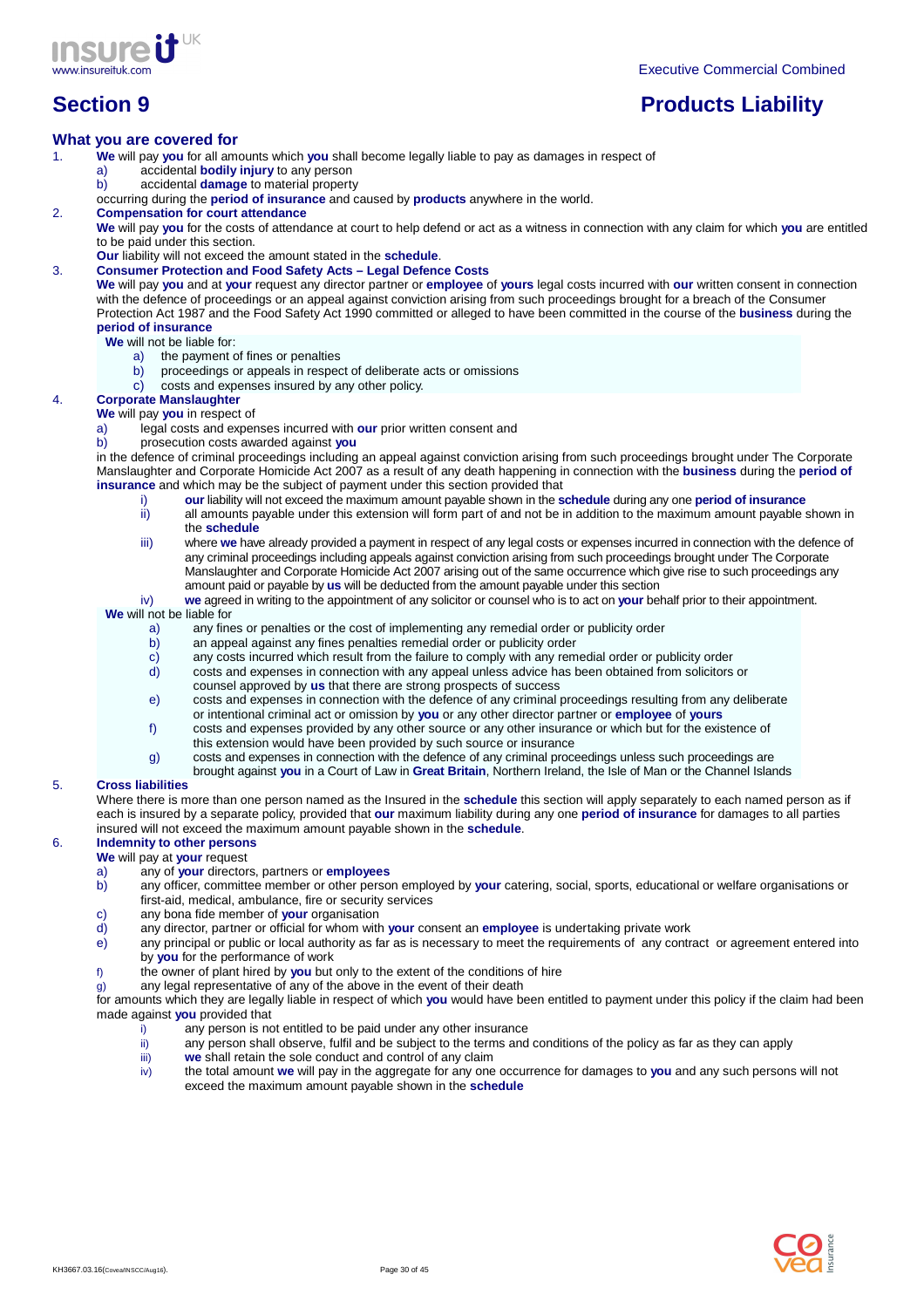

# **Basis of claims settlement**

The maximum amount payable under this section for all damages payable as a result of all occurrences during any one **period of insurance** will not exceed the amount shown in the **schedule**.

**We** will also pay

- a) all legal costs recoverable from **you** by the claimant
- b) any other costs and expenses of litigation incurred with **our** written consent
- c) solicitors' and counsels' fees for legal representation at any coroner's inquest or fatal accident inquiry
- d) the costs incurred, with **our** written consent, for defending in a Court of Summary Jurisdiction any proceedings arising out of any alleged breach of statutory duty in respect of any cause which may be the subject of indemnity under this section of the policy.

## **What you are not covered for**

- 1. **bodily injury** to any **employee** arising out of and in the course of their employment in the **business**
- 2. legal liability under a contract unless legal liability would have attached to **you** in the absence of such contract legal liability arising from or caused by the provision of advice or any plan, design, formula or specification given separately for a fee or for which a fee is normally charged
- 3. **damage** to **products** nor the cost of making good or recalling such **products** nor the cost of rectifying defective work
- products which with your knowledge are exported directly or indirectly to the United States of America or Canada and/or their dependencies or trust territories unless otherwise agreed by **us**
- 5. **Products** supplied which to the knowledge of **you** are to be used as a critical part in connection with the flying or navigation of any aircraft marinecraft spacecraft rocket missile or satellite of any kind
- 6. fines, penalties or liquidated, punitive or exemplary damages
- 7. the **excess** shown in the **schedule** for accidental **damage** to material property
- 8. legal liability caused by or arising from any action brought against **you** in any country not being a member of the European Union where **you** have a branch or a parent or a subsidiary company or are represented by a person or company holding **your** Power of Attorney

# **Special Condition**

**We** may at any time pay to **you** in connection with any claim or series of claims

- a) the maximum amount payable shown in the **schedule** less any amount already paid
- any lesser amount for which such claim or claims can be settled

**we** will then cease to have the conduct and control of any negotiations, actions or proceedings and be under no further liability for the claim other than for costs and expenses incurred prior to the date of final payment.

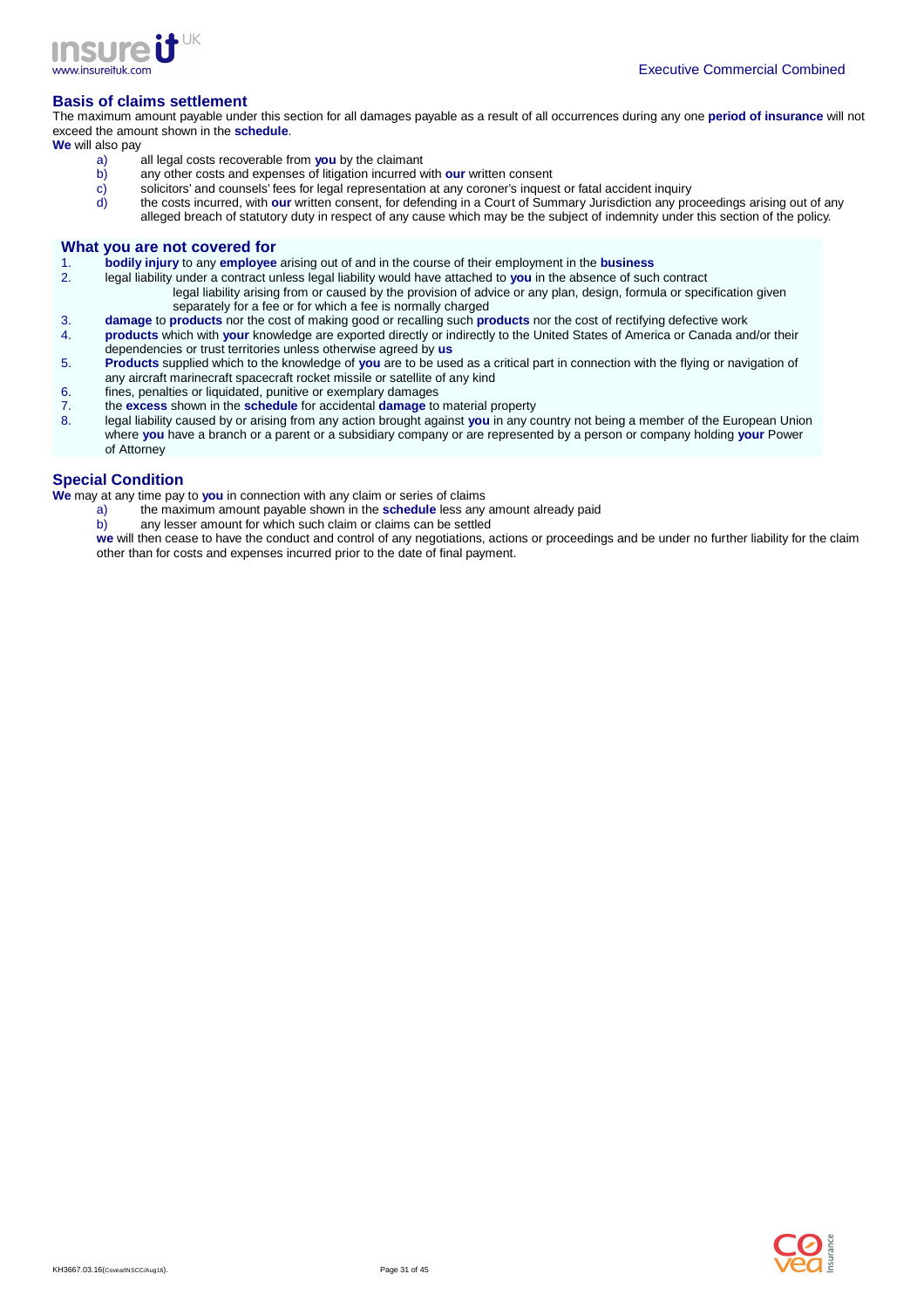

**Exclusive Legal Expenses.** 



# **Commercial Legal Expenses Standard Insurance Policy**

**Arranged by:**  Qdos Broker & Underwriting Services Limited

> **Underwritten by:**  UK General Insurance Limited on behalf of: Great Lakes Reinsurance (UK) SE.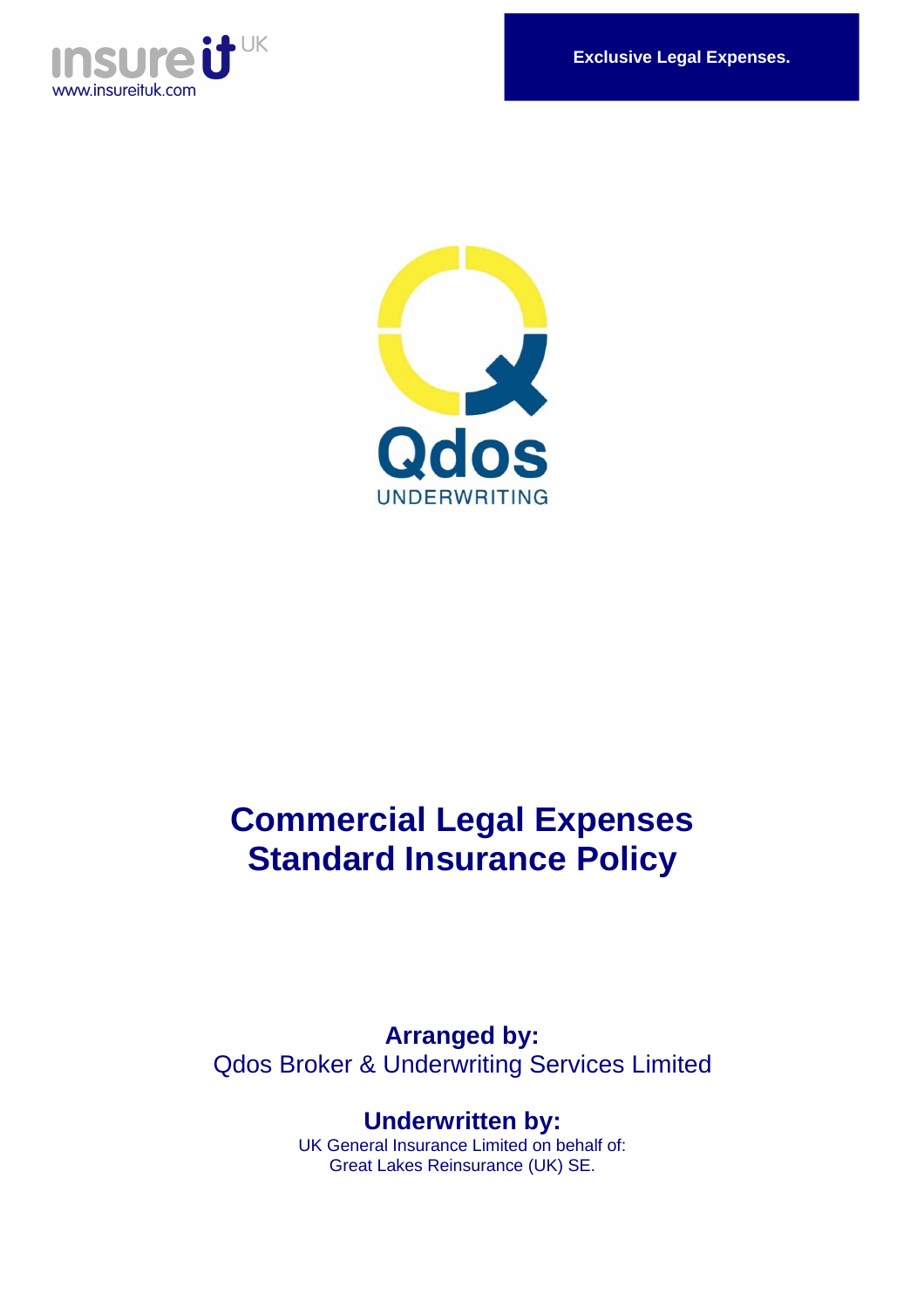

# **SECTION A Commercial Legal Expenses**

# **About this policy**

This Policy has been arranged by Qdos Broker & Underwriting Services Limited and is underwritten by UK General Insurance Limited on behalf of: Great Lakes Reinsurance (UK) SE, Registered in England No. SE000083. Registered Office: Plantation Place, 30 Fenchurch Street, London, EC3M 3AJ

Qdos Broker & Underwriting Services Limited and UK General Insurance Limited are authorised and regulated by the Financial Conduct Authority. Great Lakes Reinsurance (UK) SE is authorised by the Prudential Regulation Authority and regulated by the Financial Conduct Authority and the Prudential Regulation Authority.

This can be checked on the Financial Services Register at www.fca.org.uk/firms/systems-reporting/register or by contacting them on 0800 111 6768. This is a "claims made" insurance Policy. This insurance only covers Claims notified to the Coverholder within the Period of Insurance. The Insured has submitted a written proposal, declaration or renewal declaration to the Insurer it is agreed this shall form the basis for the issue of this Policy. The Insurer agrees in consideration of the premium to indemnify the Insured to the extent and in the manner provided within this Policy in connection with the business activities of the Insured.

Unless expressly stated nothing in this Policy will create rights pursuant to the Contract (Rights of Third Parties) Act 1999.

# **Legal advice**

#### **General legal advice**

You can obtain telephone legal advice on UK Law by telephoning the Qdos Legal Advice Line. The telephone number can be found on your Policy Schedule, you will need to quote '**Insureit UK**' followed by the Broker who organized this policy for you along with the policy number. The advice provided under these services is confidential and impartial. Please note that conversations may be recorded in the interests of quality of advice and training.

The advice lines are not empowered to give advice on the admissibility of any claim under this Policy. If You wish to make a claim or have a query about the policy cover You must contact the Coverholder's Claims Department.

#### **Information Technology advice**

Advice and guidance in respect of Information Technology matters may be available from Berea Associates Limited. For further information please visit Berea's website at www.berea.eu. Please note that charges may apply for the services provided by Berea.

# **Special Conditions: Employment disputes**

We will only agree to cover your Claim if you have sought and followed advice from the Qdos Legal Advice Line and obtained their authorisation:

- 1) Prior to carrying out any disciplinary procedure or action or suspension of an *Employee*;<br>2) Prior to dismissal of an *Employee*;
	- 2) Prior to dismissal of an *Employee*;<br>3) Prior to instituting a redundancy prior
	- 3) Prior to instituting a redundancy programme and prior to making an *Employee* redundant;<br>4) Immediately an *Employee* walks out with or without written notice;
	- Immediately an Employee walks out with or without written notice;
	- 5) Upon notification formally or informally of a grievance from an *Employee* or *Ex-employee*;
	- 6) Upon receipt of an appeal from an *Employee* or Ex-employee against a decision taken as a result of a disciplinary or grievance procedure or a decision to dismiss.
	- 7) Prior to any adverse variation of the terms and conditions of employment (including alteration of place or time or hours worked or demotion or deduction from or reduction in an Employee's remuneration);
	- 8) Upon notification formally or informally of a complaint of sexual, racial or religious discrimination or discrimination relating to disability, age or sexual orientation.

The Qdos Legal Advice Line is a telephone advisory service.

# **Making a claim**

If you need to notify a potential Claim, please call **01455 852100** or write to:

Claims Department Qdos Broker & Underwriting Services Limited Windsor House Troon Way Business Centre Humberstone Lane **Thurmaston** Leicestershire  $LEA$   $QHA$ Email: claims@qdosunderwriting.com

You will need to quote '*Insureit UK*' followed by the Broker who organized this policy for you along with the policy number and a description of the circumstances of the Claim. A claim form will then be provided and you should complete this and return it without delay. Please note that in certain circumstances Qdos Broker & Underwriting Services Limited will choose suitable legal representation to act upon your behalf. For further information regarding claims please refer to the section titled 'Claims conditions' on page 43 of this policy wording.

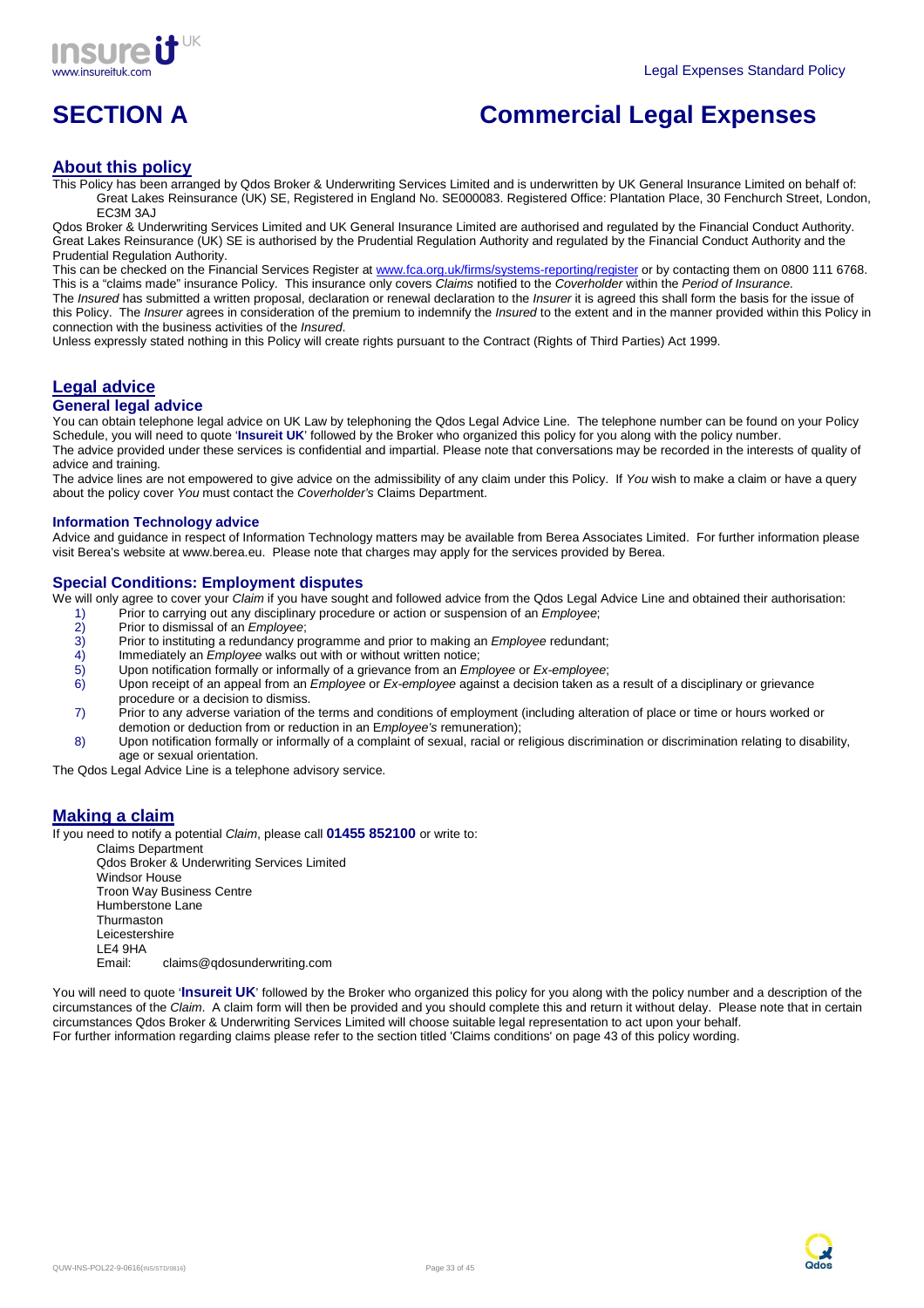

# **Section A Index**

| <b>About this Policy</b>                                                                                                                                                                                                       |                                                                                                                         |                                                                      | 33 |
|--------------------------------------------------------------------------------------------------------------------------------------------------------------------------------------------------------------------------------|-------------------------------------------------------------------------------------------------------------------------|----------------------------------------------------------------------|----|
| <b>Legal Advice</b>                                                                                                                                                                                                            | Special Conditions - Employment disputes                                                                                | 33                                                                   | 33 |
| <b>Making a Claim</b>                                                                                                                                                                                                          |                                                                                                                         |                                                                      | 33 |
| <b>Index</b>                                                                                                                                                                                                                   |                                                                                                                         |                                                                      | 34 |
| <b>Definitions</b>                                                                                                                                                                                                             |                                                                                                                         |                                                                      | 35 |
| <b>Section A</b>                                                                                                                                                                                                               | <b>Employment Disputes</b>                                                                                              |                                                                      | 37 |
| <b>Section B</b>                                                                                                                                                                                                               | <b>Health &amp; Safety Prosecutions</b>                                                                                 |                                                                      | 37 |
| <b>Section C</b>                                                                                                                                                                                                               | <b>Tax Protection</b>                                                                                                   |                                                                      | 37 |
| <b>Section D</b>                                                                                                                                                                                                               | <b>Criminal Prosecution Defence</b>                                                                                     |                                                                      | 38 |
| <b>Section E</b>                                                                                                                                                                                                               | <b>Statutory Licence Protection</b>                                                                                     |                                                                      | 38 |
| <b>Section F</b>                                                                                                                                                                                                               | <b>Jury Service Allowance</b>                                                                                           |                                                                      | 38 |
| <b>Section G</b>                                                                                                                                                                                                               | <b>Property Disputes</b>                                                                                                |                                                                      | 39 |
| <b>Section H</b>                                                                                                                                                                                                               | <b>Data Protection</b>                                                                                                  |                                                                      | 39 |
| <b>Section I</b>                                                                                                                                                                                                               | <b>Personal Injury</b>                                                                                                  |                                                                      | 39 |
| <b>Section J</b>                                                                                                                                                                                                               | <b>Debt Recovery</b>                                                                                                    |                                                                      | 39 |
| <b>Section K</b>                                                                                                                                                                                                               | <b>Contract Cover</b>                                                                                                   |                                                                      | 39 |
| <b>Section L</b>                                                                                                                                                                                                               | <b>Restrictive Covenants</b>                                                                                            |                                                                      | 40 |
| <b>Section M</b>                                                                                                                                                                                                               | <b>Motor Disputes</b>                                                                                                   |                                                                      | 40 |
| <b>Section N</b>                                                                                                                                                                                                               | <b>Insolvency Fees</b>                                                                                                  |                                                                      | 40 |
| <b>Section O</b>                                                                                                                                                                                                               | <b>Wrongful Arrest Defence</b>                                                                                          |                                                                      | 40 |
| This policy will not cover                                                                                                                                                                                                     |                                                                                                                         |                                                                      | 41 |
| <b>General Conditions</b><br>Arbitration<br>Cancellation<br>Insured's Responsibilities<br>Assignment<br>Waiver<br>Governing Law                                                                                                |                                                                                                                         | 42<br>42<br>42<br>42<br>42<br>42                                     | 42 |
| <b>Claims Conditions</b><br>Reporting a Claim<br>Coverholder's Consent<br><b>Disclosure</b><br>Offer of Settlement<br>Appeal Procedure<br>Recovery of Costs<br><b>Fraudulent Claims</b><br>Duty of Minimise<br>Value Added Tax | Choice of Appointed Representative and Counsel<br>Payment of Legal Expenses<br>Insolvency of Liquidation of the Insured | 43<br>43<br>43<br>44<br>44<br>44<br>44<br>44<br>44<br>44<br>44<br>44 |    |
| <b>Complaints</b>                                                                                                                                                                                                              |                                                                                                                         |                                                                      |    |
|                                                                                                                                                                                                                                | <b>Financial Services Compensation Scheme</b>                                                                           |                                                                      | 45 |
| <b>Data Protection Act 1998</b>                                                                                                                                                                                                |                                                                                                                         |                                                                      | 45 |

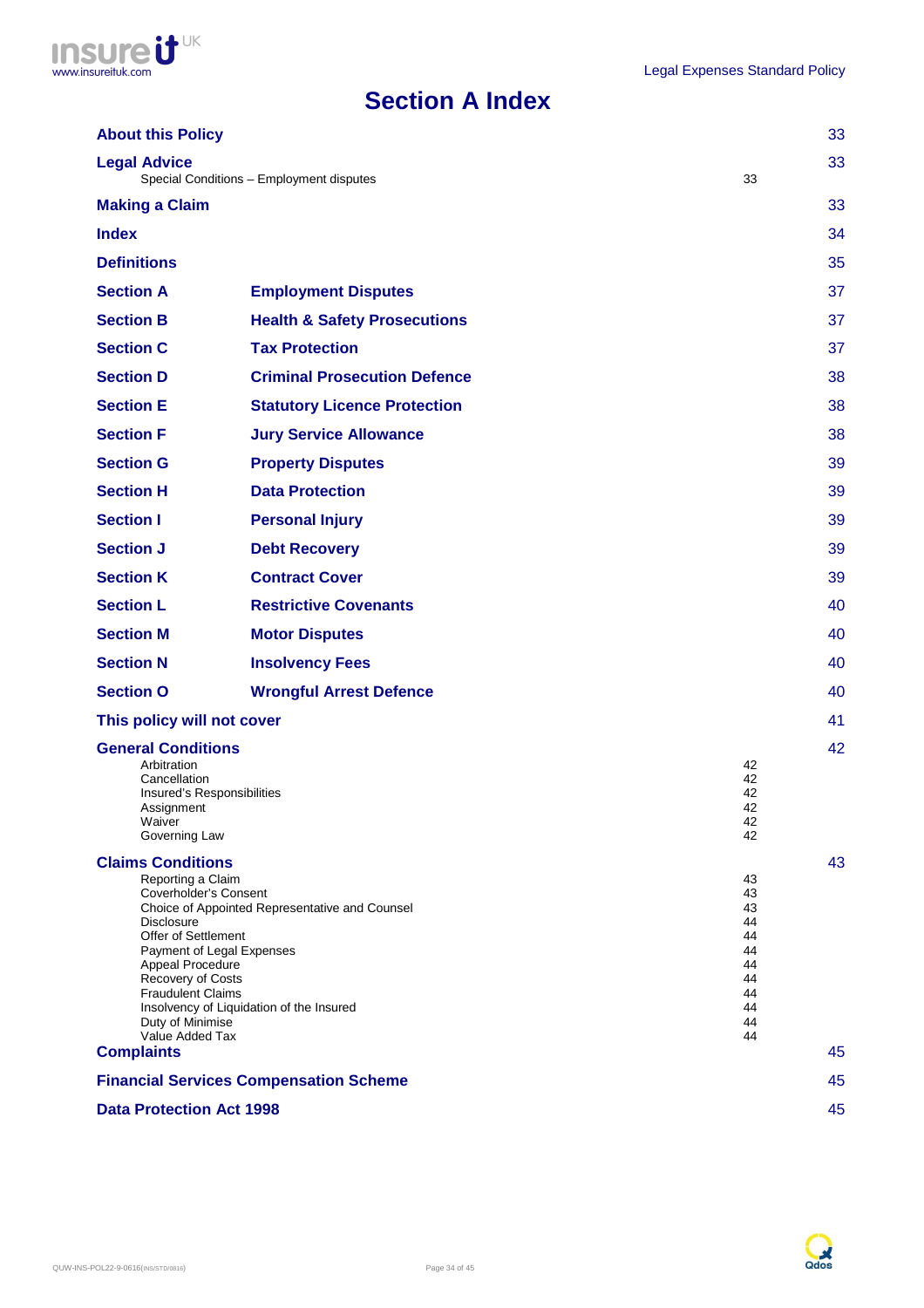

# **Definitions**

Each of the words or phrases listed below will have the same meaning wherever they appear in italics throughout this Policy.

#### **Acts of Parliament**

All Acts of Parliament referred to in this Policy shall include any subsequent amendments, re-enactments or regulations and equivalent legislation enforceable within the Territorial Limits.

#### **Any One Claim**

All Claims consequent upon the same original cause, event or circumstance.

#### **Appointed Representatives**

A solicitor, accountant or other appropriately qualified person or firm as nominated on the Policy Schedule or as approved by the Insurer who is appointed to represent the Insured in accordance with the terms of this Policy.

#### **Awards of Compensation**

Basic and Compensatory Awards and compensation for unlawful discrimination made against the Insured by an Employment Tribunal or settlement thereof subject to the consent of the Coverholder but not including Additional Awards, Protective Awards, Interim Relief, Arrears of Pay, or Awards of Damages under the Equal Pay Act or arising out of failure to comply with awards in respect of reinstatement or re-engagement. The *Insurer* will not pay any fine, awards or damages incurred by deliberately avoiding a payment or liability under statutory requirements. The Insurer will not pay any redundancy payment or monies due or properly payable arising under or from a contract of employment, service agreement or related document or from any related implied or incorporated terms of contract service.

#### **Claim**

A Claim under the Policy for Legal Expenses, Professional Expenses, Awards of Compensation, Jury Service Allowance or Witness Attendance Allowance.

#### **Computer Virus**

A set of corrupting, harmful, or otherwise unauthorised instructions or code, whether these have been introduced maliciously or otherwise, and multiply themselves through a computer system or network of whatsoever nature.

#### **Consequential Loss**

Any other costs that are directly or indirectly caused by the event which led to a claim unless specifically stated in this Policy.

#### **Contracting Party**

A person, firm or company domiciled within the Territorial Limits with whom the Insured has a direct contractual relationship.

#### **Coverholder**

Qdos Broker & Underwriting Services Limited, who administers and manages this insurance on behalf of the Insurer.

#### **Debt Collection Service**

The Debt Collection Service nominated by the Coverholder.

#### **Due Date**

The date monies owed to the Insured first become due for payment.

#### **Electronic Data**

Facts, concepts and information stored to form useable for communications, interpretations, or processing by electronic or electromechanical data processing or other electronically controlled hardware, software and other coded instructions for the processing and manipulation of data, or the direction and manipulation of such hardware.

#### **Employee, Ex-employee**

Any person under a contract of service, or who was previously under a contract of service with the Insured.

### **Excess**

The amount specified in the Schedule the Insured must pay in respect of Legal Expenses and/or Professional Expenses and/or Awards of Compensation in respect of Any One Claim before the Insurer shall be liable to make any payment.

#### **HMRC Investigation**

- a. Business Self Assessment Full Enquiry
	- The investigation which takes place when an officer of HM Revenue and Customs ("HMRC") makes a request to examine all of the Insured's business books and records and issues a formal notice under S9A or S12AC of the Taxes Management Act 1970 or under Paragraph 24(1) Schedule 18 Finance Act 1998
- b. Employer Compliance Disputes The enquiries which take place following an expression of dissatisfaction with the Insured's PAYE and/or NIC affairs following an employer compliance visit by HMRC or following an expression of dissatisfaction with the Insured's P11Ds or P9Ds.
- c. Business Self Assessment Aspect Enquiry The enquiry which takes place when an officer of HMRC issues a formal notice under Paragraph 24(1) Schedule 18 Finance Act 1998 or S9A or S12AC of the Taxes Management Act 1970 in order to make Aspect Enquiry into only certain boxes on the Insured's Self Assessment Return.

#### d. VAT Disputes

The enquiries which take place following a written decision assessment or statement of alleged arrears made by HMRC into the Insured's Value Added Tax Return and/or any related Value Added Tax default surcharges and misdeclaration penalties.

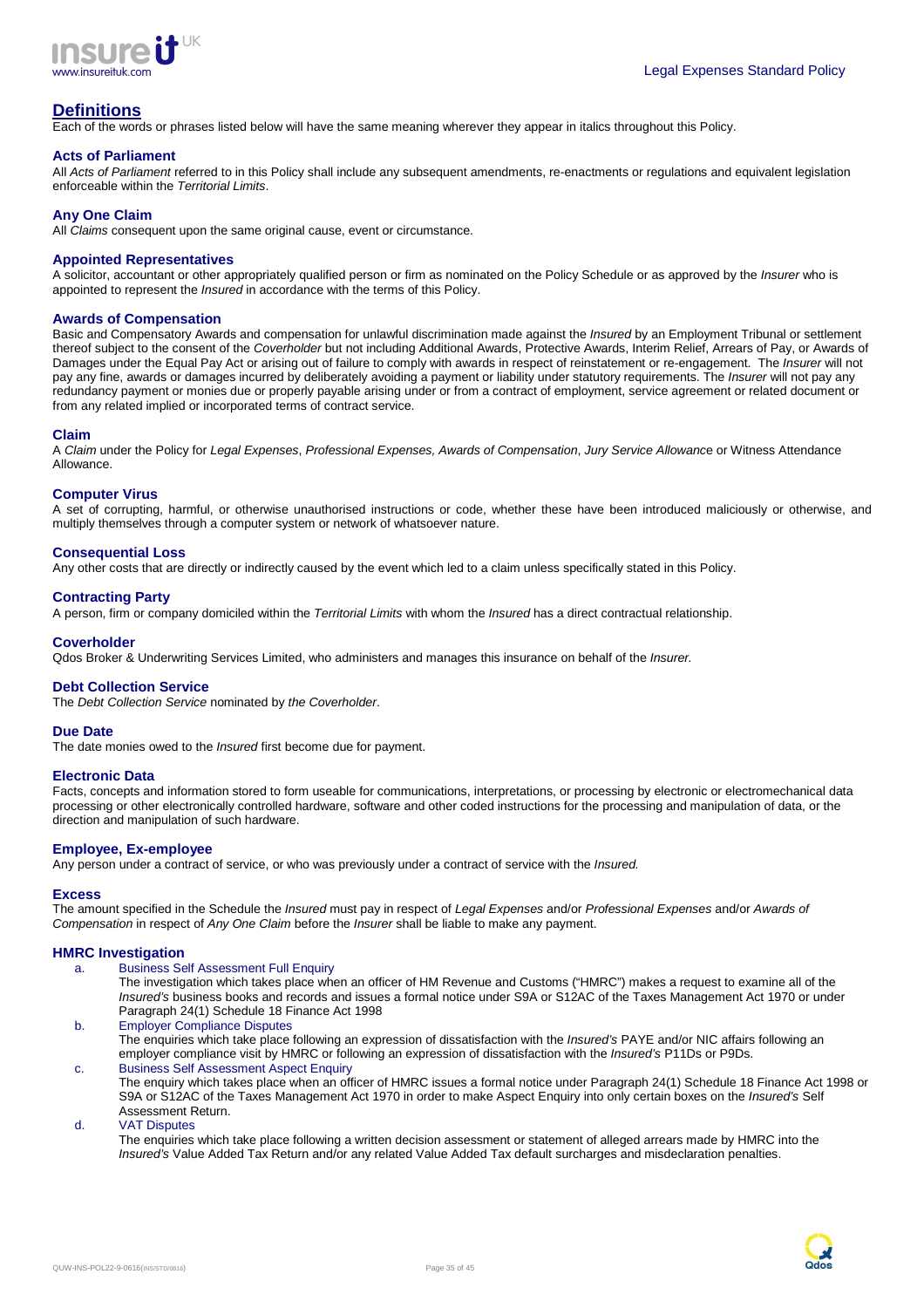

# **Injury**

Identifiable physical damage to the Insured's body or body part, which occurs during the Period of Insurance.

# **Insured**

The Company, firm, partnership, or trading individual specified in the Schedule and, at the Insured's request, any Employee including a director or partner of the Insured.

#### **Insured Event**

An event, act or omission giving rise to a *Claim* against the Policy.

#### **Insurer**

UK General Insurance Limited on behalf of Great Lakes Reinsurance (UK) SE. UK General Insurance Limited are an agent of Great Lakes Reinsurance (UK) SE and in matters of a Claim act on their behalf.

#### **Jury Service Allowance**

The amount of money per day the Insured is liable to pay the Employee each day they attend on jury service less any recovery from the Court.

#### **Legal Expenses**

a. Fees

Any professional fees, expenses and other disbursements reasonably incurred by the Appointed Representative with the consent of the Coverholder; and

Any costs incurred by other parties insofar as the *Insured* is held liable to pay such costs under a settlement made with another party with the consent of the Coverholder but excluding any costs which the Insured may be ordered to pay by a court of criminal jurisdiction. b. Witness Attendance Allowance

The amount of money per day the Insured is liable to pay the Employee each day they are required by the Appointed Representative to attend as a witness at a court or tribunal hearing. Indemnity limited to £100 per day and a maximum of £1,000 in Any One Claim.

#### **Legal Proceedings**

The pursuit or defence of Legal Proceedings in a court of suitable jurisdiction made by or brought against the Insured, including appealing or defending an appeal against a judgment made in proceedings funded by this insurance, within the jurisdiction of a court or other body within the Territorial Limits.

#### **Limit of Indemnity**

The maximum amount payable by the *Insurer* in respect of Any One Claim and in aggregate for all Claims made during any Period of Insurance.

#### **Period of Insurance**

As specified in the Schedule.

#### **Professional Expenses**

Any fees, expenses and other disbursements reasonably incurred by the Appointed Representative with the consent of the Coverholder but excluding any tax or VAT, additional tax or VAT, interest or penalties demanded, assessed or required by the relevant authorities or other penalties imposed by a court of criminal jurisdiction.

#### **Property**

Land and/or buildings owned or occupied by the Insured or otherwise for which the Insured is legally responsible.

#### **Statutory Licence**

A licence or certificate of registration issued under statute, statutory instrument or Government or local authority to the Insured provided that such licence or certificate is necessary to engage in the business activities of the Insured.

#### **Territorial Limits**

The United Kingdom of Great Britain and Northern Ireland including the Channel Islands and the Isle of Man.

#### **Terrorism**

Any act including but not limited to the use, or threat, of violence or force by any person or organisation involving, causing or threatening harm or putting the public or any section of the public in fear if it is likely that the purpose is of a political, religious, ideological (of an intellectual or rational nature) or similar nature.

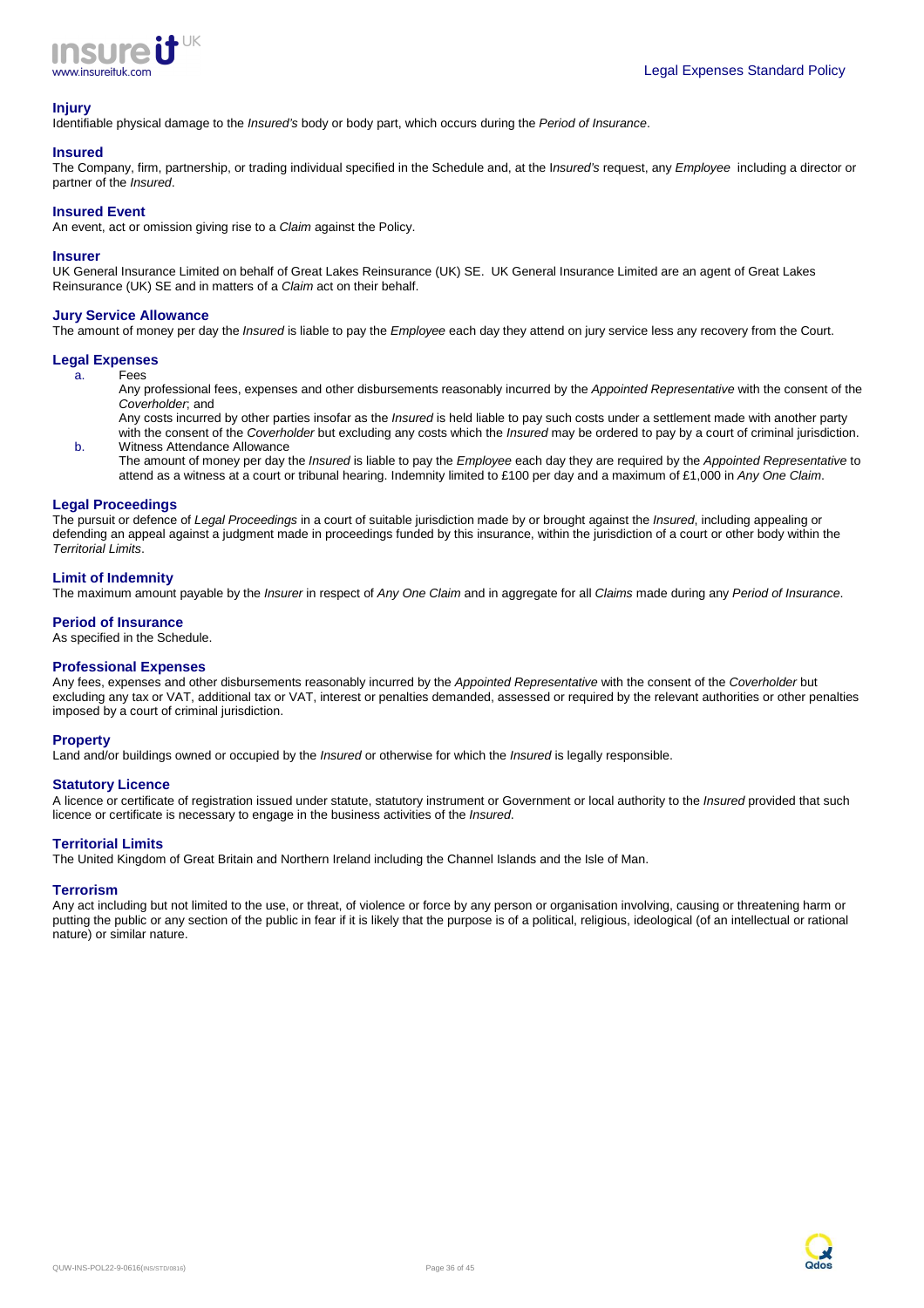

# **This policy will cover**

The sections of cover applicable are specified in the Policy Schedule.

The Insurer will indemnify the Insured against Legal Expenses incurred by the Appointed Representative when undertaking work on the Insured's behalf in respect of an *Insured Event* covered by this Policy. Provided that the time of occurrence is within the Period of Insurance and provided that the Claim is notified to the Insurer during the Period of Insurance and the Claim falls within the Territorial Limits.

# **Section A: Employment Disputes**

The Insurer agrees to indemnify the Insured against Legal Expenses and Awards of Compensation incurred by the Insured in defending Legal Proceedings brought against the Insured by an Employee, Ex-employee or prospective Employee in respect of their contract of employment with the Insured or a breach of employment related legislation.

It is a condition precedent to the *Insurer's* liability that the *Insured* has sought and followed all the advice from the Qdos Legal Advice Line as to the process and procedure to be adopted and has received specific authorisation from the Qdos Legal Advice Line:

- Prior to carrying out any disciplinary procedure or action or suspension of an *Employee*;
- Prior to dismissal of an *Employee*;
- Prior to instituting a redundancy programme and prior to making an *Employee* redundant;
- Immediately an *Employee* walks out with or without written notice;
- Upon notification formally or informally of a grievance from an Employee or Ex-employee;
- Upon receipt of an appeal from an *Employee* or Ex-employee against a decision taken as a result of a disciplinary or grievance procedure or a decision to dismiss.
- Prior to any adverse variation of the terms and conditions of employment (including alteration of place or time or hours worked or demotion or deduction from or reduction in an *Employee's* remuneration):
- Upon notification formally or informally of a complaint of sexual, racial or religious discrimination or discrimination relating to disability, age or sexual orientation.

# Exclusions to Section A:

The *Insurer* will not pay:

- 1. Any benefit due under a Contract of Employment.
- 2. Any payment due in respect of redundancy.<br>3. Any compensatory award made against the
- Any compensatory award made against the *Insured* relating to or arising from Trade Union activities including membership or non membership.
- 4. Any award made because of the Insured's failure to provide written reason for dismissal.
- 5. Any compensatory award specified in a re-instatement or re-engagement order.
- 6. Any awards to the extent that they relate to contractual rights accruing to the *Employee*, Ex-employee or prospective *Employee* prior to the actual or alleged breach of the actual or alleged Contract of Employment.
- 7. Any award made as a result of the failure of the *Insured* to issue the *Employee* with a written statement of the terms of employment or to issue the Employee with compliant written details of the employer's disciplinary and grievance procedures.
- 8. Any defence of an action for damages in respect of personal *Injury* including stress related matters or loss of or damage to Property.
- 9. Any Claim where the Insured did not seek advice from the Qdos Legal Advice Line

### **Section B: Health & Safety Prosecutions**

The defence of a criminal prosecution arising from:

- 1. Health and safety at work and occupational hygiene including but not limited to the Health and Safety at Work etc Act 1974.<br>2. Food safety hygiene and food legality including but not limited to the Food Safety Act 1990.
- 2. Food safety hygiene and food legality including but not limited to the Food Safety Act 1990.
- 3. Occupational hygiene including but not limited to the COSHH and CHIP regulations.
- 4. Supply of safe goods including but not limited to the Consumer Protection Act 1987 the Food Safety Act 1990 and the Health and Safety at Work etc Act 1974.
- 5. The Carriage of Dangerous Goods Regulations provided that the Insured has appointed a qualified Dangerous Goods Safety Advisor (DGSA) as required under the transport of Dangerous Goods (Safety Advisors) Regulations 1999.
- 6. An appeal against the service of an Improvement Notice or a Prohibition Notice under the Health and Safety at Work etc Act 1974 or the Health and Safety (Northern Ireland) Order 1978 and their supporting Regulations.

#### Exclusions to Section B:

- The Insurer will not pay Legal Expenses arising from or relating to the defence of a criminal prosecution:
	- 1. Deliberately or intentionally solicited by the Insured, or where an alleged offence involves dishonesty or intentional threatened or actual violence by the Insured unless he is subsequently acquitted of such offence.
	- 2. Where the *Insured* has pleaded guilty and/or admitted liability.
	-
	- 3. Which does not arise out of the normal business activities of the *Insured*.<br>4. Disputes relating to the Corporate Manslaughter and Corporate Homicide
	- 4. Disputes relating to the Corporate Manslaughter and Corporate Homicide Act 2007. Relating to the ownership possession hiring or use of a motor vehicle aircraft or registered commercial passenger carrying vessel licensed to carry 12 or more passengers, or commercial ferries/ registered ships within the meaning of the Merchant Shipping Act 1995 Section 13-(1), including offences:<br>a. Brought under Road Traffic
		- Brought under Road Traffic and Transport Acts (not including the Regulations relating to dangerous goods).
		- b. Brought as a result of unsafe motive power rolling stock or incidents on railway property.
		- c. Relating to any substance in Class 7 (radioactive substances).<br>
		Relating to workplaces on or in a ship within the meaning of S
		- Relating to workplaces on or in a ship within the meaning of S.313 (1) of the Merchant Shipping Act 1995.

# **Section C: Tax Protection**

A full enquiry by H M Revenue & Customs (HMRC) into the Insured's self-assessment return following the issue of a notice under Section 9A or Section 12AC of the Taxes Management Act 1970 or Schedule 18, paragraph 24 of the Finance Act 1998 which includes a request to examine all the Insured's books and records, including Legal Expenses incurred in respect of preparation and representation of the Insured at a HMRC Commissioners' Hearing.

An aspect enquiry by HMRC which is limited to one or more specific aspects of the Insured's self-assessment return following the issue of a notice under Section 9A or Section 12AC of the Taxes Management Act 1970 or Schedule 18, paragraph 24 of the Finance Act 1998 which does not include a request to examine all the Insured's books and records.

Fees incurred in respect of any challenge in writing HMRC of the accuracy or completeness of returns submitted in accordance with the PAYE regulations following a compliance review by HMRC into the operation of PAYE, including Legal Expenses incurred in respect of preparation and representation of the Insured at a HMRC Commissioners' Hearing.

An appeal, including the local review procedure, to a VAT and Duties Tribunal, against an assessment or written decision issued by HMRC relating to the Insured's VAT affairs.

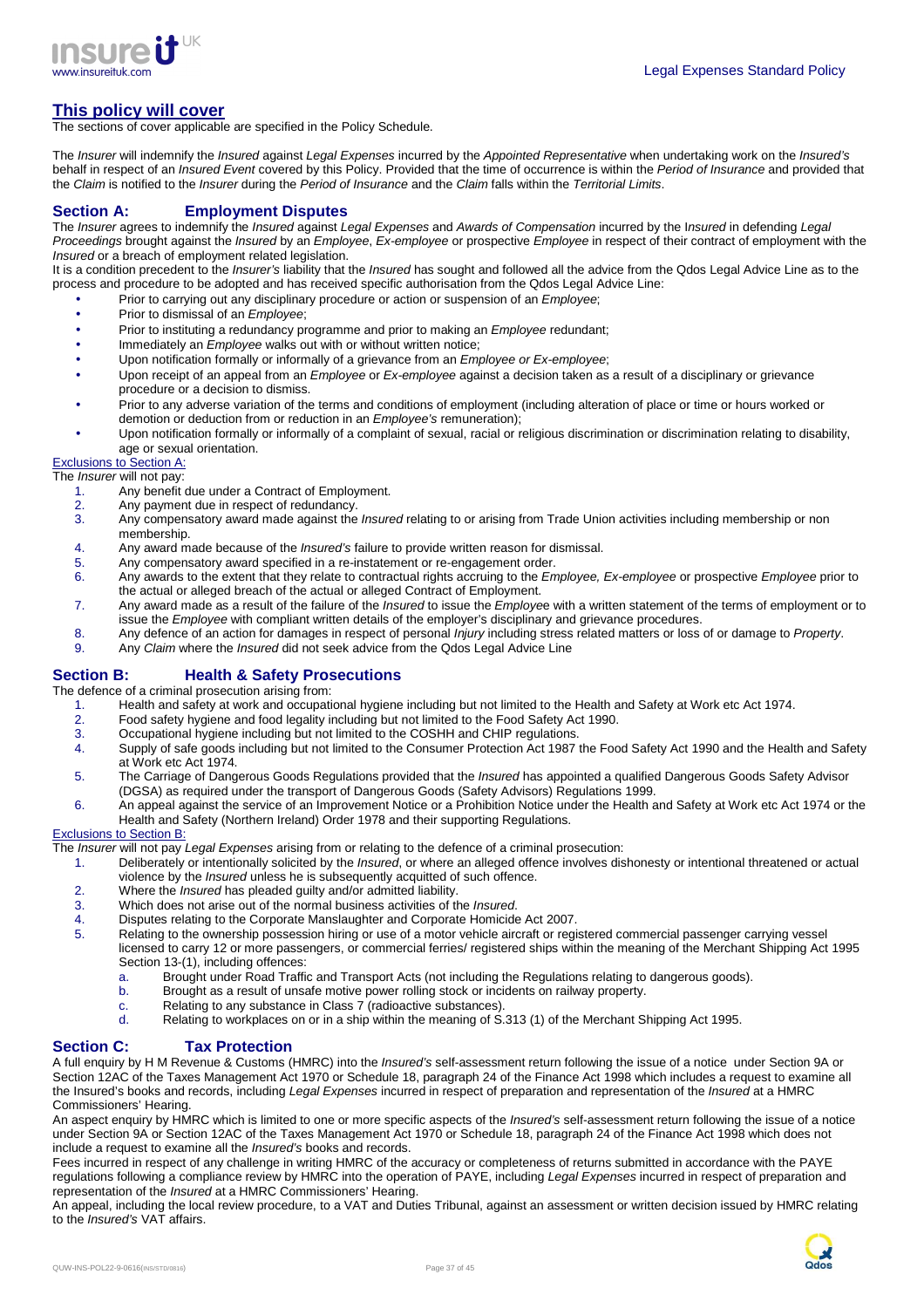

#### Tax Protection Continued

# Exclusions to Section C:

The Insurer will not pay Legal Expenses arising from or relating to:

- 1. Any tax avoidance scheme undertaken by the Insured.
	- 2. An enquiry undertaken under Section 60 or 61 of the VAT Act 1994 or enquiry by the Investigations Division, the Board's Investigation Office or the Special Compliance Offices of HMRC.
	- 3. Any dispute or enquiry that commenced prior to the inception of this policy.
	- 4. Any work in connection with the normal reconciliation of the annual accounts and VAT returns where such reconciliation has not been undertaken prior to the dispute or enquiry arising.
	- 5. The *Insured's* actual or alleged misstatement with intent to deceive contained in any relevant business books, records or returns. If such intent is shown the *Insurer* shall be entitled to recover such indemnity as it has actually provided.
	- 6. Any issue of law practice or procedure not directly connected with the particular enquiry or dispute which is the subject of the Claim.<br>7. Any dispute or enquiry where the accounts submitted are being investigated solel Any dispute or enquiry where the accounts submitted are being investigated solely because earlier books, records or returns have been
- investigated or are already under enquiry.
- 8. Any Claim arising from an enquiry into an Insured's tax return or an amendment to an Insured's tax return or any other statutory return that was not submitted within the statutory time limits. In order for the statutory return to be regarded as having been submitted within the statutory time limits, HMRC must have deemed this to be the case and the filing date must not allow HMRC the right to extend their enquiry window beyond the normal time limit of 12 months after the due filing date. Where an amendment to a *Insured's* tax return or an amendment to any other statutory return is submitted within the 12 months after the due filing date and HMRC execute an enquiry into the return within that 12 months period then this exclusion will not apply.
- 9. Any criminal prosecution.
- 10. Any dispute or enquiry where dishonesty, fraud or fraudulent intent is alleged unless, at the culmination of such dispute or enquiry, it is proved that the Insured was found not guilty of dishonesty, fraud or fraudulent intent.

# **Section D: Criminal Prosecution Defence**

The Insurer agrees to indemnify the Insured against Legal Expenses incurred in:

- 
- 1. Defending a prosecution against the *Insured* in a court of criminal jurisdiction;<br>2. An appeal by the *Insured* against the service of an Improvement or Prohibition An appeal by the Insured against the service of an Improvement or Prohibition Notice under the Health & Safety at Work etc Act 1974 or the Food Safety Act 1990.

#### Exclusions to Section D:

The *Insurer* will not be liable to indemnify the *Insured* in respect of *Claims* arising out of or in connection with:<br>1. Any prosecution for criminal damage:

- 1. Any prosecution for criminal damage;<br>2. Any prosecution for offences against t
- Any prosecution for offences against the person, including offences of a sexual nature;
- 3. Any prosecution relating to or arising from investigations by HMRC;
- 4. Any prosecution alleging dishonesty;<br>5. Failure to insure a motor vehicle as re-
- Failure to insure a motor vehicle as required by law;
- 6. An allegation of speeding or driving whilst under the influence of alcohol and or drugs;
- 7. Any prosecution for non-endorsable road traffic offences except tachograph prosecutions and weight prosecutions;<br>8. Any alleged deliberate or intentional act unless the charges are dismissed or the *Insured* is acquitte
- Any alleged deliberate or intentional act unless the charges are dismissed or the *Insured* is acquitted;
- 9. Any legal proceedings where the Insured has pleaded guilty and/or admitted liability;
- 10. Any proceedings, which do not relate to the business activities of the Insured.

### **Section E: Statutory Licence Protection**

An appeal or representation to the relevant statutory or regulatory Licence Protection authority, Court, Tribunal or other mandatory body following an act, or omission or alleged act or omission which leads to the suspending, revoking, altering the terms of or refusing to renew any of the Insured's licences.

#### Exclusions to Section E:

The Insurer will not be liable to indemnify the Insured in respect of Claims arising out of or in connection with:

- 
- 1. Driving licences;<br>2. Any Claim relatii Any Claim relating to an original application or renewal or in respect of which an appeal or representation was made in the 12 months immediately preceding the inception of this insurance, except in the case of renewal or continuation of existing insurance arrangements;
- 3. Any disciplinary or internal procedures conducted by authorities charged with the regulation of the Insured in the performance of their business activities or for any appeal following such procedures;
- 4. Any costs incurred to comply with a notice or order;
- 5. An alteration or refusal to renew a Statutory Licence which is imposed by an Act of Parliament.

### **Section F: Jury Service Allowance**

The Insurer agrees to indemnify the income, salary or wages of the Insured or any director of, partners in or Employee of the Insured, in respect of that individual's obligations to attend court for jury service insofar as it is not recoverable from the relevant Court up to a maximum of £100 per day and limited to a maximum of £1,000 for Any One Claim.

#### Exclusions to Section F

The Insurer will not be liable to indemnify the Insured in respect of Claims arising out of or in connection with any Claim arising from a jury service request served prior to the commencement of this insurance or where the juror has received such a request within the two years immediately preceding this insurance and has been able to postpone the effect of the jury service request except in the case of a renewal or continuation of existing insurance arrangements.

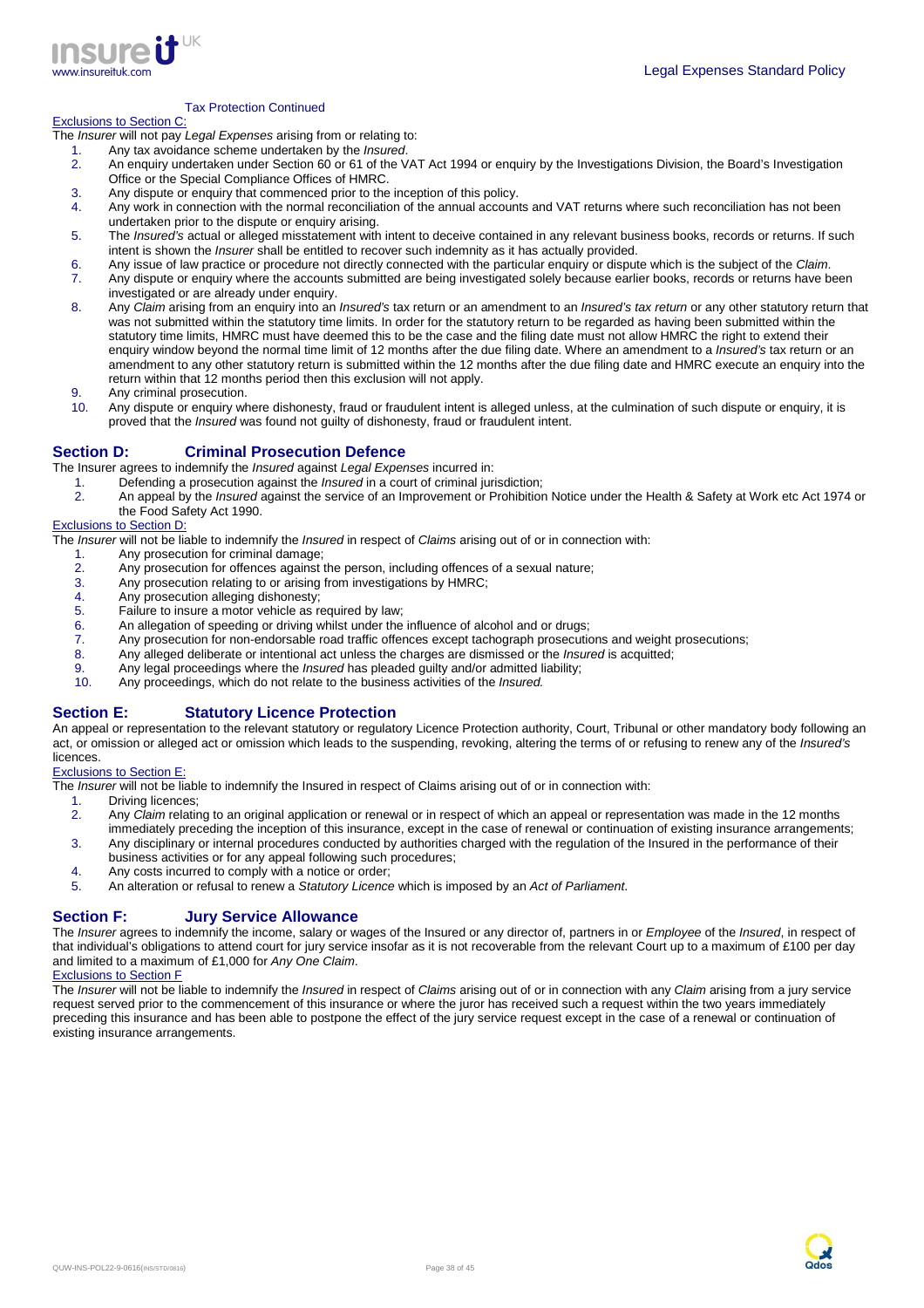

#### **Section G: Property Disputes**

The Insurer agrees to indemnify the Insured against Legal Expenses Incurred in any dispute or Legal Proceedings made by or brought against the Insured:

- 1. Over the physical possession of the Property provided that all statutory and contractual notices have been correctly served by the Insured;
- 2. Over the terms of a tenancy agreement between the Insured and a Contracting Party relating to the use or maintenance of the Property including dilapidations;
- 3. Other than with a tenant over the actual or alleged negligence, damage or nuisance to the Property.

provided that the *Insured* will suffer financial loss if the *Insured* fails to pursue or defend the dispute or Legal Proceedings.

# Exclusions to Section G

The Insurer will not be liable to indemnify the Insured in respect of Claims arising out of or in connection with:

- 1. Any dispute relating to the payment of rent, service charges or any other payments due under the terms of the lease, licence or tenancy agreement between the *Insured* and his landlord;
- 2. The renewal of the lease, licence or tenancy agreement between the *Insured* and his landlord or any dispute arising during a rent review period;
- 3. Any dispute relating to planning or building regulations or decisions or compulsory purchase orders or any actual, planned or proposed works by or under the order of any government or public or local authority;
- 4. Any dispute where the *Insured* has failed to maintain in full force and effect during a tenancy agreement buildings insurance covering the standard range of perils if the Insured was contractually obligated to have such insurance in force;
- 5. A contract dispute other than that of a tenancy agreement with a Contracting Party;
- 6. A dispute over subsidence or heave howsoever caused.

# **Section H: Data Protection**

The Insurer agrees to indemnify the Insured against any Legal Expenses incurred in defending any civil proceedings brought against the Insured for compensation under Section 13 of the Data Protection Act 1998 provided that the Insured is already registered with the Data Protection Commissioner.

#### Exclusions to Section H

The Insurer will not be liable to indemnify the Insured in respect of Claims arising out of or in connection with any legal action concerning the grant and/or execution of a warrant of entry.

### **Section I: Personal Injury**

The Insurer agrees to indemnify the Insured against any Legal Expenses incurred in pursuit of Legal Proceedings to recover damages for death of, or bodily Injury to that of the Insured or any director of, partner in or Employee of the Insured.

# Exclusions to Section I

The Insurer will not be liable to indemnify the Insured in respect of Claims arising out of or in connection with any Claim alleging clinical negligence or any illness, naturally occurring condition or degenerative process, which develops gradually and is not caused by a specific sudden accident.

### **Section J: Debt Recovery**

The Insurer agrees to indemnify the Insured against any Legal Expenses incurred in the pursuit of Legal Proceedings arising from a dispute with a customer in respect of an uncontested debt that arises from the sale or provision of goods or services, provided that:

- 1 The amount in dispute exceeds £500;
- 2. The *Insurer* is notified of the *Claim* within three months of the debt becoming due and payable;<br>3. The *Insured* has exhausted all reasonable credit control and accounting procedures;
- 3. The *Insured* has exhausted all reasonable credit control and accounting procedures;<br>4. The *Insured* agrees to appoint our nominated debt recovery service as the *Appointe*
- The *Insured* agrees to appoint our nominated debt recovery service as the Appointed Representative;
- 5. The Insurer has the right to select the method of enforcement;
- 6. The *Insurer* is satisfied that the defendant has sufficient assets to satisfy any judgment debt;<br>The number of *Claims* that can be notified during the *Period of Insurance* is limited to five
- The number of Claims that can be notified during the Period of Insurance is limited to five.

# Exclusions to Section J:

The Insurer will not be liable to indemnify the Insured in respect of Claims arising out of or in connection with:

- 1. The recovery of a disputed debt;
- 2. A lease or tenancy of land or buildings;
- 3. The ownership, possession, hiring or use of a motor vehicle, aircraft or registered commercial passenger carrying vessel licensed to carry 12 or more passengers, or commercial ferries/ registered ships within the meaning of the Merchant Shipping Act 1995 Section 13- (1).

# **Section K: Contract Cover**

The Insurer agrees to indemnify the Insured against Legal Expenses incurred in the pursuit or defence of any Legal Proceedings made by or brought against the Insured in a contractual dispute with a Contracting Party over a contract for the sale of goods or a contract for the hire of goods or a contract for the supply of a service within the meaning laid down in the Sales of Goods Act 1979, and or the Supply of Goods Act 1982. provided that:

- 1. Legal Expenses incurred in the pursuit of any proceedings be limited to 75% of the amount in dispute;
- 2. The amount in dispute exceeds  $\angle$  £1000<br>3. Where the dispute relates to monies ov
- Where the dispute relates to monies owed to the Insured and such liability is not contested the Insured refers the debt to the Debt Collection Service within 30 days of the Due Date and agrees use of the service shall be paid for by the Insured and not indemnified by the Insurer. Should the Debt Collection Service exhaust its normal recovery process and recommends that legal proceeding should take place, the Insured will immediately notify a Claim under this Section of Cover.

# Exclusions to Section K:

The *Insurer* will not be liable to indemnify the *Insured* in respect of *Claims* arising out of or in connection with:

- 1. An undisputed debt owed to the *Insured*;<br>2. Any licence or franchise agreement:
- Any licence or franchise agreement:
- 3. A dispute about either the amount an insurance company should pay to settle an insurance Claim or the way a Claim should be settled;
- 4. The letting or tenancy of a *Property*;<br>5. The construction, extension, alteration 5. The construction, extension, alteration, demolition, repair, renovation or refurbishment of any *Property*;<br>6. The ownership, possession, biring or use of a motor vehicle, aircraft or registered commercial passenger
- 6. The ownership, possession, hiring or use of a motor vehicle, aircraft or registered commercial passenger carrying vessel licensed to carry 12 or more passengers, or commercial ferries/ registered ships within the meaning of the Merchant Shipping Act 1995 Section 13-  $(1)$ .

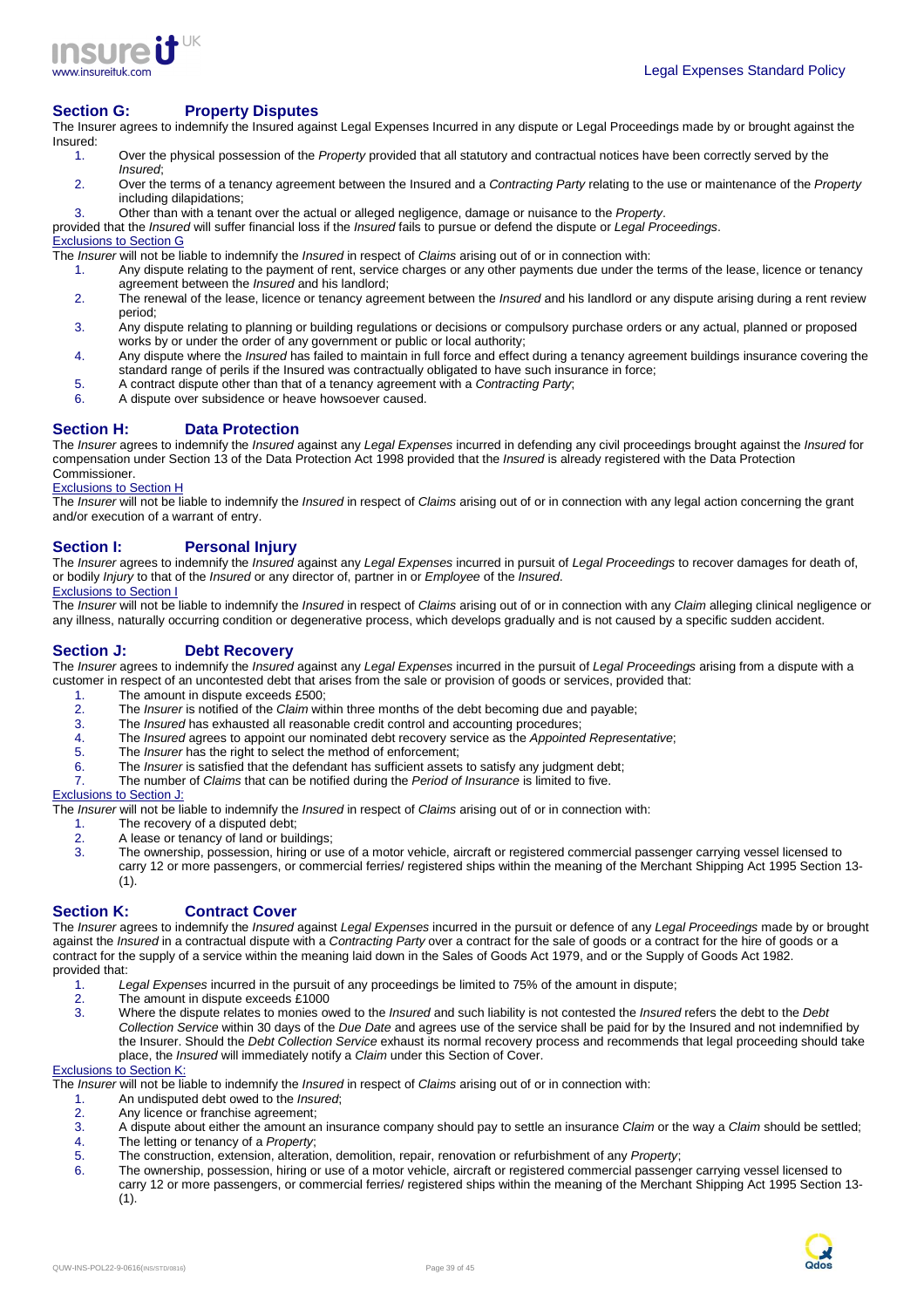

### **Section L: Restrictive Covenants**

The Insurer agrees to indemnify the Insured against Legal Expenses incurred in the pursuit of Legal Proceedings against an Employee or former Employee who is in breach of restrictions contained within a written contract of employment signed by the Employee.

#### **Section M: Motor Disputes**

The Insurer agrees to indemnify the Insured against Legal Expenses incurred in the pursuit or defence of Legal Proceedings;

- 1. Between the *Insured* and a customer or supplier in respect of a contract for the sale, purchase, hire, lease, hire purchase, service, repair or test of a motor vehicle owned by the *Insured* or for which the *Insured* is legally responsible;
- 2. The pursuit of Legal Proceedings by the Insured to recover damages, including damages for personal Injury, suffered by the Insured any director of, partner in or Employee of the Insured, following a road traffic accident, provided that the motor vehicle in which the director of, partner in or Employee of the Insured was travelling is properly Insured as required by law at the time of occurrence. Exclusions to Section M:

The Insurer will not be liable to indemnify the Insured in respect of Claims arising out of or in connection with any criminal prosecution relating to the ownership or use of a motor vehicle;

### **Section N: Insolvency Fees**

The Insurer agrees to indemnify the Insured against payment of the fees of an insolvency practitioner acting as an insolvency office holder who has been appointed following the insolvency of the Insured where there are insufficient assets of the Insured to meet such costs. Cover is limited to a maximum of:

1. Personal Insolvency 50% of Nominees' Fees in a Voluntary Arrangement;

2. Limited Company Insolvency to a maximum of £10,000 with an *Excess* of £1,500.

#### Exclusions to Section N:

The *Insurer* will not be liable to indemnify the *Insured* in respect of *Claims* arising out of or in connection with:

- 1. A bankruptcy;
- 2. A Compulsory Liquidation;<br>3. An insolvency involving an
- 3. An insolvency involving an *Insured* who is outside the *Territorial Limits* of England & Wales;<br>4. The payment of fees to an insolvency practitioner not approved by the *Insurer*.
- 4. The payment of fees to an insolvency practitioner not approved by the *Insurer*;<br>5. The *Insurer will not pay the fees of the insolvency practitioner where there is a*
- The Insurer will not pay the fees of the insolvency practitioner where there is an indication that the directors or proprietors of the Insured have acted illegally.

# **Section O: Wrongful Arrest Defence**

The Insurer agrees to indemnify against Legal Expenses incurred in defending civil proceedings against the Insured with regard to allegations of wrongful arrests or malicious prosecution. Exclusions to Section O:

The Insurer shall not be liable to indemnify the Insured in the respect of any Claim arising out of or in connection with allegations made by or against or on behalf of an Employee or Ex-Employee or any other person working or contracting for the Insured whether or not an Employee.

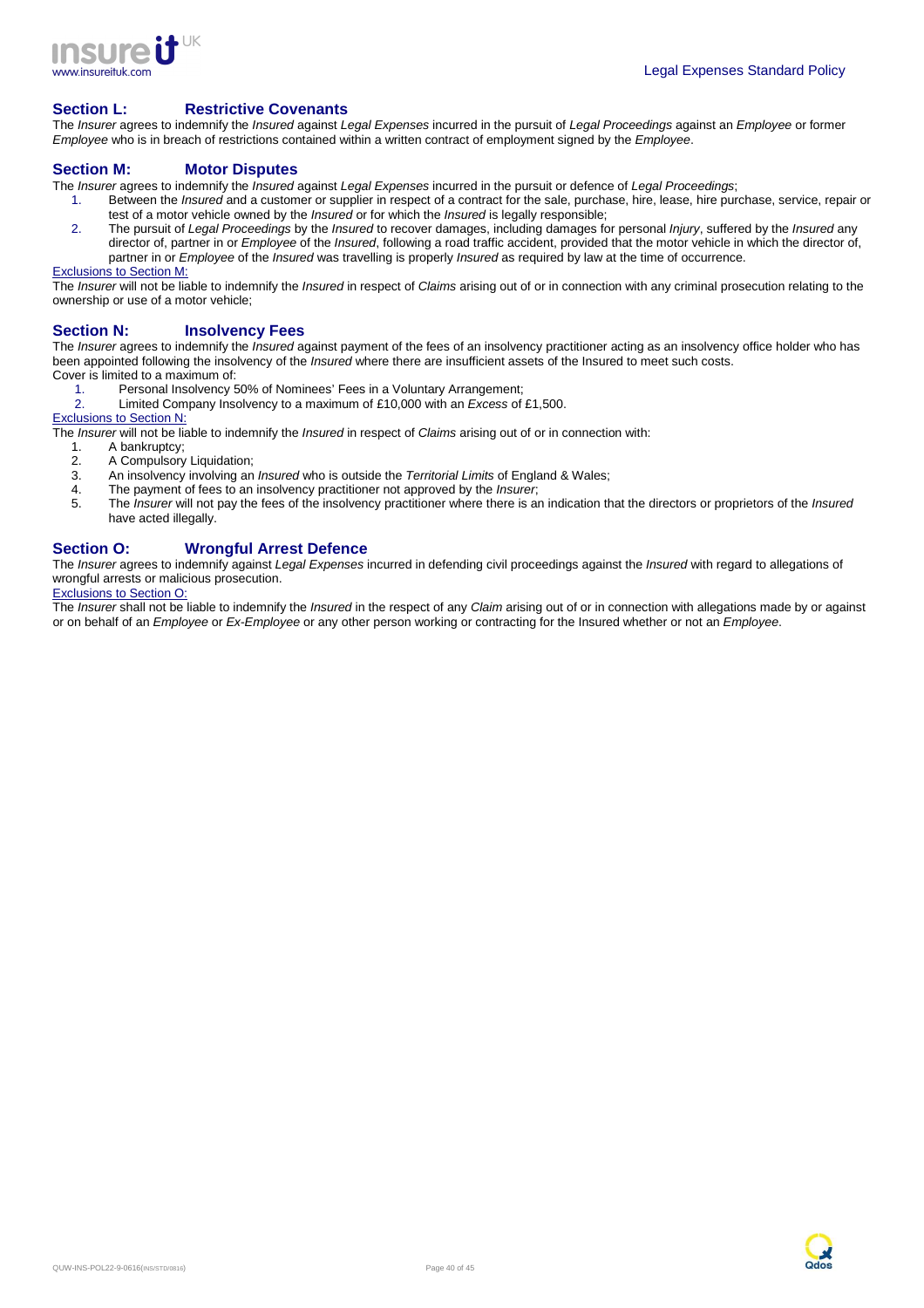

# **This policy will not cover**

- The *Insurer* shall not be liable to indemnify the *Insured* in respect of:
	- 1. Any dispute arising during the first 90 days of the first Period of Insurance, or during the first 30 days of the first Period of Insurance in respect of HMRC Investigations, unless it can be evidenced that the Insured previously held legal expenses cover with another insurer immediately prior to inception of this Policy.
	- 2. An Insured Event reported more than 90 days after its time of occurrence.<br>3. An Insured Event reported outside the Period of Insurance.
	- 3. An *Insured Event* reported outside the *Period of Insurance*.<br>4. Any dispute, Legal Proceedings or HMRC Investigation ma
	- 4. Any dispute, Legal Proceedings or HMRC Investigation made, brought or commenced outside the Territorial Limits.<br>4. Any Claim relating to or arising from any cause event or circumstance occurring prior to or existing at
	- Any Claim relating to or arising from any cause event or circumstance occurring prior to or existing at inception of this Policy and which has or which the Insured knew or ought reasonably to have known may give rise to a dispute, Legal Proceedings or HMRC Investigation by or against the *Insured*.
	- 6. Fees costs and disbursements incurred prior to the written acceptance of a Claim.<br>
	2. Patents, conveights, trademarks, merchandise marks, registered designs, intellectu
	- 7. Patents, copyrights, trademarks, merchandise marks, registered designs, intellectual property, secrecy and confidentiality agreements. 8. Any direct or indirect consequence of:
		- irradiation or contamination by nuclear material; or
		- ii. the radioactive, toxic, explosive or other hazardous or contaminating properties of any radioactive matter; or
		- iii. any device or weapon employing atomic or nuclear fission and / or fusion or other like reaction or radioactive force or matter
	- 9. Legal Expenses arising directly or indirectly from the failure of computer, data processing and any other electrical equipment or component, including microchips, integrated circuits and similar devices and or any software to recognize, interpret or process any data as its true calendar date..
	- 10. Any consequence, howsoever caused, including but not limited to Computer Virus in Electronic Data being lost, destroyed, distorted, altered, or otherwise corrupted.
	- 11. Disputes relating to written or verbal remarks, which damage the Insured's reputation.
	- 12. Causes of action intentionally brought about by the *Insured*.
	- 13. Any Claim which, in the Insurer's opinion, or the Appointed Representative's opinion, is believed not to have reasonable prospects of achieving the result for which Legal Proceedings are contemplated.
	- 14. Legal Expenses incurred before the Insurer agrees to pay them or where the Insured pursues or defends a case without the agreement of the Insurer or in a different manner to or against the advice of the Appointed Representative or fails to give proper instructions in due time to the Insurer, Appointed Representative or to Counsel or other persons instructed by the Appointed Representative or where the Appointed Representative refuses to act on behalf of the Insured for any reason other than a conflict of interest or in respect of witnesses, experts or agents interviewed, engaged or called on as witness without the prior written approval of the *Insurer*.
	- 15. Any Claim where the Insured, in the reasonable opinion of the Insurer, acts in a manner which is prejudicial to the case, including being responsible for any unreasonable delay, withdrawing instructions from the Appointed Representative or withdrawing from the case.
	- 16. Legal Expenses which can be recovered by the Insured under any other insurance or which would have been covered if this policy did not exist except for any amount in Excess of that which would have been payable under such other insurance.
	- 17. Fines, damages or other penalties, which the Insured is ordered to pay by a Court or other authority.
	- 18. Legal Expenses relating to any judicial review.
	- 19. Any Claim for Legal Expenses when the Insured is bankrupt, or in receivership, liquidation, administration, has made an arrangement with creditors, has entered into a Deed of Arrangement or part or all of the Insured's affairs or property are in the care or control of a receiver or an administrator with the exception of a Claim made in respect of Section N Insolvency Fees.
	- 20. Any dispute with the *Insurer* or Qdos.
	- 21. Please note that the rights conferred by the Third Parties (Rights Against Insurers Act) 1930 are specifically excluded from applying to this policy.
	- 22. The defence of the *Insured* in civil Legal Proceedings arising from:
		- a) Injury or disease including psychiatric Injury or stress;<br>b) I oss, destruction, or damage of or to Property
		- b) Loss, destruction, or damage of or to *Property*;<br>c) Alleged breach of professional duty:
		- Alleged breach of professional duty;
		- d) Any tortuous liability (other than specified in Section G Property disputes.)
	- 23. Disputes relating to the Corporate Manslaughter and Corporate Homicide Act 2007.<br>24. Any direct or indirect consequence of war, civil war, invasion, acts of foreign enemies
	- 24. Any direct or indirect consequence of war, civil war, invasion, acts of foreign enemies (whether war be declared or not), rebellion, revolution, insurrection, military or usurped power, or confiscation, nationalisation, requisition, destruction of or damage to property by or under the order of any government or public or local authority;
	- 25. Any direct or indirect consequence of terrorism as defined by the Terrorism Act 2000 and any amending or substituting legislation.

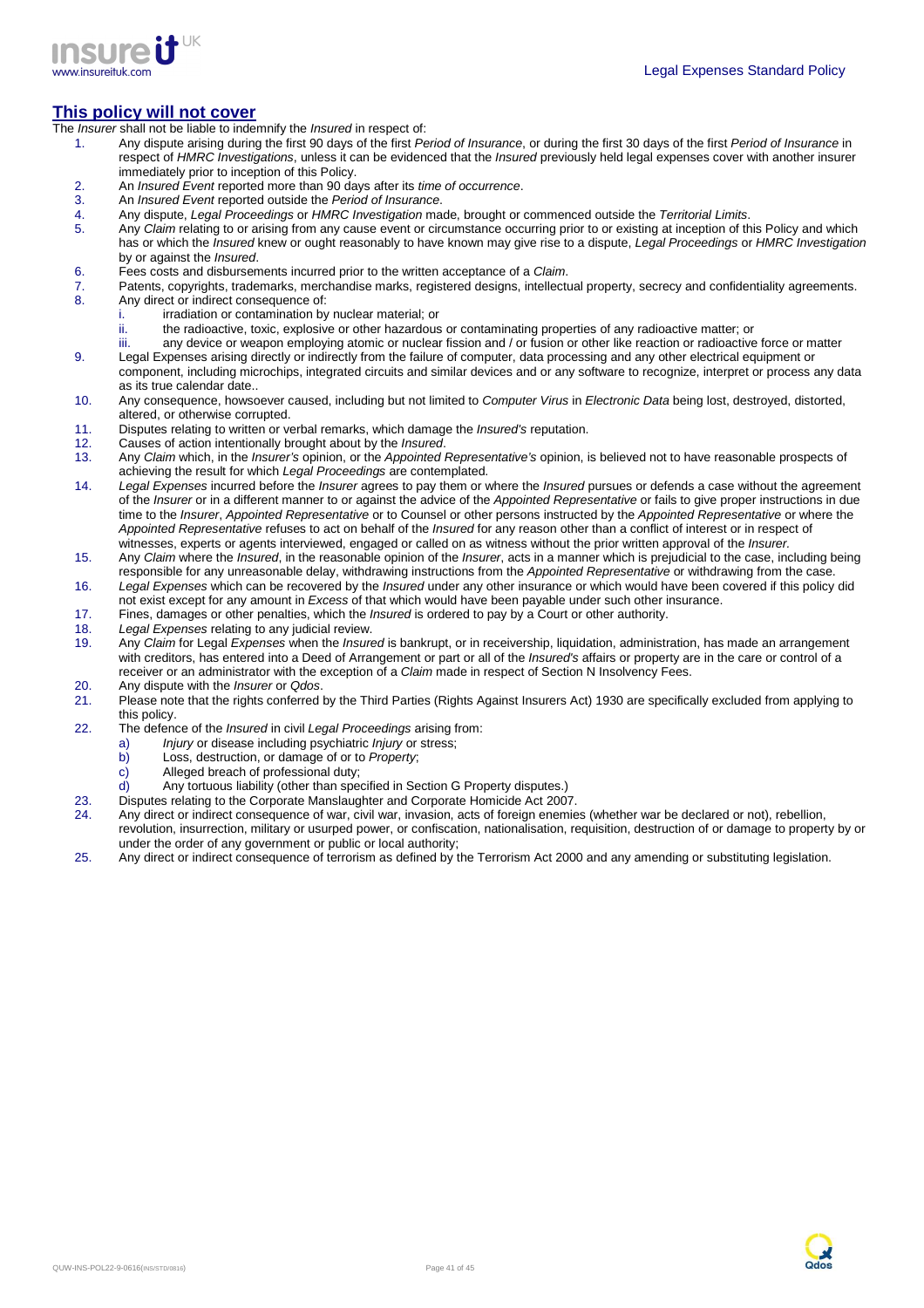

# **General Conditions**

## **Arbitration**

Any dispute or difference of any kind between the Insurer and the Insured will be referred to arbitration by a single arbitrator who will be either a barrister or solicitor. If the parties are unable to agree on the appointment of an arbitrator, all parties agree to accept an arbitrator nominated by the Law Society, the Bar Council or appropriate professional body within England and Wales. The apportionment of costs shall be determined by the arbitrator and their decision will be final and binding on all parties.

# **Cancellation**

If You decide that for any reason that this policy does not meet Your insurance needs, then please return it to the insurance broker or agent who provided this policy to You within 14 days from the day of purchase or on the day you receive your policy documentation, whichever is the later. On the condition that no claims have been made or are pending, We will then refund Your premium in full. If You wish to cancel your policy after 14 days You will not be entitled to a refund.

The Insurer shall not be bound to accept renewal of any insurance and may at any time cancel any insurance document by giving 30 days' notice in writing where there is a valid reason for doing so. A cancellation letter will be sent to You at Your last known address. Valid reasons may include but are not limited to:

- 1. Fraud
- 2. Non-payment of premium
- 3. Threatening and abusive behaviour<br>4. Non-compliance with policy terms a
	- Non-compliance with policy terms and conditions

Provided the premium has been paid in full You will be entitled to a proportionate rebate of premium in respect of the unexpired period showing on the insurance.

# **Insured's Responsibilities**

The Insured must notify the Insurer as soon as is reasonably possible of any change in the information given to them which may affect this insurance or any circumstances which may give rise to a Claim. Failure to do so may invalidate the Insured's insurance or may result in cover not operating fully. The Insurer reserves the right to alter the terms, charge an additional premium or cancel this insurance should they become aware of any fact, which may affect the cover provided by this insurance. The *Insured* must:

- 1. Observe the terms and conditions of this insurance.
- 
- 2. Try to prevent any incident that may give rise to a Claim.<br>3. Take all reasonable steps to minimise the amount payab Take all reasonable steps to minimise the amount payable by the Insurer.

#### **Assignment**

This Policy of insurance is between and binding upon the Insurer and the Insured and their respective successors in title, however the Policy may not be otherwise assigned by the Insured without prior written consent.

#### **Waiver**

If the Insurer fails to exercise or enforce any rights conferred on them by this insurance, the failure to do so will not be deemed to be a waiver, nor will it bar the exercise or enforcement of such rights at any such time.

#### **Governing Law**

Unless some other law is agreed in writing, this policy is governed by English law. If there is a dispute, it will only be dealt with in the courts of England or of the country within the United Kingdom in which your main residence is situated.



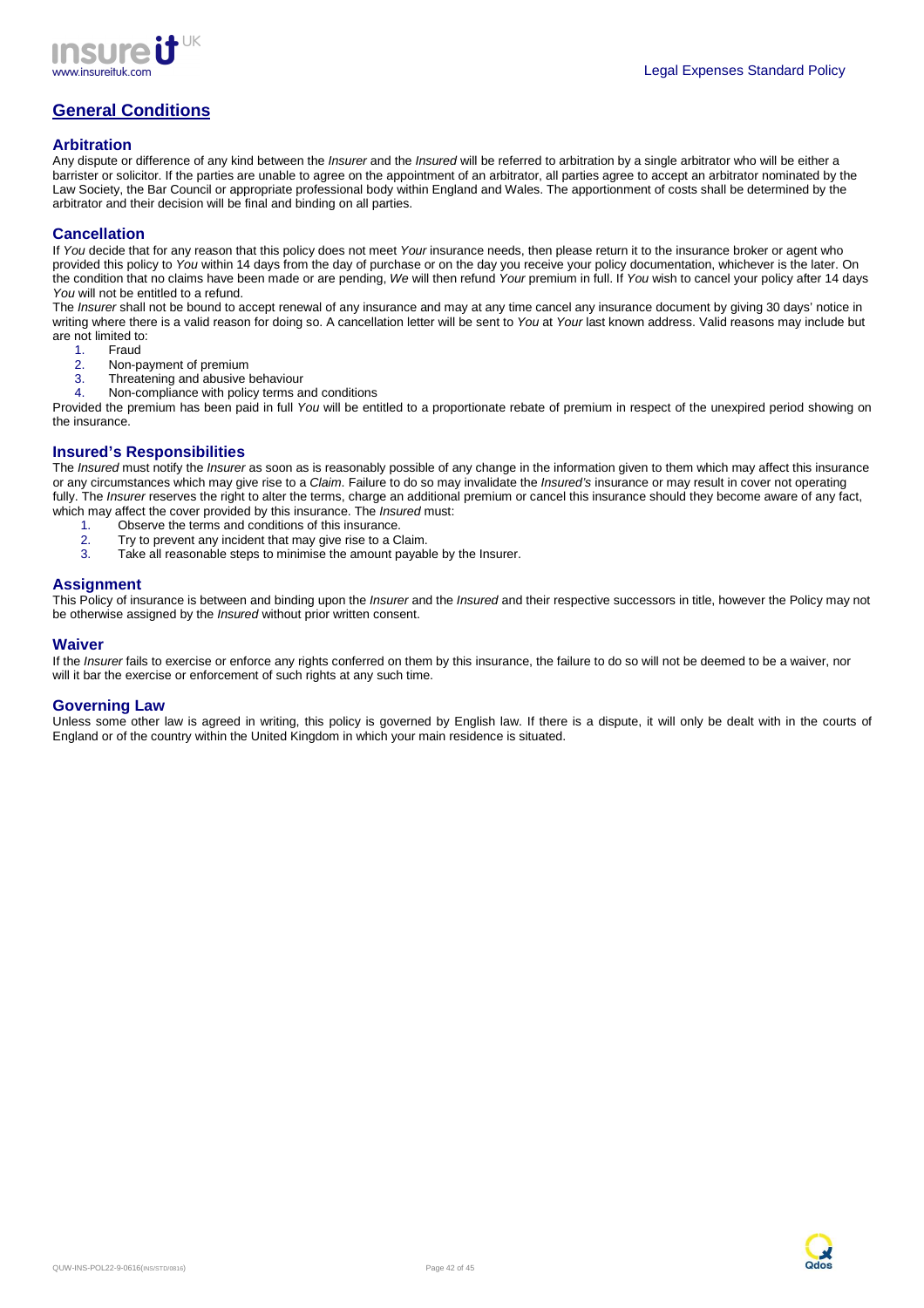

# **Claims Conditions**

# **1. Reporting a Claim**

The Insurer should, as soon as possible be notified in writing of any potential Claim and be provided with any written or other evidence relevant to the issues giving rise to the Claim. The Insured will be required to provide the names of any possible witnesses and details, of any costs incurred prior to the *Insurer* accepting the *Claim*, including any action already taken.

Claims should be made by contacting the Claims Department, as soon as is reasonably practical on **01455 852100**, or by writing to:

Claims Department Qdos Broker & Underwriting Services Limited Windsor House Troon Way Business Centre Humberstone Lane **Thurmaston** Leicestershire LE4 9HA Email: claims@qdosunderwriting.com

You will need to quote '**Insureit UK**' followed by the Broker who organized this policy for you along with the policy number.

#### **2. Coverholder's Consent**

It is a condition precedent to the liability of the Insurer that their consent to incur Legal Expenses or Professional Expenses must firstly be obtained in writing. This consent will be given by the Coverholder on behalf of the Insurer, if the Insured can satisfy the Coverholder that:

1. It is reasonable to incur Legal Expenses or Professional Expenses having regard to the proportionality between remedy claimed and the Legal Expenses or Professional Expenses to be incurred;

- 2.
- a. Where the Insured is pursuing, there are reasonable prospects of proving the other party's legal liability and of recovering the damages claimed or other legal remedies sought, or
- b. Where the *Insured* is defending, the other party does not have reasonable prospects of proving the Insured's legal liability, or,
- c. In respect of criminal prosecution and where the Insured pleads guilty there is a reasonable prospect of significant mitigation of the Insured's sentence or fine.

Should during the course of a Claim the Insured ceases to satisfy the Coverholder in respect of 1 and 2 of Coverholder's Consent indemnity will be withdrawn. For a decision to be made on granting or withholding consent the following must be received by the Coverholder.

- A completed insurance Claim form
- The documentation and information reasonably requested by the Coverholder
- Any advice the Coverholder may deem necessary to take
- A legal opinion from the Appointed Representative as to 1 and 2 of Coverholder's Consent

The Coverholder reserves the right to limit its consent by time and or financial amount of Legal Expenses or Professional Expenses and or stage of proceedings to allow for a review of their continued consent.

The Coverholder at its discretion may require the Insured to seek an opinion from Council, at the Insured's expense, as to the merits of the Claim. Such opinion is to have regard to the same issues that the Coverholder has in assessing the merits of any legal action. If based upon such an opinion the Coverholder is satisfied in respect of 1 and 2 of Coverholder's Consent the Legal Expenses and Professional Expenses in obtaining that opinion will be paid by the Insurer within the Limit of Insurer's Liability.

If after consent has been granted it is shown that the particular Claim or Legal Proceedings have not been brought within the terms and conditions of this Policy and its Schedule the Coverholder's consent will be withdrawn and no indemnity shall be provided. The Insurer shall be entitled to recover any Legal Expenses, Professional Expenses, Awards of Compensation and any other Allowances previously paid.

If the Insured elects to proceed with the pursuit or defence of a Claim or Legal Proceedings to which the Coverholder's consent has been refused through lack of reasonable prospects as required in 1 and 2 of Coverholder's Consent and if the Insured is successful in such pursuit or defence, the Insurer will pay Legal Expenses or Professional Expenses incurred after such consent had been refused subject to the terms conditions of this Policy.

In granting its consent the Insurer undertakes to provide indemnity to the Insured subject to the terms and conditions of this Policy and its Schedule but such consent does not imply that all Legal Expenses or Professional Expenses or Awards of Compensation will be paid.

In particular Legal Expenses or Professional Expenses for matters that go beyond the immediate scope of the Claim or Legal Proceedings shall be deemed by the *Insurer* to fall outside the indemnity provided by this Policy.

### **3. Choice of Appointed Representative and Counsel**

The Coverholder will choose an Appointed Representative to act on behalf of the Insured in any Claim under certain Sections as specified in the Schedule.

Where recourse is necessary to a lawyer and proceedings are issued, the Insured is free to choose an Appointed Representative to act in the name of and on behalf of the Insured in any Legal Proceedings to which Qdos has consented. The name and address of the Appointed Representative the Insured proposes to instruct, must be notified to Qdos in writing. Qdos will accept such nomination provided Qdos is satisfied the proposed Appointed Representative will cooperate and enable the Insured to comply with the terms and conditions of this policy. Where the Insured chooses to appoint a non-panel Appointed Representative the Legal Expenses payable under this Policy shall be restricted to those detailed in Qdos' standard terms of appointment for panel representatives and always subject to the Limit of Indemnity. A copy of the standard terms of appointment for panel representatives is available on request by contacting Qdos using the details shown in the section of this Policy titled 'Claims'.

A dispute arising from the Insured's choice may be referred to Arbitration in accordance with our terms under General Conditions. The Insured must not, without the written consent of the Coverholder, enter into any agreement with the Appointed Representative as to the basis of calculation of Legal Expenses. The Coverholder may withdraw consent previously given at any time.

In selecting the Appointed Representative the Insured shall have regard to its duty to minimise the cost of any Claim or Legal Proceedings. In all cases the Appointed Representative shall be appointed in the name of and on behalf of the Insured. If in the course of any Claim or Legal Proceedings the Appointed Representative wishes to instruct Counsel or an expert, Counsel's or the expert's name and an explanation of the necessity for such instruction must be submitted to the Coverholder for consent to the proposed instruction which will not be unreasonably withheld.

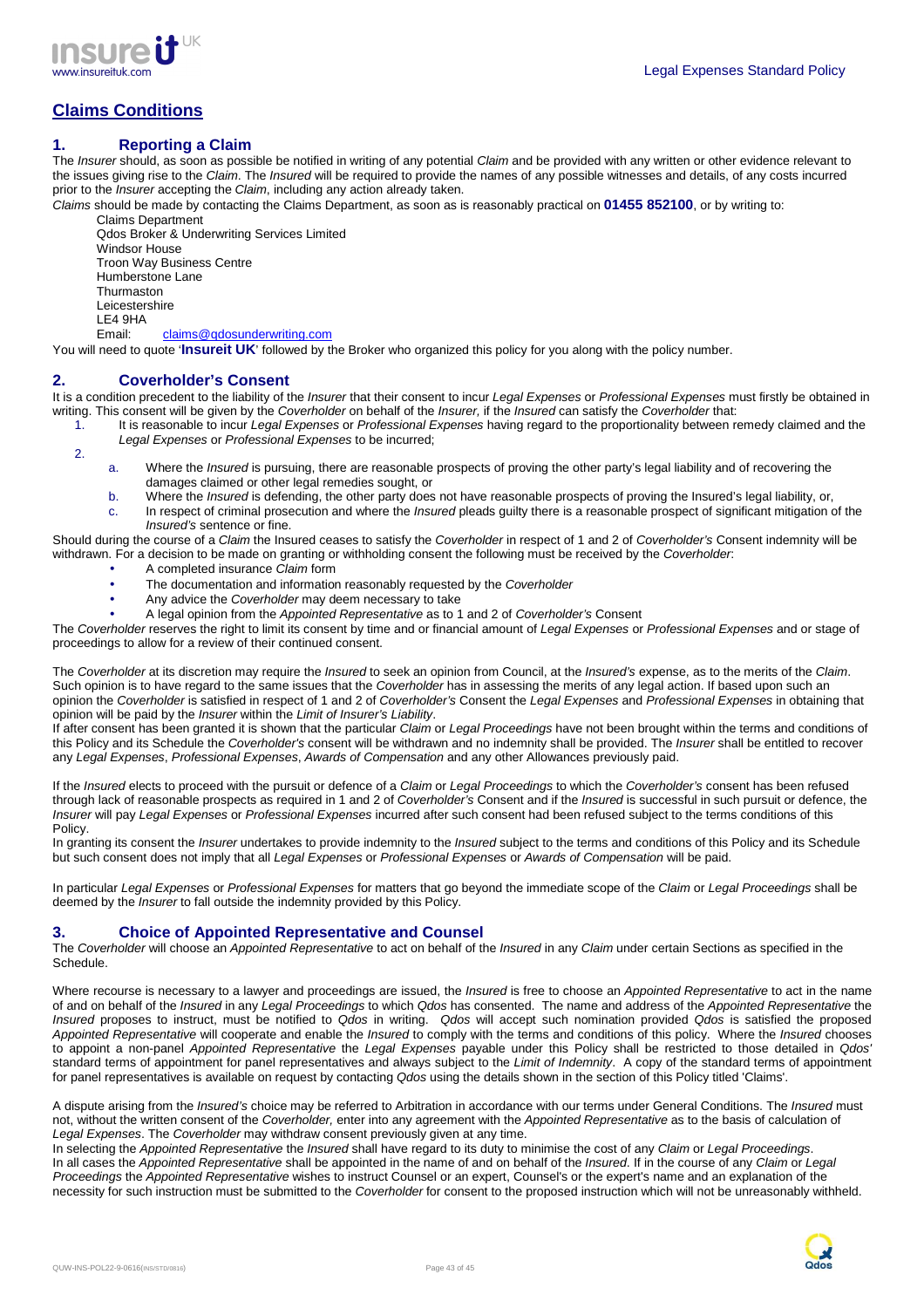

### **4. Disclosure**

- It is a condition precedent to the Insurer's liability that:
	- 1. The *Insured* must give to the *Appointed Representative* and the *Coverholder* all necessary help and information including a complete and truthful account of the facts of the case and all relevant documentary or other evidence in the Insured's possession. The Insured must provide, obtain or execute all documents as necessary and attend meetings or conferences as requested.
	- 2. The Coverholder is entitled to receive from the Appointed Representative and Insured any information, documentation or advice in connection with any Claim or Legal Proceedings even if privileged. In addition the Insured must instruct the Appointed Representative to provide the Coverholder with regular updates on the progress of any Claim or Legal Proceedings and inform the Coverholder immediately if and when any circumstance adversely impacts the factors taken into account in granting Coverholder's consent. On request the Insured will give to the Appointed Representative any instructions necessary to secure the required access.

Cover may be withdrawn if the Insured fails to co-operate at all or within a reasonable time with the Coverholder's or the Appointed Representative's requests.

# **5. Offer of Settlement**

It is a condition precedent to the liability of the *Insurer* that the *Insured* must inform the *Coverholder* in writing as soon as an offer to settle a *Claim* or Legal Proceedings is received and or the Insured proposes to make an offer of settlement. In any settlement, the Insured must have regard to Legal Expenses or Professional Expenses incurred or likely to be incurred by the Insurer and the recovery thereof. No indemnity will be provided if the Insured enters into any agreement to settle without the prior written consent of the Coverholder (such consent not to be unreasonably withheld) and the Insurer shall be entitled to recover any Legal Expenses, Professional Expenses or Awards of Compensation previously paid. If the Insured unreasonably rejects an offer of settlement which the Coverholder recommends acceptance of or makes an offer which the Coverholder does not agree no further indemnity shall be provided.

The Insurer may at its absolute discretion decide to pay the Insured the amount of damages that the Insured is claiming or is being claimed against the Insured instead of indemnifying the Insured for Legal Expenses Professional Expenses or Awards of Compensation. Where the Insurer exercises this discretion the Insurer will cease to be liable for any further Legal Expenses, Professional Expenses or Awards of Compensation.

### **6. Payment of Legal Expenses, Professional Expenses and Awards of Compensation**

All bills relating to any Claim or Legal Proceedings which the Insured receives from the Appointed Representative should be forwarded to the Coverholder without delay. If the Coverholder so requires the Insured must ask the Appointed Representative to submit the bill of costs for assessment or certification by the appropriate Law Society, court or tribunal.

The Insured is responsible for payment of all Legal Expenses or Professional Expenses or Awards of Compensation. The Insurer may settle these directly if requested by the Insured to do so. The payment of some Legal Expenses or Professional Expenses does not imply that all Legal Expenses or Professional Expenses or Awards of Compensation will be paid.

# **7. Appeal Procedure**

If, following Legal Proceedings to which the Coverholder has consented, the Insured wishes to appeal against the judgment or decision of a court or tribunal, the grounds for such appeal must be submitted to the Coverholder through the Appointed Representative immediately or as soon as practicable so that the Coverholder may consider whether to consent to such further action. If an appeal is lodged against a judgment or decision of a court or tribunal made in favour of the Insured following Legal Proceedings to which the Coverholder has consented, the Insured must notify the Coverholder immediately in order that cover shall continue. The Coverholder will inform the Appointed Representative of its decision. If the Coverholder so requires it the *Insured* must co-operate in an appeal against the judgment or decision of a Court or Tribunal.

# **8. Recovery of Costs**

Whenever the Insured is awarded costs or under the terms of any settlement where costs are included, those costs are to be repaid to the Insurer. The Insured and their Appointed Representative must make every effort to make a full recovery of costs. Where a settlement purports to be a global or a without costs settlement or where costs are awarded but not recovered, the Insured agrees that a fair and reasonable proportion of that settlement will be deemed costs and due to the Insurer. Where such a settlement is paid in instalments all costs to the Insurer shall be paid first.

### **9. Fraudulent Claims**

If the Insured makes any request for payment under this Policy knowing it to be fraudulent or false in any respect or ought reasonably in the circumstances to know it to be fraudulent or false or where there is collusion between any parties to the dispute, this Policy shall become void and any premiums paid hereunder shall be forfeited and the Insurer shall be entitled to recover any Legal Expenses or Professional Expenses or Awards of Compensation previously paid. This information may also be shared with the appropriate law enforcement authorities.

### **10. Insolvency or Liquidation of the Insured**

If the Insured becomes insolvent or is placed in liquidation during the course of any Claim or Legal Proceedings to which the Coverholder's consent has been given the Coverholder reserves the right to withdraw that consent. The *Insured* shall be deemed insolvent or in liquidation upon the appointment of an office holder within the meaning given by the Insolvency Act 1986 or upon the appointment of a receiver within the meaning laid down in the Companies Act 1985.

# **11. Duty to Minimise**

The Insured must:

- 1. Take all reasonable precautions to avoid and prevent Claims, Legal Proceedings and disputes, and
- 2. Use every endeavour and take all reasonable measures to minimise the cost and effect of any Claim or Legal Proceedings under this Policy.

# **12. Value Added Tax**

If the Insured is registered for VAT, the Insurer will not pay the VAT element of any Legal Expenses or Professional Expenses.